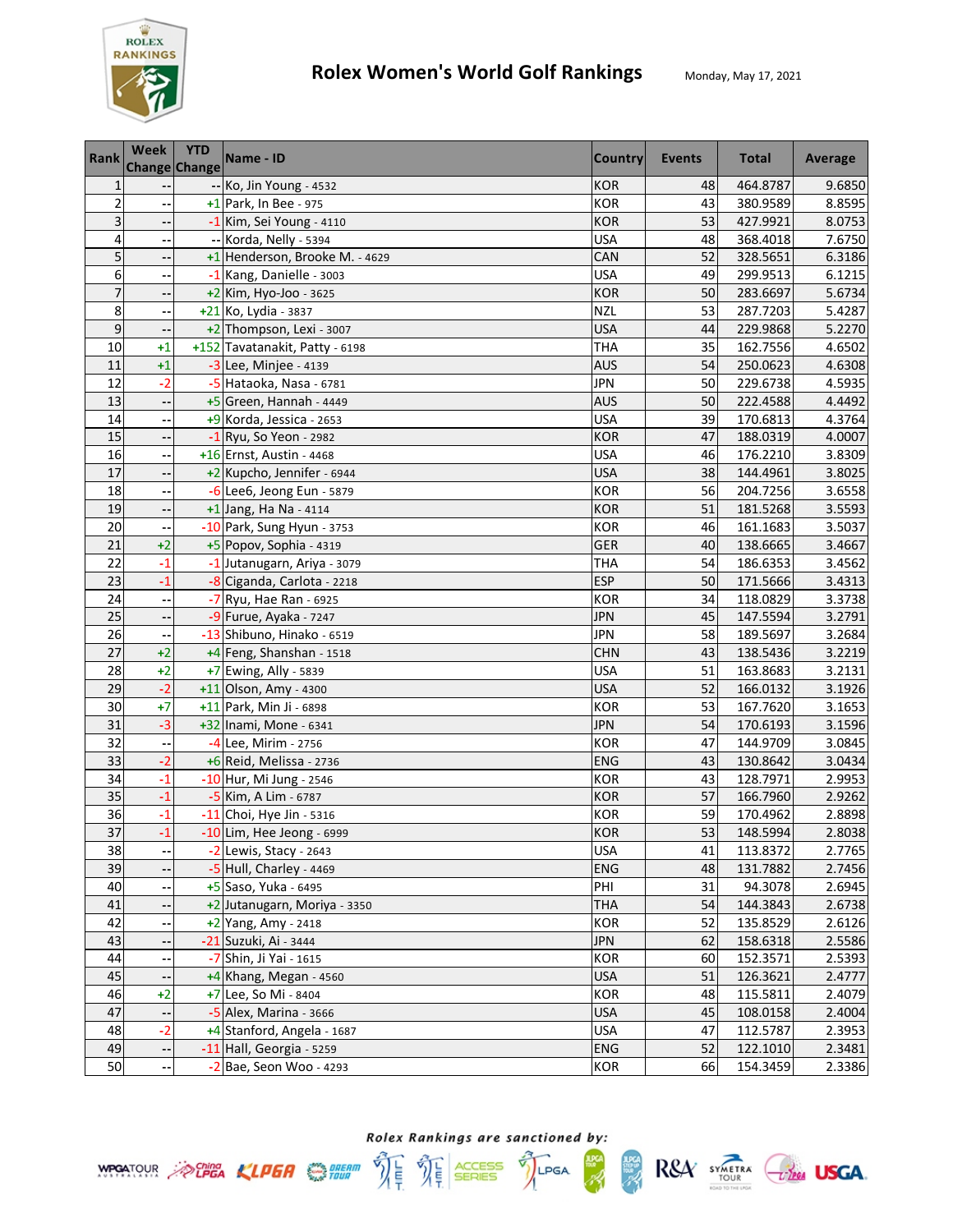

| Rank            | Week  | <b>YTD</b><br><b>Change Change</b> | Name - ID                          | <b>Country</b> | <b>Events</b> | <b>Total</b> | Average |
|-----------------|-------|------------------------------------|------------------------------------|----------------|---------------|--------------|---------|
| 51              |       |                                    | -18 Salas, Lizette - 2632          | <b>USA</b>     | 49            | 114.3044     | 2.3327  |
| 52              | $+1$  |                                    | +27 Koiwai, Sakura - 5464          | <b>JPN</b>     | 74            | 171.0431     | 2.3114  |
| 53              | $+1$  |                                    | -3 Lee, Da Yeon - 5709             | <b>KOR</b>     | 50            | 115.5139     | 2.3103  |
| 54              | $-2$  |                                    | -7 Altomare, Brittany - 3667       | <b>USA</b>     | 54            | 123.6184     | 2.2892  |
| 55              | $+1$  |                                    | +21 Koerstz Madsen, Nanna - 5003   | <b>DEN</b>     | 52            | 116.6298     | 2.2429  |
| 56              | $+2$  |                                    | -- Lopez, Gaby - 3516              | <b>MEX</b>     | 53            | 117.0744     | 2.2090  |
| 57              | --    |                                    | -11 Noh, Yealimi - 9009            | <b>USA</b>     | 39            | 85.6365      | 2.1958  |
| 58              | $+1$  |                                    | +4 Chun, In Gee - 3924             | <b>KOR</b>     | 51            | 111.3648     | 2.1836  |
| 59              | -4    |                                    | -4 Park, Hyun Kyung - 6513         | <b>KOR</b>     | 50            | 109.1741     | 2.1835  |
| 60              |       |                                    | -6 Nordqvist, Anna - 2377          | SWE            | 54            | 116.3100     | 2.1539  |
| 61              |       |                                    | -10 Masson, Caroline - 3256        | GER            | 55            | 115.8816     | 2.1069  |
| 62              | $+1$  |                                    | -4 Liu, Yu - 3789                  | <b>CHN</b>     | 57            | 111.2497     | 1.9517  |
| 63              | $+1$  |                                    | +9 Ueda, Momoko - 1836             | <b>JPN</b>     | 61            | 118.5387     | 1.9433  |
| 64              | $+1$  |                                    | +248 Yamashita, Miyu - 7214        | <b>JPN</b>     | 28            | 67.7073      | 1.9345  |
| 65              | $-3$  |                                    | -8 Boutier, Celine - 4029          | FRA            | 59            | 113.4174     | 1.9223  |
| 66              | $+11$ |                                    | $+14$ An, Na Rin - 6573            | <b>KOR</b>     | 51            | 95.0518      | 1.8638  |
| 67              | $-1$  |                                    | +19 Nishimura, Yuna - 7245         | <b>JPN</b>     | 42            | 77.1840      | 1.8377  |
| 68              | $-1$  |                                    | +3 Pedersen, Emily Kristine - 5368 | <b>DEN</b>     | 41            | 74.1906      | 1.8095  |
| 69              | $-1$  |                                    | +1 Buhai, Ashleigh - 2379          | <b>RSA</b>     | 60            | 107.8189     | 1.7970  |
| 70              | $-1$  |                                    | +7 Yin, Angel - 4598               | <b>USA</b>     | 49            | 87.6663      | 1.7891  |
| 71              | $-1$  |                                    | $-6$ Lee, MinYoung2 - 4073         | <b>KOR</b>     | 65            | 115.3933     | 1.7753  |
| 72              | $-1$  |                                    | -11 Sagstrom, Madelene - 5449      | SWE            | 50            | 88.3757      | 1.7675  |
| 73              | $+3$  |                                    | $+11$ Shin, Jenny - 3279           | <b>KOR</b>     | 53            | 90.4353      | 1.7063  |
| 74              | $-1$  |                                    | +1 Song, Jennifer - 2568           | <b>USA</b>     | 48            | 81.7755      | 1.7037  |
| 75              | $-3$  |                                    | -9 Lee, Mi Hyang - 4006            | <b>KOR</b>     | 57            | 97.0105      | 1.7019  |
| $\overline{76}$ | $-1$  |                                    | +22 Lin, Xiyu - 3792               | <b>CHN</b>     | 52            | 88.2956      | 1.6980  |
| 77              | $-3$  |                                    | -17 Cho, A Yean - 6516             | <b>KOR</b>     | 54            | 89.9777      | 1.6663  |
| 78              |       |                                    | -19 Gillman, Kristen - 5989        | <b>USA</b>     | 48            | 76.6831      | 1.5976  |
| 79              |       |                                    | -10 Munoz, Azahara - 3288          | <b>ESP</b>     | 60            | 95.5677      | 1.5928  |
| 80              | $+3$  |                                    | +1 Knight, Cheyenne - 6894         | <b>USA</b>     | 52            | 81.9799      | 1.5765  |
| 81              |       |                                    | -17 Ji, Eun-Hee - 311              | <b>KOR</b>     | 50            | 78.5150      | 1.5703  |
| 82              | $-2$  |                                    | -15 Lee, So Young - 4632           | <b>KOR</b>     | 56            | 87.7693      | 1.5673  |
| 83              | $+1$  |                                    | -5 Ewart Shadoff, Jodi - 3336      | <b>ENG</b>     | 47            | 73.6215      | 1.5664  |
| 84              | $+1$  |                                    | -11 Suwannapura, Jasmine - 2741    | <b>THA</b>     | 63            | 97.3854      | 1.5458  |
| 85              | $-3$  |                                    | -2 Kim, Ji Yeong2 - 5396           | <b>KOR</b>     | 57            | 87.2673      | 1.5310  |
| 86              |       |                                    | $-18$ Law, Bronte - 4657           | ENG            | 52            | 78.5060      | 1.5097  |
| 87              | $+2$  |                                    | +1 Hara, Erika - 6597              | <b>JPN</b>     | 69            | 98.4675      | 1.4271  |
| 88              | $-1$  |                                    | +2 Pressel, Morgan - 1044          | <b>USA</b>     | 46            | 64.5228      | 1.4027  |
| 89              | $-1$  |                                    | +11 Okayama, Eri - 4580            | <b>JPN</b>     | 66            | 91.9748      | 1.3936  |
| 90              | +4    |                                    | +3 Kawamoto, Yui - 4655            | <b>JPN</b>     | 64            | 86.6405      | 1.3538  |
| 91              | $-1$  |                                    | -17 Kim, I.K. - 434                | <b>KOR</b>     | 31            | 47.2612      | 1.3503  |
| 92              | $-1$  |                                    | -10 Kirk, Katherine - 230          | AUS            | 54            | 72.7318      | 1.3469  |
| 93              |       |                                    | +84 Maguire, Leona - 2969          | <b>IRL</b>     | 53            | 71.3425      | 1.3461  |
| 94              | $-2$  |                                    | -- Lincicome, Brittany - 642       | <b>USA</b>     | 31            | 46.7551      | 1.3359  |
| 95              |       |                                    | $-4$ Harigae, Mina - 3001          | <b>USA</b>     | 43            | 56.6923      | 1.3184  |
| 96              | $+6$  |                                    | +17 Takahashi, Sayaka - 6081       | <b>JPN</b>     | 67            | 87.7418      | 1.3096  |
| 97              |       |                                    | $-10$ Oh, Su-Hyun - 3507           | <b>AUS</b>     | 55            | 71.6738      | 1.3032  |
| 98              | $+1$  |                                    | -9 Ahn, Song Yi - 3900             | <b>KOR</b>     | 53            | 68.4516      | 1.2915  |
| 99              | $-3$  |                                    | $-3$ Choi, Chella - 3172           | <b>KOR</b>     | 54            | 69.4007      | 1.2852  |
| 100             | $-2$  |                                    | +1 Broch Larsen, Nicole - 4883     | DEN            | 53            | 68.0684      | 1.2843  |



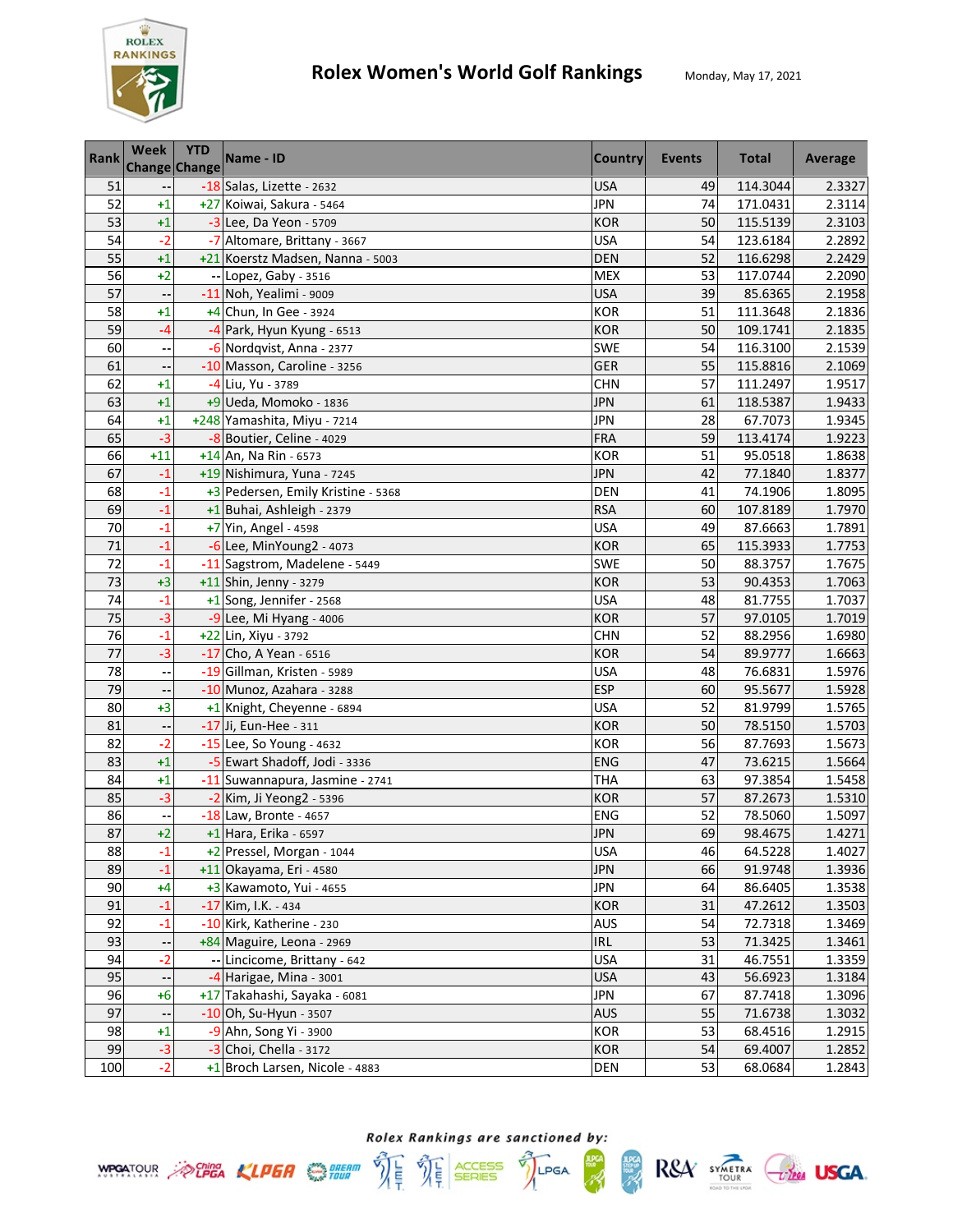

| Rank | Week                     | <b>YTD</b><br><b>Change Change</b> | Name - ID                        | <b>Country</b> | <b>Events</b> | <b>Total</b> | Average |
|------|--------------------------|------------------------------------|----------------------------------|----------------|---------------|--------------|---------|
| 101  |                          |                                    | +2 Delacour, Perrine - 3735      | <b>FRA</b>     | 41            | 51.2829      | 1.2508  |
| 102  | $-2$                     |                                    | -3 Kerr, Cristie - 400           | <b>USA</b>     | 45            | 55.0280      | 1.2228  |
| 103  | $+1$                     |                                    | +12 Schmelzel, Sarah - 7101      | <b>USA</b>     | 52            | 63.2593      | 1.2165  |
| 104  | $-1$                     |                                    | -- Higa, Mamiko - 3146           | <b>JPN</b>     | 69            | 82.3881      | 1.1940  |
| 105  | $+1$                     |                                    | -10 Park, Chae Yoon - 4514       | <b>KOR</b>     | 54            | 62.6870      | 1.1609  |
| 106  | $-1$                     |                                    | -21 Ahn, Sun Ju - 1109           | <b>KOR</b>     | 41            | 46.6066      | 1.1367  |
| 107  | --                       |                                    | -15 Katsu, Minami - 4471         | <b>JPN</b>     | 70            | 79.2654      | 1.1324  |
| 108  |                          |                                    | +17 Hsu, Wei-Ling - 4582         | <b>TPE</b>     | 59            | 66.7344      | 1.1311  |
| 109  | $+2$                     |                                    | +46 Kim, Christina - 416         | <b>USA</b>     | 42            | 46.1188      | 1.0981  |
| 110  | -1                       |                                    | -- Park, Hee Young - 970         | <b>KOR</b>     | 41            | 44.9166      | 1.0955  |
| 111  | $+1$                     |                                    | +13 Meadow, Stephanie - 3664     | <b>NIR</b>     | 46            | 50.2120      | 1.0916  |
| 112  | $-2$                     |                                    | $-15$ van Dam, Anne - 5373       | <b>NED</b>     | 50            | 54.4631      | 1.0893  |
| 113  | $\overline{\phantom{a}}$ |                                    | -2 Stephenson, Lauren - 6972     | <b>USA</b>     | 42            | 44.8720      | 1.0684  |
| 114  |                          |                                    | -5 Lee, Ga Young - 5841          | <b>KOR</b>     | 50            | 52.7029      | 1.0541  |
| 115  | $+2$                     |                                    | -8 Yan, Jing - 3793              | <b>CHN</b>     | 52            | 53.9781      | 1.0380  |
| 116  | $-1$                     |                                    | -10 Kim, Min Sun5 - 4591         | <b>KOR</b>     | 53            | 54.6554      | 1.0312  |
| 117  | $+1$                     |                                    | -15 Kim, Ji Hyun - 3893          | <b>KOR</b>     | 55            | 56.1892      | 1.0216  |
| 118  | $-2$                     |                                    | -10 Park, Annie - 4550           | <b>USA</b>     | 52            | 53.0919      | 1.0210  |
| 119  | $+1$                     |                                    | +34 Ji, Han Sol - 5343           | <b>KOR</b>     | 53            | 53.4759      | 1.0090  |
| 120  | $+8$                     |                                    | $-1$ Lee, Jung Min - 598         | <b>KOR</b>     | 53            | 53.1264      | 1.0024  |
| 121  | $-2$                     |                                    | +31 Anannarukarn, Pajaree - 7330 | THA            | 47            | 47.0466      | 1.0010  |
| 122  | $+2$                     |                                    | -1 Clanton, Cydney - 2607        | <b>USA</b>     | 45            | 44.7300      | 0.9940  |
| 123  |                          |                                    | +25 O'Toole, Ryann - 3581        | <b>USA</b>     | 48            | 47.5387      | 0.9904  |
| 124  | $-3$                     |                                    | -10 Anai, Lala - 2875            | <b>JPN</b>     | 73            | 71.7492      | 0.9829  |
| 125  | $+45$                    |                                    | +107 Osato, Momoko - 6073        | <b>JPN</b>     | 71            | 69.6510      | 0.9810  |
| 126  |                          |                                    | -3 Jeon, Mi Jeong - 302          | <b>KOR</b>     | 64            | 62.4429      | 0.9757  |
| 127  | $-5$                     |                                    | -22 Sharp, Alena - 1600          | CAN            | 50            | 48.6117      | 0.9722  |
| 128  | $-3$                     |                                    | -10 Lee, Andrea - 4497           | <b>USA</b>     | 21            | 33.7160      | 0.9633  |
| 129  | $-2$                     |                                    | -7 Strom, Linnea - 5073          | <b>SWE</b>     | 51            | 49.0795      | 0.9623  |
| 130  | $-1$                     |                                    | +80 Ruffels, Gabriela - 9329     | <b>AUS</b>     | 15            | 33.2551      | 0.9501  |
| 131  | $-1$                     |                                    | +12 Piller, Gerina - 2553        | <b>USA</b>     | 44            | 40.7027      | 0.9251  |
| 132  | --                       |                                    | -15 Weaver, Lindsey - 7079       | <b>USA</b>     | 41            | 37.6478      | 0.9182  |
| 133  | --                       |                                    | +142 Thitikul, Atthaya - 7331    | <b>THA</b>     | 11            | 32.0145      | 0.9147  |
| 134  | $-3$                     |                                    | -- Green, Jaye Marie - 3955      | <b>USA</b>     | 51            | 46.6066      | 0.9139  |
| 135  | --                       |                                    | -7 Kikuchi, Erika - 3160         | <b>JPN</b>     | 67            | 60.8777      | 0.9086  |
| 136  | +2                       |                                    | +8 Tan, Kelly - 4051             | <b>MAS</b>     | 45            | 40.4708      | 0.8994  |
| 137  | $+2$                     |                                    | +28 Watanabe, Ayaka - 3938       | <b>JPN</b>     | 59            | 52.9700      | 0.8978  |
| 138  | $-1$                     |                                    | +20 Lindberg, Pernilla - 643     | SWE            | 52            | 46.5887      | 0.8959  |
| 139  | $+10$                    |                                    | -12 Park, Ji Young - 5393        | <b>KOR</b>     | 53            | 47.1942      | 0.8905  |
| 140  | -4                       |                                    | -10 Henseleit, Esther - 9226     | GER            | 38            | 33.7877      | 0.8892  |
| 141  | $-7$                     |                                    | +10 Kim, Woo Jeong - 5845        | <b>KOR</b>     | 48            | 42.5050      | 0.8855  |
| 142  |                          |                                    | -11 Lu, Teresa - 2441            | <b>TPE</b>     | 65            | 56.9070      | 0.8755  |
| 143  | $-2$                     |                                    | -17 Kim, Bo Ah - 4321            | <b>KOR</b>     | 55            | 48.0626      | 0.8739  |
| 144  | $-1$                     |                                    | -9 Han, Jin Seon - 8406          | <b>KOR</b>     | 56            | 48.9048      | 0.8733  |
| 145  | $-5$                     |                                    | -33 Cho, Jeong Min - 5298        | <b>KOR</b>     | 55            | 47.4174      | 0.8621  |
| 146  | $-1$                     |                                    | -6 Choi, Ye Rim - 7005           | <b>KOR</b>     | 54            | 46.3322      | 0.8580  |
| 147  | --                       |                                    | +49 Kwak, Bo Mi - 4631           | <b>KOR</b>     | 48            | 41.0256      | 0.8547  |
| 148  | -4                       |                                    | -2 Kim, So Yi - 4320             | <b>KOR</b>     | 53            | 44.7763      | 0.8448  |
| 149  | $-3$                     |                                    | +125 Saigo, Mao - 6560           | JPN            | 34            | 29.4494      | 0.8414  |
| 150  | $-2$                     |                                    | -9 Heo, DA BEEN - 8388           | KOR            | 51            | 42.7882      | 0.8390  |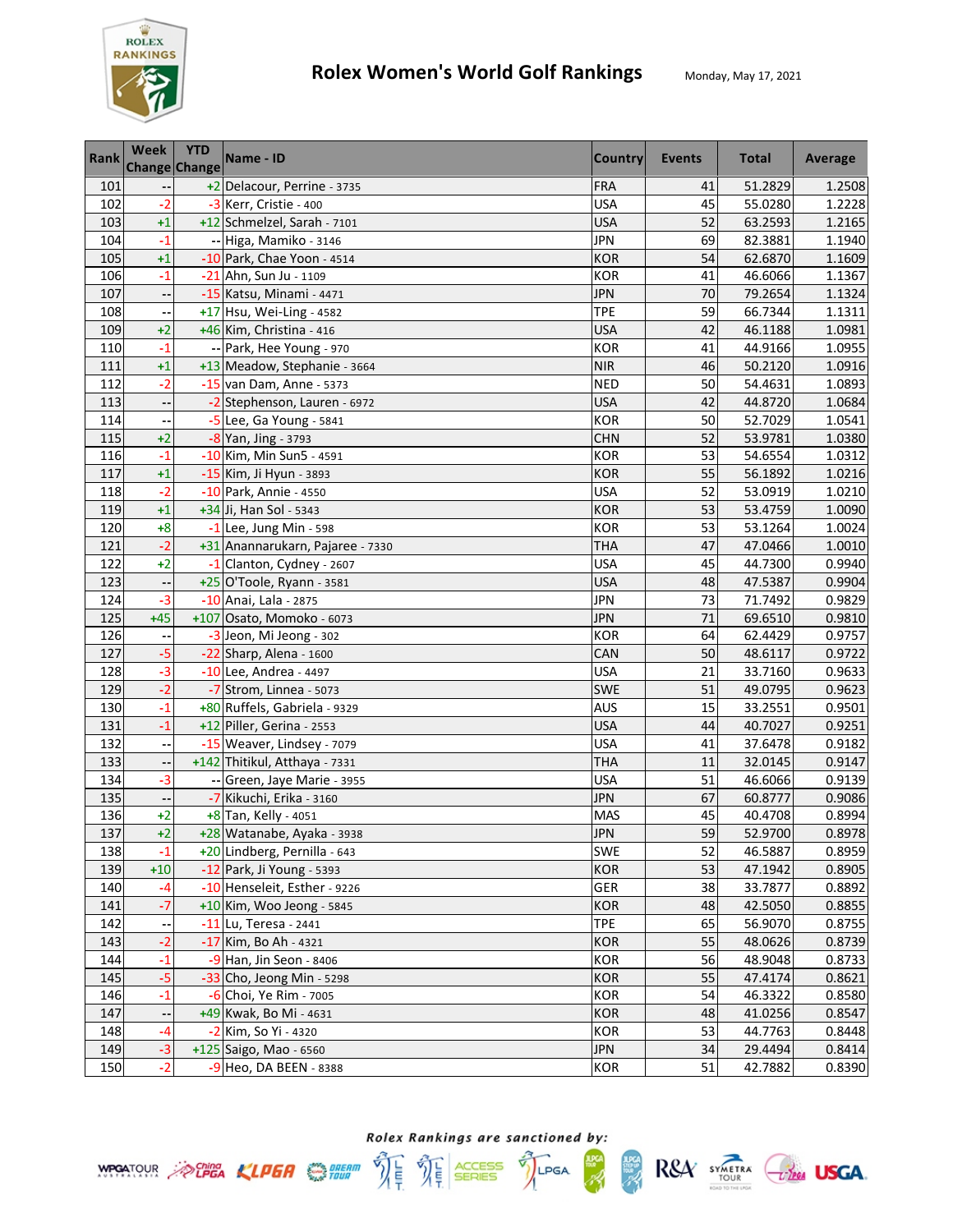

| Rank | Week  | <b>YTD</b><br><b>Change Change</b> | Name - ID                           | <b>Country</b> | Events | <b>Total</b> | Average |
|------|-------|------------------------------------|-------------------------------------|----------------|--------|--------------|---------|
| 151  | -1    |                                    | -18 Torres, Maria Fernanda - 8673   | <b>PUR</b>     | 50     | 40.9145      | 0.8183  |
| 152  | $+1$  |                                    | -13 Hedwall, Caroline - 2672        | SWE            | 43     | 34.4758      | 0.8018  |
| 153  | $-1$  |                                    | -15 Fassi, Maria - 6436             | <b>MEX</b>     | 33     | 27.9496      | 0.7986  |
| 154  | $-3$  |                                    | -34 Oh, Ji Hyun - 4706              | <b>KOR</b>     | 52     | 41.4115      | 0.7964  |
| 155  | $-1$  |                                    | -13 Kyriacou, Stephanie - 8711      | <b>AUS</b>     | 16     | 27.8678      | 0.7962  |
| 156  | $-1$  |                                    | -24 Phatlum, Pornanong - 2277       | <b>THA</b>     | 53     | 41.6271      | 0.7854  |
| 157  | $-1$  |                                    | -7 Pagdanganan, Bianca - 8901       | PHI            | 13     | 27.3613      | 0.7818  |
| 158  | $+35$ |                                    | +171 Yoshida, Yuri - 6118           | <b>JPN</b>     | 37     | 28.6483      | 0.7743  |
| 159  | $-2$  |                                    | -12 Kashiwabara, Asuka - 4046       | <b>JPN</b>     | 70     | 53.5886      | 0.7656  |
| 160  | $+3$  |                                    | +11 Choi, Min Kyung - 4056          | <b>KOR</b>     | 52     | 39.4667      | 0.7590  |
| 161  | $-2$  |                                    | -12 Mikashima, Kana - 6082          | <b>JPN</b>     | 65     | 49.3107      | 0.7586  |
| 162  | -4    |                                    | -46 Hwang, Ah-Reum - 2827           | <b>KOR</b>     | 66     | 49.6208      | 0.7518  |
| 163  | $-3$  |                                    | +28 Kim, Julie - 8956               | <b>KOR</b>     | 27     | 26.2325      | 0.7495  |
| 164  | $-2$  |                                    | +8 Ashok, Aditi - 4405              | <b>IND</b>     | 54     | 40.1463      | 0.7434  |
| 165  | $+6$  |                                    | $-8$ Pak, Ju Young - 3508           | <b>KOR</b>     | 54     | 40.0871      | 0.7424  |
| 166  |       |                                    | -12 Nagamine, Saki - 4041           | <b>JPN</b>     | 68     | 50.1424      | 0.7374  |
| 167  | $-2$  |                                    | -38 Park, Jane - 976                | <b>USA</b>     | 40     | 29.1449      | 0.7286  |
| 168  | $-1$  |                                    | -9 Lang, Brittany - 562             | <b>USA</b>     | 41     | 29.6865      | 0.7241  |
| 169  | $-5$  |                                    | -33 Lee, Bo Mee - 3409              | <b>KOR</b>     | 60     | 43.2935      | 0.7216  |
| 170  | -9    |                                    | -4 Bae, Hee-Kyung - 3923            | <b>KOR</b>     | 64     | 45.8757      | 0.7168  |
| 171  | $+3$  |                                    | -26 Asai, Saki - 5862               | <b>JPN</b>     | 69     | 49.0319      | 0.7106  |
| 172  | --    |                                    | +49 Jun, U Ree - 6786               | KOR            | 52     | 36.8042      | 0.7078  |
| 173  | -4    |                                    | +13 Lee, Alison - 3673              | <b>USA</b>     | 36     | 25.3933      | 0.7054  |
| 174  | $-6$  |                                    | -37 Lee, Ji Hee - 592               | <b>KOR</b>     | 59     | 41.2859      | 0.6998  |
| 175  | $+1$  |                                    | +6 Yasuda, Yuka - 8558              | <b>JPN</b>     | 33     | 24.3862      | 0.6967  |
| 176  | $+2$  |                                    | +46 Ryu, Ritsuko - 2710             | <b>JPN</b>     | 64     | 44.0694      | 0.6886  |
| 177  | $-4$  |                                    | +69 Kemp, Sarah - 397               | <b>AUS</b>     | 48     | 32.8625      | 0.6846  |
| 178  | $-3$  |                                    | -18 sung, yu jin - 9205             | <b>KOR</b>     | 41     | 27.9354      | 0.6814  |
| 179  | $-2$  |                                    | +32 Castren, Matilda - 4022         | <b>FIN</b>     | 34     | 23.6947      | 0.6770  |
| 180  | $+10$ |                                    | +9 Fujita, Saiki - 28               | <b>JPN</b>     | 65     | 43.8635      | 0.6748  |
| 181  | $+1$  |                                    | +7 Wakabayashi, Maiko - 1868        | <b>JPN</b>     | 23     | 23.5797      | 0.6737  |
| 182  | $-2$  |                                    | -8 Yoon, Chae-Young - 2001          | <b>KOR</b>     | 62     | 41.5663      | 0.6704  |
| 183  | $-4$  |                                    | +11 Nakasone, Sumika - 4317         | <b>JPN</b>     | 47     | 31.3151      | 0.6663  |
| 184  | $-3$  |                                    | -23 Lee, Jeongeun - 2931            | <b>KOR</b>     | 42     | 27.8971      | 0.6642  |
| 185  | $-1$  |                                    | -9 Sakai, Miki - 2932               | <b>JPN</b>     | 73     | 48.2469      | 0.6609  |
| 186  | $-1$  |                                    | +69 Chan, Tiffany - 5120            | HKG            | 40     | 26.0922      | 0.6523  |
| 187  | $+1$  |                                    | +26 Tsai, Pei-Ying - 4124           | <b>TPE</b>     | 68     | 43.9918      | 0.6469  |
| 188  | $-5$  |                                    | $-1$ Kim, Ha Neul - 2224            | <b>KOR</b>     | 52     | 33.2600      | 0.6396  |
| 189  | $-3$  |                                    | -25 Miyazato, Mika - 776            | <b>JPN</b>     | 50     | 31.7610      | 0.6352  |
| 190  | $-3$  |                                    | -21 Lee, Na-Ri - 3180               | <b>KOR</b>     | 58     | 36.4648      | 0.6287  |
| 191  | $-2$  |                                    | +60 Usui, Reika - 5406              | <b>JPN</b>     | 54     | 33.2130      | 0.6151  |
| 192  | $-1$  |                                    | +5 Arakaki, Hina - 4156             | <b>JPN</b>     | 68     | 41.7655      | 0.6142  |
| 193  | $+1$  |                                    | +26 Nagai, Kana - 4508              | <b>JPN</b>     | 72     | 43.9952      | 0.6110  |
| 194  | $+26$ |                                    | +83 Lee, Seul Ki - 8935             | <b>KOR</b>     | 24     | 21.3806      | 0.6109  |
| 195  | $+4$  |                                    | -13 Engstrom, Julia - 5991          | <b>SWE</b>     | 39     | 23.6656      | 0.6068  |
| 196  | $+5$  |                                    | +237 Coleman, Jenny - 6222          | <b>USA</b>     | 50     | 30.2865      | 0.6057  |
| 197  | $+3$  |                                    | +100 Morita-WanyaoLu, Haruka - 3776 | <b>CHN</b>     | 64     | 38.5909      | 0.6030  |
| 198  | $-6$  |                                    | -35 Park, SEO JIN - 6119            | KOR            | 48     | 28.9048      | 0.6022  |
| 199  | $-3$  |                                    | -20 Kang, Ji Sun - 5321             | <b>KOR</b>     | 29     | 20.9730      | 0.5992  |
| 200  | $+5$  |                                    | -20 Arimura, Chie - 1141            | JPN            | 60     | 35.7988      | 0.5966  |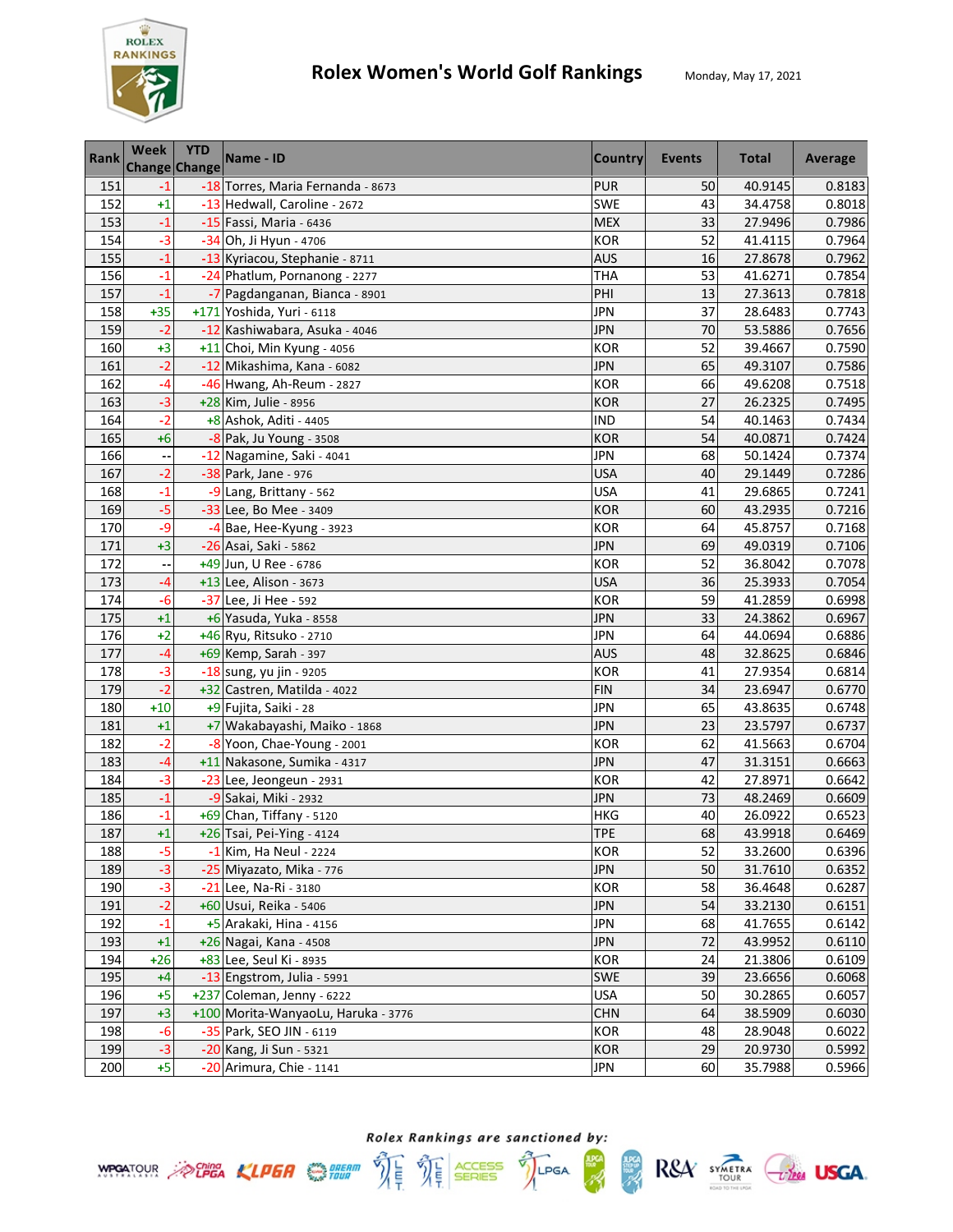

| Rank | Week                     | <b>YTD</b><br><b>Change Change</b> | Name - ID                      | <b>Country</b> | Events | <b>Total</b> | Average |
|------|--------------------------|------------------------------------|--------------------------------|----------------|--------|--------------|---------|
| 201  | -4                       |                                    | -28 Yokomine, Sakura - 1996    | <b>JPN</b>     | 52     | 30.8660      | 0.5936  |
| 202  | $-7$                     |                                    | -34 Nomura, Harukyo - 3746     | <b>JPN</b>     | 34     | 20.7464      | 0.5928  |
| 203  | $-5$                     |                                    | -33 Lee, Seung Yeon - 7004     | <b>KOR</b>     | 54     | 31.8699      | 0.5902  |
| 204  | $-2$                     |                                    | +68 Jeong, Yun Ji - 8504       | <b>KOR</b>     | 23     | 20.4943      | 0.5856  |
| 205  | $+2$                     |                                    | -10 Yoshimoto, Hikaru - 5338   | <b>JPN</b>     | 67     | 39.1597      | 0.5845  |
| 206  | $+2$                     |                                    | -23 Oyama, Shiho - 926         | <b>JPN</b>     | 47     | 27.4043      | 0.5831  |
| 207  | $-4$                     |                                    | +59 Finkelstein, Dana - 6634   | <b>USA</b>     | 44     | 25.4440      | 0.5783  |
| 208  | $+1$                     |                                    | +221 Valenzuela, Albane - 5311 | SUI            | 20     | 20.2084      | 0.5774  |
| 209  | $-5$                     |                                    | -34 Heo, Yoon Kyung - 3224     | <b>KOR</b>     | 34     | 20.2050      | 0.5773  |
| 210  | $+8$                     |                                    | -8 Kanazawa, Shina - 6342      | <b>JPN</b>     | 62     | 35.6059      | 0.5743  |
| 211  |                          |                                    | +78 Tanabe, Hikari - 6789      | <b>JPN</b>     | 50     | 28.5581      | 0.5712  |
| 212  | $-2$                     |                                    | $-28$ Ree, Robynn - 6993       | <b>USA</b>     | 42     | 23.9059      | 0.5692  |
| 213  | $+10$                    |                                    | $-1$ Choi, Eun Woo - 6356      | <b>KOR</b>     | 49     | 27.8729      | 0.5688  |
| 214  | $-8$                     |                                    | -58 Narita, Misuzu - 4075      | <b>JPN</b>     | 63     | 35.7988      | 0.5682  |
| 215  | $-3$                     |                                    | -17 Hamada, Mayu - 4509        | <b>JPN</b>     | 65     | 36.7366      | 0.5652  |
| 216  |                          |                                    | -12 Szokol, Elizabeth - 7066   | <b>USA</b>     | 43     | 24.2748      | 0.5645  |
| 217  | $-4$                     |                                    | -32 Hyun, Se Lin - 8432        | <b>KOR</b>     | 23     | 19.7212      | 0.5635  |
| 218  | $-4$                     |                                    | -40 Cowan, Olivia - 5775       | GER            | 34     | 19.6764      | 0.5622  |
| 219  | $-4$                     |                                    | +15 Sobron Galmes, Luna - 5996 | <b>ESP</b>     | 40     | 22.2576      | 0.5564  |
| 220  | $-1$                     |                                    | -11 Fuenfstueck, Laura - 8628  | GER            | 38     | 21.0936      | 0.5551  |
| 221  | --                       |                                    | -29 Zhang, Weiwei - 4394       | <b>CHN</b>     | 33     | 19.3567      | 0.5530  |
| 222  | $+58$                    |                                    | +56 Pace, Lee-Anne - 2496      | <b>RSA</b>     | 36     | 19.7915      | 0.5498  |
| 223  | $-6$                     |                                    | -16 Kim, Hae Rym - 3616        | <b>KOR</b>     | 54     | 29.4922      | 0.5462  |
| 224  |                          |                                    | +46 Holmqvist, Daniela - 4952  | SWE            | 38     | 20.6719      | 0.5440  |
| 225  | $+2$                     |                                    | +18 Jeong, Seul Gi - 6526      | <b>KOR</b>     | 53     | 28.6128      | 0.5399  |
| 226  | $-1$                     |                                    | +62 Zhang, Rose - 8786         | <b>USA</b>     | 8      | 18.7744      | 0.5364  |
| 227  | $+1$                     |                                    | $-12$ Duncan, Lindy - 2611     | <b>USA</b>     | 50     | 26.6148      | 0.5323  |
| 228  | $+11$                    |                                    | -28 Park, So Yeon - 5292       | <b>KOR</b>     | 54     | 28.5059      | 0.5279  |
| 229  | $+1$                     |                                    | -11 Kang, Haeji - 2781         | <b>KOR</b>     | 45     | 23.6505      | 0.5256  |
| 230  | $-1$                     |                                    | -- Chien, Peiyun - 4354        | <b>TPE</b>     | 53     | 27.8386      | 0.5253  |
| 231  | $-9$                     |                                    | -41 Skarpnord, Marianne - 2122 | <b>NOR</b>     | 39     | 20.4800      | 0.5251  |
| 232  | $-6$                     |                                    | -39 Na, Hee Won - 3907         | <b>KOR</b>     | 59     | 30.9233      | 0.5241  |
| 233  | $-2$                     |                                    | -28 Iturrioz, Nuria - 6039     | <b>ESP</b>     | 48     | 24.9047      | 0.5188  |
| 234  | $\overline{\phantom{a}}$ |                                    | -35 Kim, Char Young2 - 3901    | <b>KOR</b>     | 48     | 24.5767      | 0.5120  |
| 235  | $-3$                     |                                    | +81 Liu, Ruixin - 5511         | <b>CHN</b>     | 47     | 24.0040      | 0.5107  |
| 236  | $+19$                    |                                    | +67 Uetake, Nozomi - 5312      | <b>JPN</b>     | 42     | 21.3677      | 0.5088  |
| 237  | $+4$                     |                                    | +44 Yamaji, Akira - 5857       | <b>JPN</b>     | 54     | 27.4658      | 0.5086  |
| 238  | $-5$                     |                                    | +11 Uehara, Ayako - 1839       | <b>JPN</b>     | 55     | 27.8050      | 0.5055  |
| 239  | $+1$                     |                                    | -11 Hwang, Jeong Mee - 6964    | <b>KOR</b>     | 25     | 17.6712      | 0.5049  |
| 240  | $-5$                     |                                    | -26 Stackhouse, Mariah - 4310  | <b>USA</b>     | 45     | 22.4063      | 0.4979  |
| 241  | -4                       |                                    | -35 Yoktuan, Pavarisa - 4150   | <b>THA</b>     | 42     | 20.5010      | 0.4881  |
| 242  | -4                       |                                    | $-41$ Talley, Emma - 4311      | <b>USA</b>     | 51     | 24.8694      | 0.4876  |
| 243  | $-7$                     |                                    | $-20$ De Roey, Manon - 4570    | <b>BEL</b>     | 45     | 21.6520      | 0.4812  |
| 244  | $-1$                     |                                    | -7 Kimura, Ayako - 6835        | <b>JPN</b>     | 66     | 31.6762      | 0.4799  |
| 245  | $+79$                    |                                    | +60 Sasaki, Shoko - 4050       | <b>JPN</b>     | 70     | 33.4684      | 0.4781  |
| 246  | $-4$                     |                                    | +48 Spilkova, Klara - 3941     | <b>CZE</b>     | 34     | 16.5818      | 0.4738  |
| 247  | $+1$                     |                                    | -- Nuutinen, Sanna - 3717      | <b>FIN</b>     | 49     | 22.9107      | 0.4676  |
| 248  | -4                       |                                    | -15 Ha, Min Song - 4574        | <b>KOR</b>     | 55     | 25.1727      | 0.4577  |
| 249  | $-4$                     |                                    | -41 Hiruta, Minami - 4663      | <b>JPN</b>     | 62     | 28.1984      | 0.4548  |
| 250  | $-1$                     |                                    | -14 Thomas, Charlotte - 4433   | <b>ENG</b>     | 44     | 19.8853      | 0.4519  |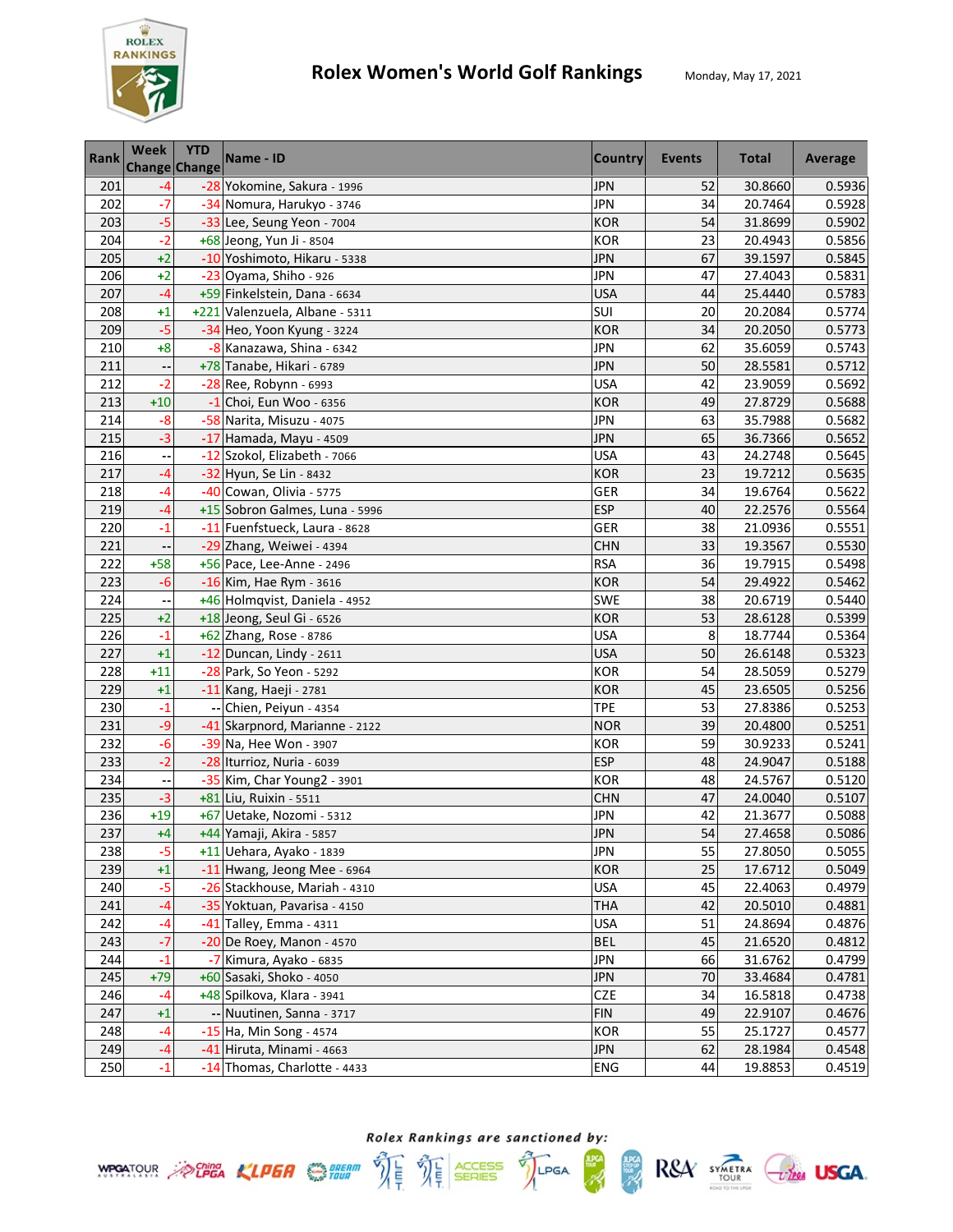

| <b>Rank</b> | <b>Week</b><br>Change Change | <b>YTD</b> | Name - ID                              | <b>Country</b> | Events          | <b>Total</b> | <b>Average</b> |
|-------------|------------------------------|------------|----------------------------------------|----------------|-----------------|--------------|----------------|
| 251         | $-4$                         |            | -22 Dryburgh, Gemma - 6529             | SCO            | 44              | 19.7085      | 0.4479         |
| 252         | $-6$                         |            | -32 Uribe, Mariajo - 2636              | COL            | 35              | 15.6428      | 0.4469         |
| 253         | $-3$                         |            | $+3$ Ro, Seung Hui - 8932              | <b>KOR</b>     | 23              | 15.5431      | 0.4441         |
| 254         | $+23$                        |            | +45 Kim, Ree An - 6713                 | <b>KOR</b>     | 22              | 15.3823      | 0.4395         |
| 255         | $-3$                         |            | +10 Liu, Babe - 4265                   | <b>TPE</b>     | 36              | 15.7752      | 0.4382         |
| 256         | $-5$                         |            | -29 Park, Gyeol - 4261                 | <b>KOR</b>     | 52              | 22.7239      | 0.4370         |
| 257         | $+2$                         |            | -5 Kim, Hyun Soo - 3628                | <b>KOR</b>     | 49              | 21.3286      | 0.4353         |
| 258         |                              |            | +21 Jang, Su Yeon - 3242               | <b>KOR</b>     | 52              | 22.3932      | 0.4306         |
| 259         | $-2$                         |            | -20 In, Ju Yeon - 5842                 | <b>KOR</b>     | 53              | 22.8041      | 0.4303         |
| 260         | $+2$                         |            | -19 Jo, Hye Lim - 8564                 | <b>KOR</b>     | 23              | 14.9639      | 0.4275         |
| 261         | $-7$                         |            | +45 Cheng, Ssu-Chia - 4670             | <b>TPE</b>     | 52              | 22.2082      | 0.4271         |
| 262         | $-6$                         |            | -38 Yoshiba, Rumi - 4378               | JPN            | $\overline{73}$ | 30.7787      | 0.4216         |
| 263         | $+16$                        |            | +19 Kim, Ji Su - 6350                  | <b>KOR</b>     | 27              | 14.6990      | 0.4200         |
| 264         | $-11$                        |            | -97 Martin, Mo - 2481                  | <b>USA</b>     | 27              | 14.6403      | 0.4183         |
| 265         | $+4$                         |            | +79 Lee, Esther - 8760                 | <b>USA</b>     | 38              | 15.8108      | 0.4161         |
| 266         | $+37$                        |            | +27 Lampert, Karolin - 4557            | GER            | 35              | 14.5581      | 0.4159         |
| 267         | $-4$                         |            | +187 Chang, Jennifer - 8889            | <b>USA</b>     | 20              | 14.5513      | 0.4158         |
| 268         | $+7$                         |            | -8 Jung, Yeon Ju - 4115                | <b>KOR</b>     | 53              | 22.0273      | 0.4156         |
| 269         | $-3$                         |            | -7 Papp, Kaitlyn - 9342                | <b>USA</b>     | 3               | 14.5000      | 0.4143         |
| 270         | $-5$                         |            | +17 Burnham, Sarah - 6420              | <b>USA</b>     | 33              | 14.3362      | 0.4096         |
| 271         | $-11$                        |            | -54 Chen, Yu-Ju - 5513                 | <b>TPE</b>     | 30              | 14.3078      | 0.4088         |
| 272         | $\ddotsc$                    |            | -41 Aoki, Serena - 2746                | <b>JPN</b>     | 71              | 29.0018      | 0.4085         |
| 273         | $-12$                        |            | +204 Tsuruoka, Karen - 9088            | <b>JPN</b>     | 41              | 16.6763      | 0.4067         |
| 274         | $-10$                        |            | -49 Azuma, Hiroko - 4045               | <b>JPN</b>     | 68              | 27.6533      | 0.4067         |
| 275         | $-2$                         |            | -33 Joh, Tiffany - 2420                | <b>USA</b>     | 47              | 19.0183      | 0.4046         |
| 276         | $-8$                         |            | -13 Choi, Na Yeon - 1336               | <b>KOR</b>     | 34              | 14.1544      | 0.4044         |
| 277         | $-7$                         |            | $-1$ Lee, Hyo Rin - 5399               | <b>KOR</b>     | 54              | 21.7259      | 0.4023         |
| 278         | $-4$                         |            | -34 Liu, Yan - 6006                    | <b>CHN</b>     | 35              | 14.0669      | 0.4019         |
| 279         | $-1$                         |            | +119 Takagi, Yuna - 6848               | <b>JPN</b>     | 41              | 16.4531      | 0.4013         |
| 280         | $-13$                        |            | -27 Wolf, Christine - 4312             | <b>AUT</b>     | 39              | 15.5632      | 0.3991         |
| 281         | $-10$                        |            | -78 Matsuda, Rei - 4680                | <b>JPN</b>     | 69              | 27.2125      | 0.3944         |
| 282         | $-6$                         |            | -23 Nozawa, Mao - 4548                 | <b>JPN</b>     | 57              | 22.4445      | 0.3938         |
| 283         |                              |            | +48 Miyata, Naruha - 7248              | JPN            | 49              | 19.1379      | 0.3906         |
| 284         | $+48$                        |            | +74 Oki, Seira - 3391                  | <b>JPN</b>     | 54              | 21.0494      | 0.3898         |
| 285         | $+3$                         |            | +23 Shi, Yuting - 4126                 | <b>CHN</b>     | 46              | 17.6089      | 0.3828         |
| 286         | $+30$                        |            | +86 Fernandez Cano, Fatima - 5327      | <b>ESP</b>     | 45              | 17.2040      | 0.3823         |
| 287         | $+4$                         |            | +8 Kim, Su Ji - 7357                   | <b>KOR</b>     | 54              | 20.6262      | 0.3820         |
| 288         | $-4$                         |            | +25 Jun, Ye Sung - 9648                | KOR            | 23              | 13.3359      | 0.3810         |
| 289         | $-8$                         |            | -39 Lee, Gi Ppuem - 5850               | <b>KOR</b>     | 48              | 18.1426      | 0.3780         |
| 290         | -5                           |            | -64 Fukuda, Mami - 3618                | <b>JPN</b>     | 67              | 25.1898      | 0.3760         |
| 291         | $+6$                         |            | +18 Walker, Kylie - 3097               | SCO            | 36              | 13.4805      | 0.3745         |
| 292         | $-10$                        |            | -57 Wakimoto, Hana - 5578              | <b>JPN</b>     | 63              | 23.5816      | 0.3743         |
| 293         | $-7$                         |            | -39 Ohnishi, Aoi - 4277                | <b>JPN</b>     | 57              | 21.2881      | 0.3735         |
| 294         | $-7$                         |            | -78 Langkulgasettrin, Saranporn - 6797 | <b>THA</b>     | 60              | 22.3509      | 0.3725         |
| 295         | $-2$                         |            | -55 Perry-Hamski, Katherine - 3682     | <b>USA</b>     | 36              | 13.3865      | 0.3718         |
| 296         | $-4$                         |            | -38 Jang, Eun Soo - 5556               | <b>KOR</b>     | 50              | 18.4676      | 0.3694         |
| 297         | $-8$                         |            | $-6$ Seo, Yeun Jung - 4640             | KOR            | 55              | 20.3126      | 0.3693         |
| 298         | $+1$                         |            | -50 Muangkhumsakul, Mind - 5927        | <b>THA</b>     | 40              | 14.7714      | 0.3693         |
| 299         | $-1$                         |            | +185 Song, Ga Eun - 8405               | <b>KOR</b>     | 13              | 12.8221      | 0.3663         |
| 300         | $-10$                        |            | -55 Creamer, Paula - 1380              | <b>USA</b>     | 30              | 12.7630      | 0.3647         |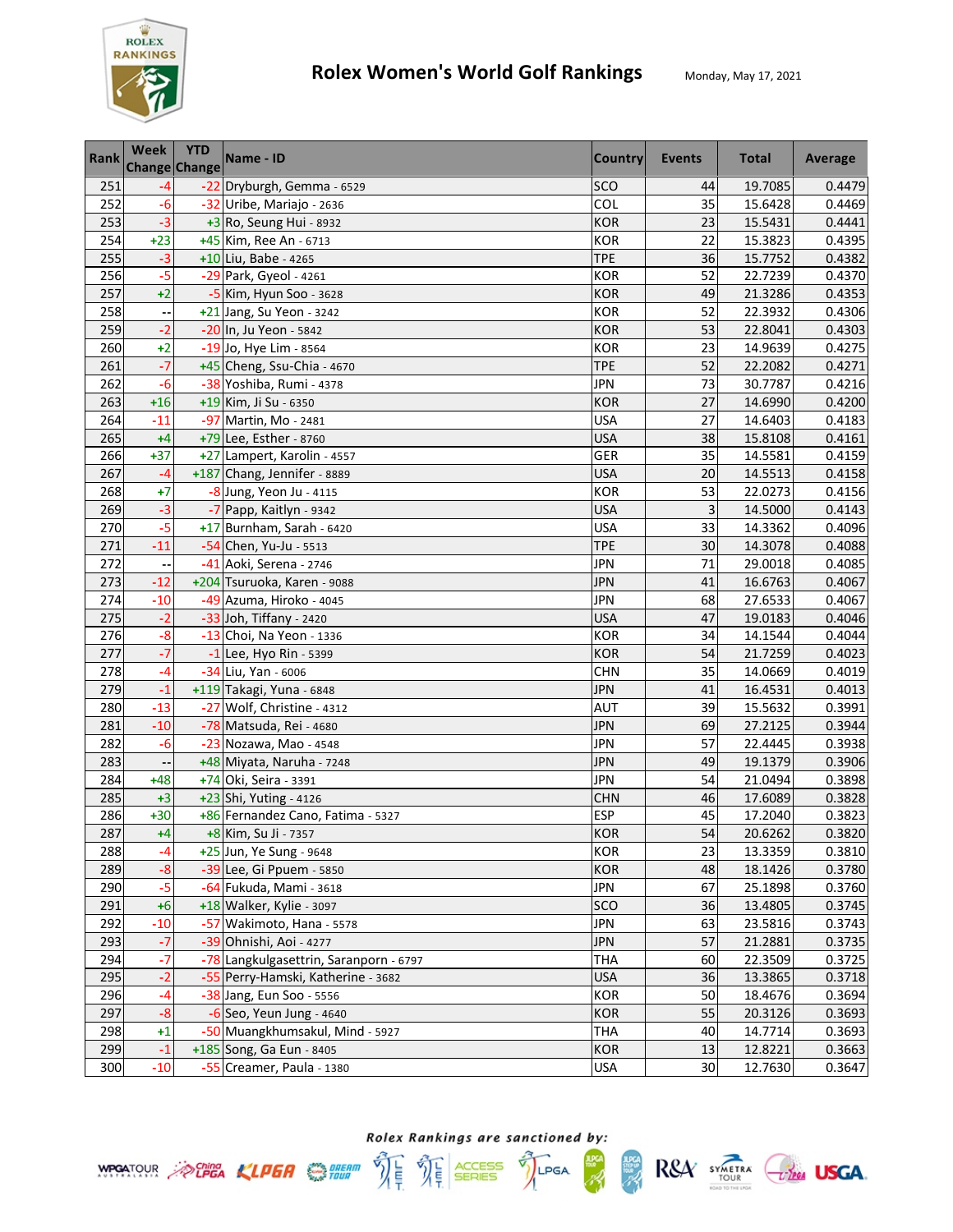

| <b>Rank</b> | Week<br>Change Change    | <b>YTD</b> | Name - ID                     | <b>Country</b> | Events | <b>Total</b> | Average |
|-------------|--------------------------|------------|-------------------------------|----------------|--------|--------------|---------|
| 301         | $+1$                     |            | -21 Kim, Ye Jin - 4343        | <b>KOR</b>     | 47     | 17.0927      | 0.3637  |
| 302         | $-8$                     |            | -64 Lee, Ji Hyun2 - 4266      | <b>KOR</b>     | 52     | 18.8324      | 0.3622  |
| 303         | $-7$                     |            | +158 Yamashiro, Nana - 4466   | <b>JPN</b>     | 45     | 16.1666      | 0.3593  |
| 304         | $-3$                     |            | -37 Hong, Ran - 213           | <b>KOR</b>     | 51     | 18.3072      | 0.3590  |
| 305         | $-5$                     |            | -41 Darquea, Daniela - 6416   | ECU            | 40     | 14.3163      | 0.3579  |
| 306         | $-11$                    |            | -49 Suganuma, Nana - 7243     | <b>JPN</b>     | 47     | 16.7644      | 0.3567  |
| 307         | $-3$                     |            | $-17$ Yin, Ruoning - 6803     | <b>CHN</b>     | 15     | 12.3318      | 0.3523  |
| 308         | $-3$                     |            | -39 Wu, Chia Yen - 7204       | <b>TPE</b>     | 23     | 12.2402      | 0.3497  |
| 309         | $-3$                     |            | -41 Du, Mohan - 5693          | <b>CHN</b>     | 25     | 12.1419      | 0.3469  |
| 310         | $-2$                     |            | +12 Meechai, Wichanee - 4708  | <b>THA</b>     | 44     | 15.1618      | 0.3446  |
| 311         | $+8$                     |            | -- Herbin, Celine - 3393      | FRA            | 48     | 16.2676      | 0.3389  |
| 312         | $-5$                     |            | +76 Steen, Marissa - 4573     | <b>USA</b>     | 41     | 13.8023      | 0.3366  |
| 313         | $-4$                     |            | -42 Booth, Carly - 3060       | SCO            | 28     | 11.7407      | 0.3354  |
| 314         | $+13$                    |            | +107 Ishikawa, Asuka - 6518   | <b>JPN</b>     | 47     | 15.7026      | 0.3341  |
| 315         | $-2$                     |            | -30 Yao, Hsuan-Yu - 3649      | <b>TPE</b>     | 53     | 17.6190      | 0.3324  |
| 316         | $-5$                     |            | -6 Gustavsson, Johanna - 5444 | <b>SWE</b>     | 38     | 12.6104      | 0.3319  |
| 317         | $-5$                     |            | -44 Hou, Yu-Chiang - 6176     | <b>TPE</b>     | 28     | 11.5565      | 0.3302  |
| 318         | $+2$                     |            | +160 Kim, Hyo Moon - 8433     | <b>KOR</b>     | 21     | 11.5402      | 0.3297  |
| 319         | $-2$                     |            | -35 Davidson, Karis - 5605    | <b>AUS</b>     | 53     | 17.4430      | 0.3291  |
| 320         | $-10$                    |            | +64 Hayashi, Nanoko - 5577    | <b>JPN</b>     | 47     | 15.4126      | 0.3279  |
| 321         | $-3$                     |            | -7 An, Ho-yu - 7203           | <b>TPE</b>     | 16     | 11.4735      | 0.3278  |
| 322         | $-7$                     |            | -24 Lee, Su Jin3 - 5487       | <b>KOR</b>     | 31     | 11.4520      | 0.3272  |
| 323         | $-9$                     |            | -31 MacLaren, Meghan - 7072   | ENG            | 47     | 15.3504      | 0.3266  |
| 324         | $+16$                    |            | +292 Hausmann, Sophie - 8864  | GER            | 23     | 11.2573      | 0.3216  |
| 325         | $-4$                     |            | -24 Saiki, Miki - 1545        | JPN            | 45     | 14.3854      | 0.3197  |
| 326         | $-4$                     |            | -24 Lim, Eun Bin - 5880       | <b>KOR</b>     | 55     | 17.5111      | 0.3184  |
| 327         | $-4$                     |            | +23 Fujimoto, Asako - 2507    | <b>JPN</b>     | 68     | 21.5873      | 0.3175  |
| 328         | $+48$                    |            | +274 Bae, So Hyun - 6033      | <b>KOR</b>     | 23     | 11.0384      | 0.3154  |
| 329         |                          |            | -25 Kim, Bo Bae2 - 6349       | <b>KOR</b>     | 47     | 14.7328      | 0.3135  |
| 330         | $-5$                     |            | -44 Koga, Eimi - 4280         | <b>JPN</b>     | 64     | 20.0264      | 0.3129  |
| 331         | $-5$                     |            | +1 Molinaro, Giulia - 3314    | <b>ITA</b>     | 34     | 10.9387      | 0.3125  |
| 332         | $+112$                   |            | +198 Ahn, Jee hyun - 7262     | <b>KOR</b>     | 30     | 10.9264      | 0.3122  |
| 333         | $-2$                     |            | -12 Stark, Maja - 6953        | SWE            | 6      | 10.6801      | 0.3051  |
| 334         | $-6$                     |            | -9 Lee, Min - 4671            | <b>TPE</b>     | 39     | 11.7320      | 0.3008  |
| 335         | $+10$                    |            | +32 Gabsa, Isi - 5267         | <b>GER</b>     | 43     | 12.9319      | 0.3007  |
| 336         | $-3$                     |            | +50 Hwang, Ye Nah - 3925      | <b>KOR</b>     | 34     | 10.5140      | 0.3004  |
| 337         | $-3$                     |            | -7 Shinohara, Maria - 4258    | <b>JPN</b>     | 64     | 18.9560      | 0.2962  |
| 338         | $-8$                     |            | -19 Jung, Hee Won - 3709      | KOR            | 39     | 11.4869      | 0.2945  |
| 339         | $-2$                     |            | -19 MacDonald, Kelsey - 3063  | SCO            | 29     | 10.1829      | 0.2909  |
| 340         | $-4$                     |            | -33 Ichinose, Yuki - 2505     | <b>JPN</b>     | 45     | 13.0265      | 0.2895  |
| 341         | $-6$                     |            | -41 Chung, Jae-Eun - 2570     | <b>KOR</b>     | 62     | 17.9322      | 0.2892  |
| 342         | -4                       |            | +5 Dye, Kendall - 3560        | <b>USA</b>     | 41     | 11.7979      | 0.2878  |
| 343         | $-1$                     |            | -19 Yang, Chae Lin - 5981     | <b>KOR</b>     | 47     | 13.5236      | 0.2877  |
| 344         | $-5$                     |            | -48 Phokan, Parinda - 7356    | <b>THA</b>     | 32     | 9.9324       | 0.2838  |
| 345         | $+9$                     |            | +42 Kaneda, Kumiko - 356      | <b>JPN</b>     | 62     | 17.5371      | 0.2829  |
| 346         | $-5$                     |            | +3 Takeo, Saki - 4368         | <b>JPN</b>     | 59     | 16.6866      | 0.2828  |
| 347         | $+4$                     |            | +62 Coughlin, Lauren - 5486   | <b>USA</b>     | 40     | 11.2202      | 0.2805  |
| 348         | $\overline{\phantom{a}}$ |            | +32 Ono, Hiromu - 4370        | <b>JPN</b>     | 59     | 16.4699      | 0.2792  |
| 349         | $-6$                     |            | -26 Inglis, Caroline - 7019   | <b>USA</b>     | 18     | 9.7656       | 0.2790  |
| 350         | $-6$                     |            | -14 Ardina, Dottie - 3037     | PHI            | 47     | 13.0865      | 0.2784  |

Rolex Rankings are sanctioned by: **WPOATOUR** ACHEA KLPER SUPER THE THE SERIES TILPGA

**APGA** 

R&A SYMETRA CHEE USGA.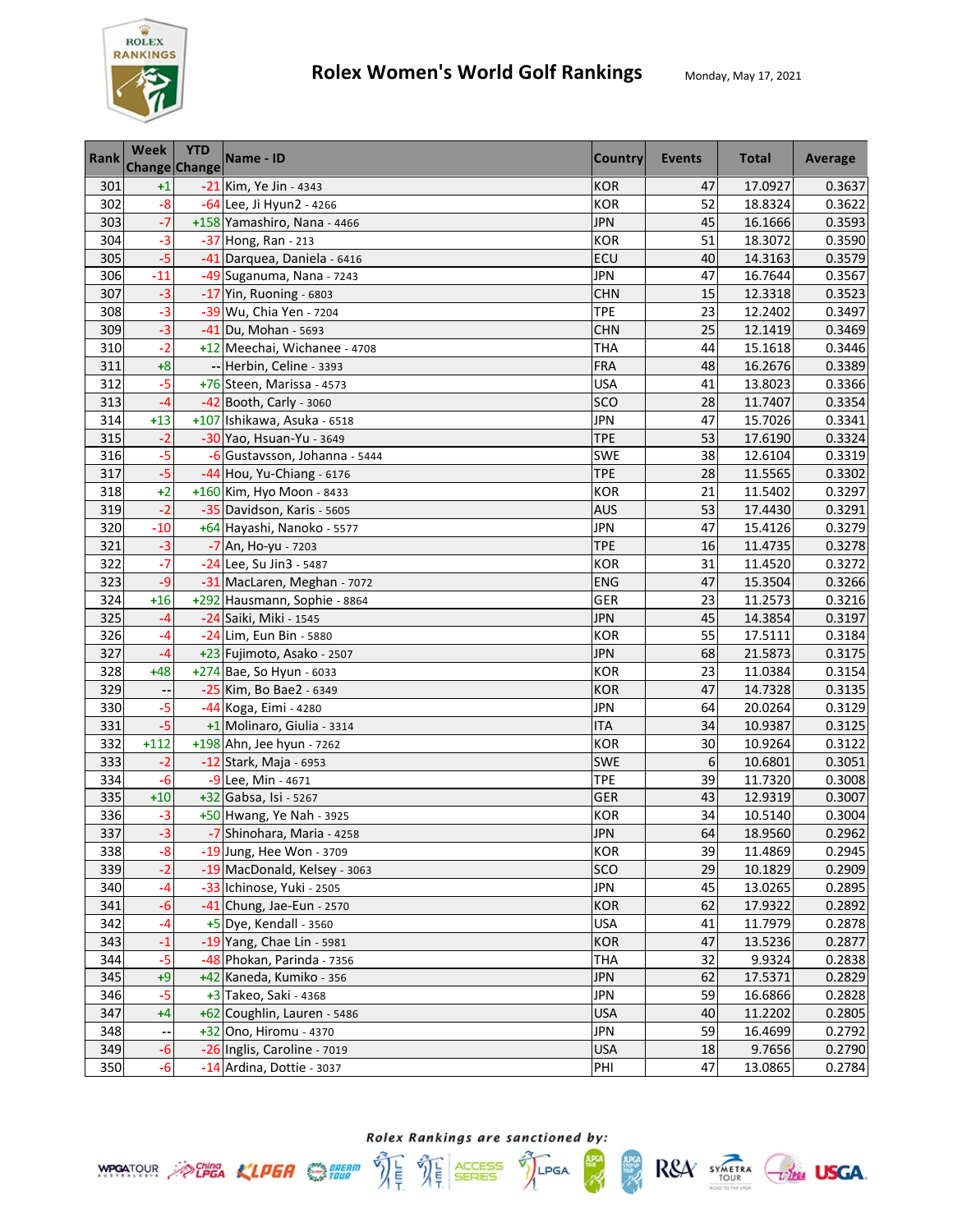

| Rank | Week   | <b>YTD</b><br><b>Change Change</b> | Name - ID                            | <b>Country</b> | Events | <b>Total</b> | Average |
|------|--------|------------------------------------|--------------------------------------|----------------|--------|--------------|---------|
| 351  | -4     |                                    | +54 Lee, Hana - 6301                 | <b>KOR</b>     | 15     | 9.6910       | 0.2769  |
| 352  | $-2$   |                                    | -26 Kudo, Haruka - 4047              | <b>JPN</b>     | 46     | 12.5790      | 0.2735  |
| 353  | $-1$   |                                    | -10 Uriell, Alana - 7017             | <b>USA</b>     | 31     | 9.5228       | 0.2721  |
| 354  | $+1$   |                                    | -9 Hewson, Alice - 6106              | <b>ENG</b>     | 15     | 9.5022       | 0.2715  |
| 355  | $+1$   |                                    | -18 Yoshida, Yumiko - 2014           | <b>JPN</b>     | 51     | 13.8327      | 0.2712  |
| 356  | $+5$   |                                    | -18 Wikstrom, Ursula - 1828          | <b>FIN</b>     | 35     | 9.4928       | 0.2712  |
| 357  | $+1$   |                                    | -24 Park, Shin Young - 5293          | <b>KOR</b>     | 51     | 13.8324      | 0.2712  |
| 358  | -9     |                                    | -24 Hwang, Yul Lin - 5690            | <b>KOR</b>     | 46     | 12.4585      | 0.2708  |
| 359  | $-2$   |                                    | -13 Jo, Eun Hye - 8590               | <b>KOR</b>     | 35     | 9.3843       | 0.2681  |
| 360  | $-14$  |                                    | -99 Gal, Sandra - 2637               | GER            | 35     | 9.3633       | 0.2675  |
| 361  | $-8$   |                                    | -78 Tanaka, Mizuki - 6895            | JPN            | 58     | 15.4974      | 0.2672  |
| 362  | -2     |                                    | -20 Givens, Eleanor - 4488           | <b>ENG</b>     | 28     | 9.2558       | 0.2645  |
| 363  | $-4$   |                                    | -46 Sukapan, Budsabakorn - 6216      | <b>THA</b>     | 29     | 9.2420       | 0.2641  |
| 364  |        |                                    | +75 Hou, Yu-Sang - 6217              | <b>TPE</b>     | 16     | 9.1746       | 0.2621  |
| 365  | $-3$   |                                    | -47 Ohe, Kaori - 3161                | <b>JPN</b>     | 53     | 13.8131      | 0.2606  |
| 366  | $+8$   |                                    | +33 Kido, Megumi - 2655              | <b>JPN</b>     | 68     | 17.5792      | 0.2585  |
| 367  | $-1$   |                                    | +55 Tsuji, Rie - 5255                | <b>JPN</b>     | 69     | 17.7531      | 0.2573  |
| 368  | $-3$   |                                    | -40 Liu, Wenbo - 6005                | <b>CHN</b>     | 23     | 8.9778       | 0.2565  |
| 369  | $-1$   |                                    | -15 lee, ji hyun3 - 8906             | <b>KOR</b>     | 43     | 11.0098      | 0.2560  |
| 370  | $-7$   |                                    | -35 Robyn, Choi - 6826               | AUS            | 40     | 10.2338      | 0.2558  |
| 371  | $-4$   |                                    | -56 Youn, Seo Hyeon - 5789           | <b>KOR</b>     | 40     | 10.1879      | 0.2547  |
| 372  | $+95$  |                                    | +84 Danielson, Casey - 8431          | <b>USA</b>     | 45     | 11.4317      | 0.2540  |
| 373  | $-4$   |                                    | -25 Gong, MI JEONG - 7001            | <b>KOR</b>     | 23     | 8.8527       | 0.2529  |
| 374  | $-3$   |                                    | +176 Leblanc, Maude-Aimee - 2213     | CAN            | 34     | 8.8430       | 0.2527  |
| 375  | $+6$   |                                    | +6 Yoshimoto, Kokone - 6598          | <b>JPN</b>     | 58     | 14.5922      | 0.2516  |
| 376  | $-6$   |                                    | +15 Im, Jin Hee - 8562               | <b>KOR</b>     | 42     | 10.5593      | 0.2514  |
| 377  | $-5$   |                                    | +129 Kawamitsu, Hikari - 3065        | <b>JPN</b>     | 43     | 10.7064      | 0.2490  |
| 378  | $-5$   |                                    | -8 Oide, Mizuki - 5407               | <b>JPN</b>     | 60     | 14.7041      | 0.2451  |
| 379  | $-4$   |                                    | -10 Kobashi, Eriko - 493             | <b>JPN</b>     | 56     | 13.7108      | 0.2448  |
| 380  | $-2$   |                                    | +23 Fukuyama, Eri - 3855             | <b>JPN</b>     | 59     | 14.3496      | 0.2432  |
| 381  | $-4$   |                                    | -8 Colombotto Rosso, Lucrezia - 6878 | <b>ITA</b>     | 38     | 9.2272       | 0.2428  |
| 382  | $-2$   |                                    | -55 Kim, Ji Hyun2 - 4249             | <b>KOR</b>     | 44     | 10.6327      | 0.2417  |
| 383  | $-1$   |                                    | -43 KIM, Song Yeon - 6868            | <b>KOR</b>     | 49     | 11.8168      | 0.2412  |
| 384  | $-5$   |                                    | -31 Lin, Tzu-Chi - 3590              | <b>TPE</b>     | 43     | 10.3649      | 0.2410  |
| 385  | $+2$   |                                    | -14 CHANG, Wenny - 8672              | <b>TPE</b>     | 37     | 8.6102       | 0.2327  |
| 386  | +4     |                                    | -25 Boulden, Amy - 4001              | <b>WAL</b>     | 41     | 9.4666       | 0.2309  |
| 387  | $-4$   |                                    | -36 Hara, Erina - 127                | <b>JPN</b>     | 65     | 14.9605      | 0.2302  |
| 388  | $+19$  |                                    | -3 Simmermacher, Magdalena - 7028    | ARG            | 32     | 7.9977       | 0.2285  |
| 389  | $-5$   |                                    | -37 Choi, Ka Ram - 4524              | <b>KOR</b>     | 52     | 11.8093      | 0.2271  |
| 390  | $-1$   |                                    | +22 Takeuchi, Miyuki - 5968          | <b>JPN</b>     | 55     | 12.4715      | 0.2268  |
| 391  | $-5$   |                                    | -31 Daffinrud, Tonje - 3340          | <b>NOR</b>     | 42     | 9.5046       | 0.2263  |
| 392  | $-7$   |                                    | $+118$ Tardy, Bailey - 5546          | <b>USA</b>     | 39     | 8.8078       | 0.2258  |
| 393  | $-5$   |                                    | -38 Kim, Da Na - 3268                | <b>KOR</b>     | 31     | 7.8999       | 0.2257  |
| 394  | $-3$   |                                    | -5 Baek, Q - 3410                    | <b>KOR</b>     | 41     | 9.2194       | 0.2249  |
| 395  | $-1$   |                                    | +67 Yin, Xiaowen - 8576              | <b>CHN</b>     | 14     | 7.8523       | 0.2244  |
| 396  | $-1$   |                                    | -33 Park, Carrie - 6090              | <b>KOR</b>     | 32     | 7.8486       | 0.2242  |
| 397  | $-5$   |                                    | -32 Ryu, Hyunji - 5876               | <b>KOR</b>     | 42     | 9.3088       | 0.2216  |
| 398  | $-5$   |                                    | -59 Ohshiro, Satsuki - 919           | JPN            | 66     | 14.5912      | 0.2211  |
| 399  | $+139$ |                                    | +245 Kang, Yea Lin - 4259            | <b>KOR</b>     | 12     | 7.6065       | 0.2173  |
| 400  | $+6$   |                                    | +86 Shinkai, Miyu - 4040             | JPN            | 58     | 12.5888      | 0.2170  |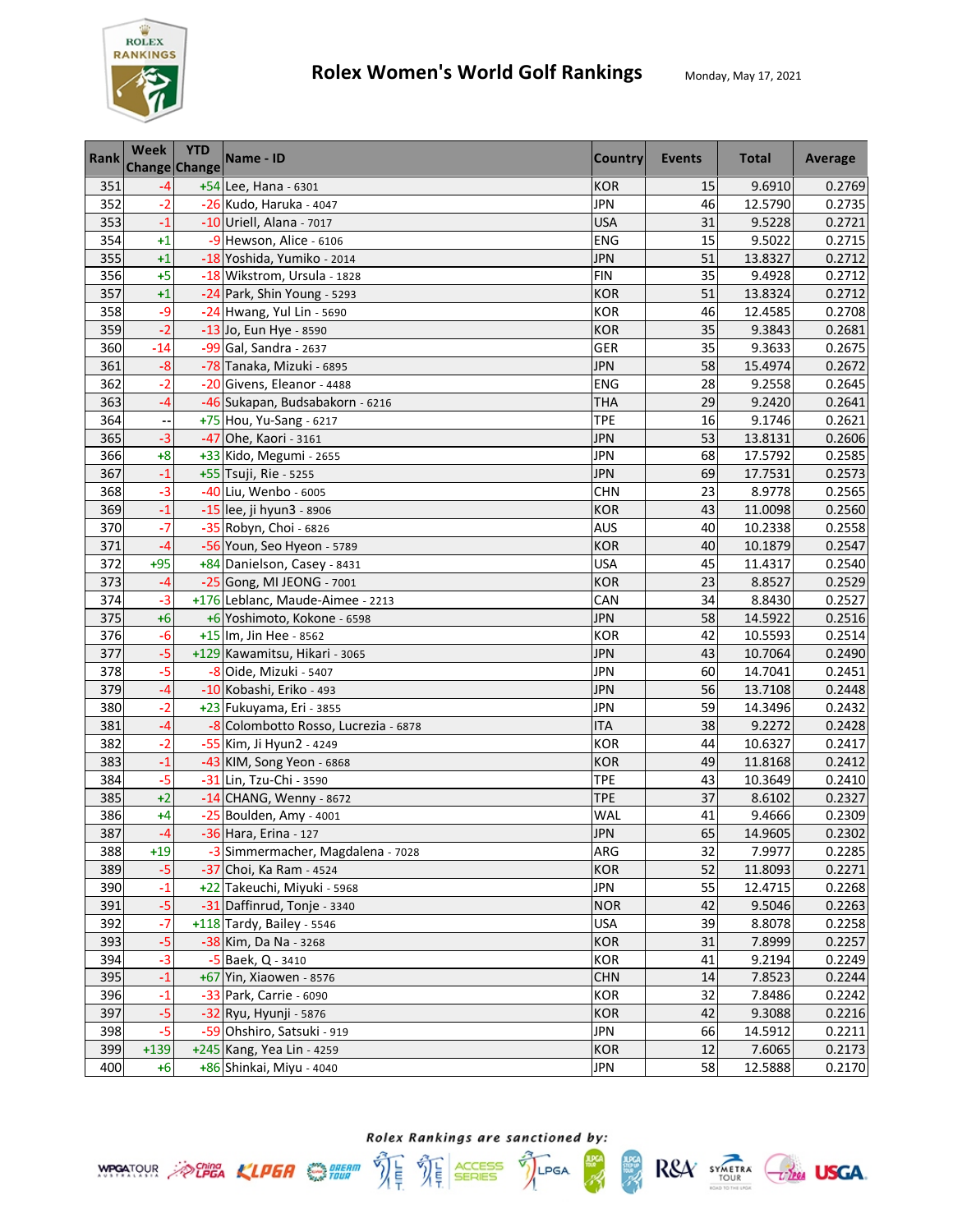

| <b>Rank</b> | Week<br>Change Change | <b>YTD</b> | Name - ID                      | <b>Country</b> | Events | <b>Total</b> | Average |
|-------------|-----------------------|------------|--------------------------------|----------------|--------|--------------|---------|
| 401         | $-4$                  |            | -35 Park, You-Na - 3609        | <b>KOR</b>     | 41     | 8.8714       | 0.2164  |
| 402         | $-4$                  |            | $-7$ Ku, Rae Hyeon - 9716      | <b>KOR</b>     | 16     | 7.5223       | 0.2149  |
| 403         | $-2$                  |            | +330 Hori, Kotone - 4510       | <b>JPN</b>     | 50     | 10.6917      | 0.2138  |
| 404         | $-2$                  |            | -42 Chayanun, Chonlada - 6616  | <b>THA</b>     | 37     | 7.8774       | 0.2129  |
| 405         | -9                    |            | -48 Choi, He Yong - 1335       | <b>KOR</b>     | 46     | 9.7927       | 0.2129  |
| 406         | $-3$                  |            | -32 Zhang, Yun Jie - 4833      | <b>CHN</b>     | 28     | 7.3803       | 0.2109  |
| 407         | $-7$                  |            | -51 Kongkraphan, P.K. - 3080   | THA            | 25     | 7.3732       | 0.2107  |
| 408         | $-4$                  |            | -6 Jackson, Janie - 4366       | <b>USA</b>     | 45     | 9.4548       | 0.2101  |
| 409         | $-4$                  |            | $-17$ Pan, Yanhong - 4066      | <b>CHN</b>     | 15     | 7.3464       | 0.2099  |
| 410         | $-11$                 |            | -51 Kim, Lauren - 6461         | <b>USA</b>     | 38     | 7.9719       | 0.2098  |
| 411         | $+42$                 |            | +218 Kim, Sae Ro Mi - 9315     | <b>KOR</b>     | 22     | 7.2500       | 0.2071  |
| 412         | $+17$                 |            | +207 Jung, Ji min - 7194       | <b>KOR</b>     | 16     | 7.2406       | 0.2069  |
| 413         | $-4$                  |            | +155 Kim, Jae Hee - 8407       | <b>KOR</b>     | 13     | 7.2382       | 0.2068  |
| 414         | $-4$                  |            | +10 Takeyama, Karin - 4689     | <b>JPN</b>     | 34     | 7.1371       | 0.2039  |
| 415         | $-7$                  |            | -47 Yasuda, Ayano - 4401       | <b>JPN</b>     | 67     | 13.6176      | 0.2032  |
| 416         | $-2$                  |            | -22 Suksukont, Renuka - 6136   | <b>THA</b>     | 35     | 7.0938       | 0.2027  |
| 417         | $-6$                  |            | -20 Morgan, Becky - 796        | WAL            | 33     | 7.0475       | 0.2014  |
| 418         | $-6$                  |            | -22 Haddioui, Maha - 3851      | <b>MAR</b>     | 31     | 7.0253       | 0.2007  |
| 419         | $+4$                  |            | $+1$ Metraux, Kim - 5780       | SUI            | 33     | 7.0172       | 0.2005  |
| 420         | $-5$                  |            | -45 Dimmock, Annabel - 5881    | <b>ENG</b>     | 30     | 6.9447       | 0.1984  |
| 421         | $-4$                  |            | +6 Hsieh, Yu-Ling - 4213       | <b>TPE</b>     | 43     | 8.4805       | 0.1972  |
| 422         | $-1$                  |            | -11 Granada, Julieta - 2058    | PAR            | 39     | 7.6909       | 0.1972  |
| 423         | -5                    |            | -16 Hillier, Whitney - 3136    | <b>AUS</b>     | 36     | 7.0852       | 0.1968  |
| 424         | $-11$                 |            | -60 Lee, Seung Hyun - 2739     | <b>KOR</b>     | 47     | 9.2364       | 0.1965  |
| 425         | $-6$                  |            | -47 Kotaki, Mio - 6705         | <b>JPN</b>     | 57     | 11.1900      | 0.1963  |
| 426         | $-2$                  |            | -50 Hollis, Jillian - 5990     | <b>USA</b>     | 43     | 8.3917       | 0.1952  |
| 427         | $-2$                  |            | +60 Zhang, Jienalin - 4827     | <b>CHN</b>     | 34     | 6.7864       | 0.1939  |
| 428         | $-6$                  |            | -51 Kim, Do Yeon - 4512        | <b>KOR</b>     | 27     | 6.7614       | 0.1932  |
| 429         | $-13$                 |            | -46 Kaufman, Kim - 5409        | <b>USA</b>     | 45     | 8.6871       | 0.1930  |
| 430         | $-4$                  |            | +99 Metraux, Morgane - 5781    | SUI            | 24     | 6.7285       | 0.1922  |
| 431         | $-11$                 |            | +67 Stoll, Gigi - 4558         | <b>USA</b>     | 36     | 6.8304       | 0.1897  |
| 432         | $+24$                 |            | +32 lacobelli, Daniela - 3871  | <b>USA</b>     | 40     | 7.5579       | 0.1889  |
| 433         | $+19$                 |            | +55 Kim, Yeon-Song - 3607      | <b>KOR</b>     | 39     | 7.3352       | 0.1881  |
| 434         | $-2$                  |            | -15 Park, So Hye - 5392        | <b>KOR</b>     | 48     | 9.0112       | 0.1877  |
| 435         | $-7$                  |            | $-21$ Guce, Clariss - 6639     | PHI            | 39     | 7.3172       | 0.1876  |
| 436         | $-6$                  |            | -10 Fujita, Hikari - 3016      | <b>JPN</b>     | 40     | 7.5020       | 0.1876  |
| 437         | $-2$                  |            | -- Uehara, Miki - 1840         | <b>JPN</b>     | 44     | 8.2097       | 0.1866  |
| 438         | $-11$                 |            | +3 Wearn, Laura - 5705         | <b>USA</b>     | 45     | 8.3743       | 0.1861  |
| 439         | $-8$                  |            | -14 Hall, Lydia - 3099         | <b>WAL</b>     | 40     | 7.4408       | 0.1860  |
| 440         | $-6$                  |            | -58 Sangchan, Supamas - 5186   | <b>THA</b>     | 38     | 7.0597       | 0.1858  |
| 441         | $+1$                  |            | +123 Reto, Paula - 5440        | <b>RSA</b>     | 42     | 7.8007       | 0.1857  |
| 442         | -9                    |            | -32 Thompson, Charlotte - 4660 | GBR            | 35     | 6.4657       | 0.1847  |
| 443         | $-7$                  |            | +5 Shih, Cheng-Hsuan - 8877    | <b>TPE</b>     | 24     | 6.4490       | 0.1843  |
| 444         | $+1$                  |            | +15 Koivisto, Tiia - 4967      | <b>FIN</b>     | 39     | 7.1553       | 0.1835  |
| 445         | $-8$                  |            | -39 Ren, Yue - 8497            | <b>CHN</b>     | 27     | 6.4023       | 0.1829  |
| 446         | $-5$                  |            | +114 Ishii, Rio - 5855         | <b>JPN</b>     | 40     | 7.2890       | 0.1822  |
| 447         | $-8$                  |            | -31 Young, Liz - 3324          | <b>ENG</b>     | 23     | 6.3736       | 0.1821  |
| 448         | $+63$                 |            | +44 Babnik, Pia - 7010         | <b>SLO</b>     | 12     | 6.3579       | 0.1817  |
| 449         | $+40$                 |            | +27 Kim, Se Eun - 8905         | <b>KOR</b>     | 41     | 7.3702       | 0.1798  |
| 450         | $-7$                  |            | -16 Lennarth, Camilla - 3333   | SWE            | 33     | 6.2602       | 0.1789  |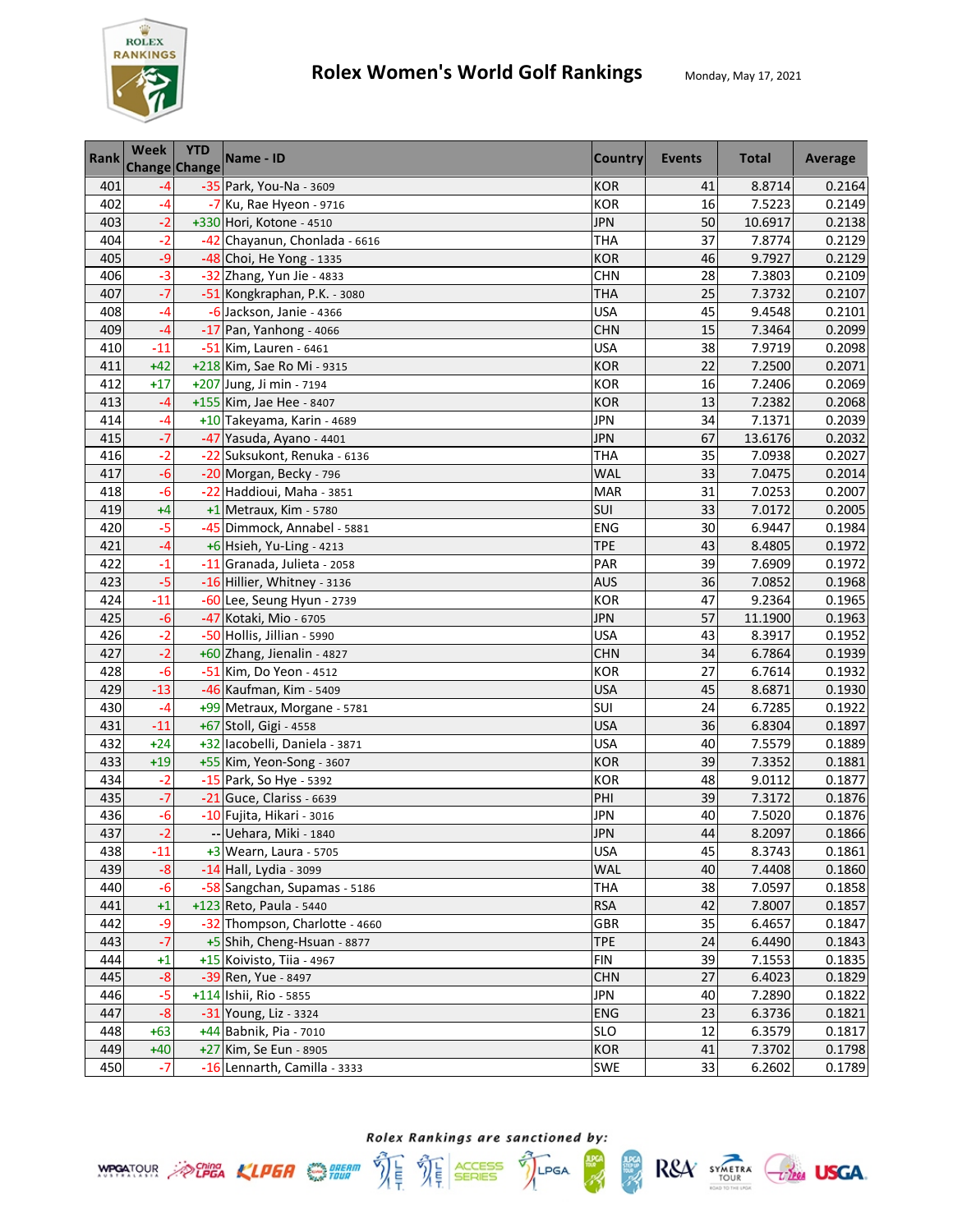

| <b>Rank</b> | Week   | <b>YTD</b><br>Change Change | Name - ID                           | <b>Country</b> | <b>Events</b> | <b>Total</b> | Average |
|-------------|--------|-----------------------------|-------------------------------------|----------------|---------------|--------------|---------|
| 451         |        |                             | -38 Johnson, Felicity - 2950        | <b>ENG</b>     | 36            | 6.4303       | 0.1786  |
| 452         | $-2$   |                             | +282 Iwai, Akie - 8813              | <b>JPN</b>     | 8             | 6.2421       | 0.1783  |
| 453         | $-5$   |                             | +2 McPherson, Kristy - 744          | <b>USA</b>     | 39            | 6.9353       | 0.1778  |
| 454         | $-7$   |                             | +9 Ridderstrom, Louise - 5976       | <b>SWE</b>     | 41            | 7.2871       | 0.1777  |
| 455         | $-9$   |                             | -5 He, Muni - 5133                  | <b>CHN</b>     | 40            | 7.0900       | 0.1772  |
| 456         | $-18$  |                             | -10 Nilsson, Emma - 5020            | <b>SWE</b>     | 37            | 6.5492       | 0.1770  |
| 457         | $-8$   |                             | -25 Kinoshita, Aya - 9125           | <b>JPN</b>     | 35            | 6.1614       | 0.1760  |
| 458         | $+57$  |                             | +311 Son, Ju Hee - 4650             | <b>KOR</b>     | 17            | 6.1398       | 0.1754  |
| 459         | $+217$ |                             | $+213$ Harm, Leonie - 8965          | <b>GER</b>     | 11            | 6.1380       | 0.1754  |
| 460         | -2     |                             | +12 Iwahashi, Rie - 4684            | <b>JPN</b>     | 45            | 7.8560       | 0.1746  |
| 461         | $+9$   |                             | +7 Woods, Cheyenne - 3658           | <b>USA</b>     | 35            | 6.0655       | 0.1733  |
| 462         | $-3$   |                             | -32 Yoon, Seul A - 2657             | <b>KOR</b>     | 39            | 6.7406       | 0.1728  |
| 463         | $-8$   |                             | -63 Dagar, Diksha - 7275            | <b>IND</b>     | 36            | 6.2188       | 0.1727  |
| 464         | $+8$   |                             | +168 Harford, Haylee - 9502         | <b>USA</b>     | 16            | 6.0329       | 0.1724  |
| 465         | $-11$  |                             | -86 Carlsson, Lynn - 4891           | <b>SWE</b>     | 22            | 6.0242       | 0.1721  |
| 466         | $-5$   |                             | $+3$ Huang, Ching - 5938            | <b>TPE</b>     | 41            | 7.0486       | 0.1719  |
| 467         | $+57$  |                             | +16 Schober, Sarah - 3371           | <b>AUT</b>     | 30            | 6.0059       | 0.1716  |
| 468         | $-11$  |                             | -60 Kim, Gina - 8385                | <b>USA</b>     | 1             | 6.0053       | 0.1716  |
| 469         | $-7$   |                             | -16 Maeda, Yoko - 2622              | <b>JPN</b>     | 65            | 11.1492      | 0.1715  |
| 470         | $-30$  |                             | -129 Concolino, Jacqui - 4444       | <b>USA</b>     | 41            | 7.0258       | 0.1714  |
| 471         | $-8$   |                             | -1 Yoshikawa, Momo - 7127           | <b>JPN</b>     | 51            | 8.6803       | 0.1702  |
| 472         | $+21$  |                             | +7 Sauzon, Agathe - 5064            | <b>FRA</b>     | 41            | 6.9720       | 0.1700  |
| 473         | $+5$   |                             | +55 Hong, Yaeeun - 6378             | <b>KOR</b>     | 22            | 5.9346       | 0.1696  |
| 474         | $-10$  |                             | -51 Smith, Sarah Jane - 399         | <b>AUS</b>     | 35            | 5.9170       | 0.1691  |
| 475         | $-7$   |                             | +44 Nishiyama, Yukari - 2724        | JPN            | 55            | 9.2961       | 0.1690  |
| 476         | $-16$  |                             | -33 Jo, Fumie - 8435                | <b>JPN</b>     | 44            | 7.3326       | 0.1666  |
| 477         | $+8$   |                             | -37 Kwak, Min Seo - 3575            | <b>KOR</b>     | 44            | 7.3101       | 0.1661  |
| 478         | $-5$   |                             | -12 Lee, Na Kyung - 8400            | <b>KOR</b>     | 16            | 5.7779       | 0.1651  |
| 479         | $-14$  |                             | -78 Lee, Solar - 4239               | <b>KOR</b>     | 60            | 9.8985       | 0.1650  |
| 480         | $-11$  |                             | -52 Davis, Hayley - 6621            | GBR            | 31            | 5.7625       | 0.1646  |
| 481         | $-6$   |                             | -10 Weber, Dewi - 5374              | <b>NED</b>     | 34            | 5.7564       | 0.1645  |
| 482         | $-16$  |                             | -65 Kim, Cho hui - 3227             | <b>KOR</b>     | 52            | 8.5366       | 0.1642  |
| 483         | -9     |                             | -45 Boqvist, Lina - 4878            | SWE            | 34            | 5.7167       | 0.1633  |
| 484         | $-13$  |                             | -35 Lee, Eun Ju - 4264              | <b>KOR</b>     | 45            | 7.3361       | 0.1630  |
| 485         | $-5$   |                             | -33 Lee, Jeong Hwa2 - 4008          | <b>KOR</b>     | 23            | 5.7032       | 0.1629  |
| 486         | $-10$  |                             | -51 Sanz Barrio, Marta - 5866       | <b>ESP</b>     | 55            | 8.9619       | 0.1629  |
| 487         | $-10$  |                             | -72 Yubol, Arpichaya - 8596         | <b>THA</b>     | 15            | 5.6811       | 0.1623  |
| 488         | $-5$   |                             | $+25$ bang, shin sil - 9694         | <b>KOR</b>     | 6             | 5.6779       | 0.1622  |
| 489         | $-8$   |                             | -44 Gondo, Karen - 5353             | <b>JPN</b>     | 63            | 10.2093      | 0.1621  |
| 490         | $-6$   |                             | -25 Kim, Younkyo - 7098             | <b>KOR</b>     | 37            | 5.9933       | 0.1620  |
| 491         | $-9$   |                             | -60 Onuki, Urara - 8393             | <b>JPN</b>     | 45            | 7.2444       | 0.1610  |
| 492         | $-13$  |                             | -102 Tanguay, Anne-Catherine - 5485 | CAN            | 27            | 5.5901       | 0.1597  |
| 493         | $+16$  |                             | +15 Chung, Karen - 6833             | <b>USA</b>     | 40            | 6.3559       | 0.1589  |
| 494         | $-3$   |                             | -9 Hatano, Natsuki - 6375           | <b>JPN</b>     | 37            | 5.8649       | 0.1585  |
| 495         | $-7$   |                             | -35 Hong, Jin Joo - 212             | <b>KOR</b>     | 24            | 5.5160       | 0.1576  |
| 496         | $-10$  |                             | -14 Johansson, Linnea - 4957        | <b>SWE</b>     | 45            | 7.0671       | 0.1570  |
| 497         | $+25$  |                             | +25 Kinhult, Frida - 6000           | <b>SWE</b>     | 19            | 5.4834       | 0.1567  |
| 498         | $+21$  |                             | +34 Matsumori, Ayaka - 4282         | <b>JPN</b>     | 52            | 8.0927       | 0.1556  |
| 499         | $-9$   |                             | -57 Liu, Yiyi - 6173                | <b>CHN</b>     | 17            | 5.4206       | 0.1549  |
| 500         | $-5$   |                             | -42 Komulainen, Noora - 5079        | <b>FIN</b>     | 33            | 5.3708       | 0.1535  |





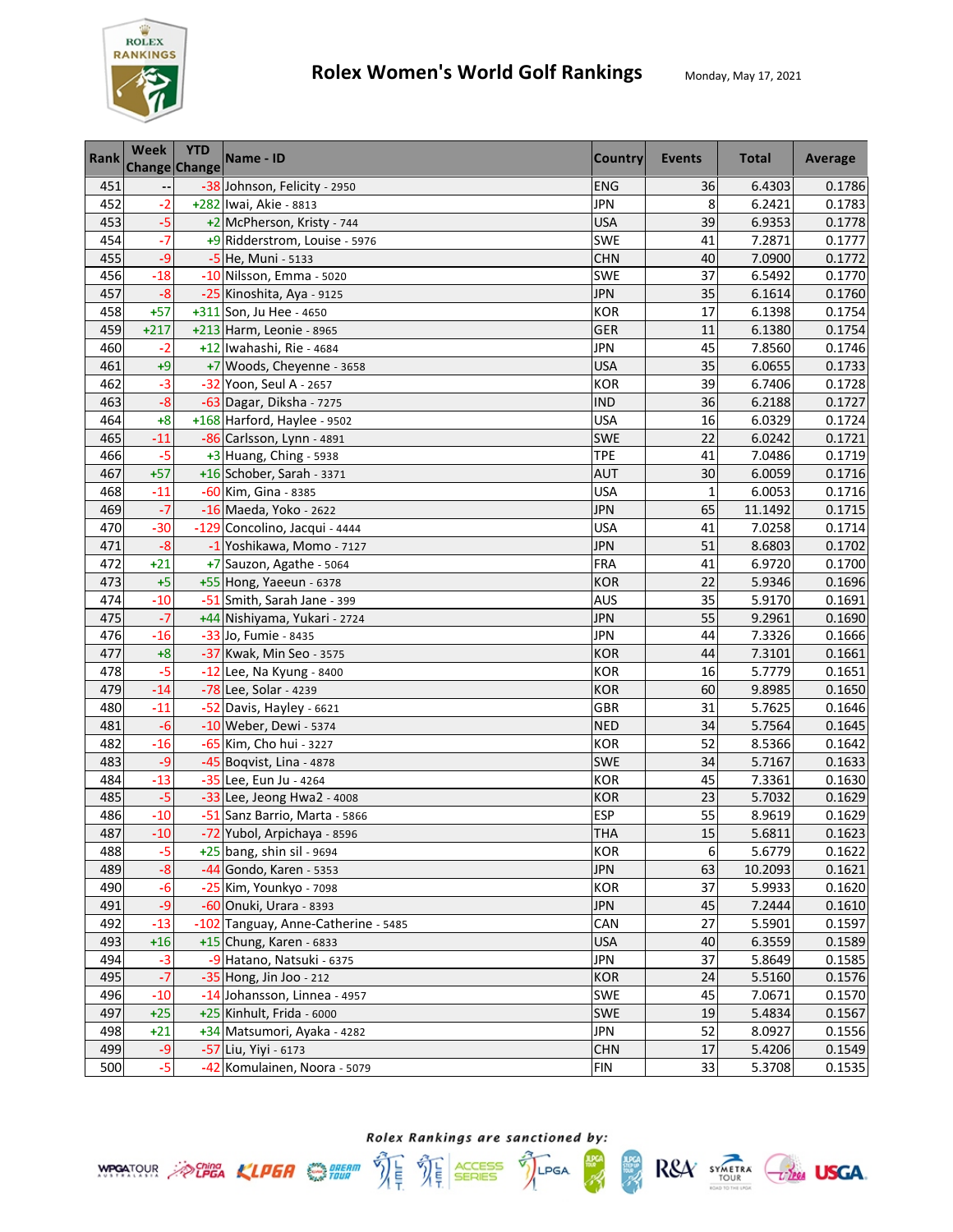

| <b>Rank</b> | <b>Week</b><br><b>Change Change</b> | <b>YTD</b> | Name - ID                               | Country    | Events | <b>Total</b> | Average |
|-------------|-------------------------------------|------------|-----------------------------------------|------------|--------|--------------|---------|
| 501         | $-14$                               |            | +17 Kim, Kyung - 5395                   | <b>USA</b> | 42     | 6.4431       | 0.1534  |
| 502         | $-6$                                |            | -51 Han, Seung Ji - 3624                | <b>KOR</b> | 20     | 5.3450       | 0.1527  |
| 503         | $-1$                                |            | +2 Yamauchi, Hinako - 4374              | <b>JPN</b> | 53     | 8.0740       | 0.1523  |
| 504         | $-5$                                |            | +66 Ishikawa, Rena - 9849               | <b>JPN</b> | 14     | 5.3304       | 0.1523  |
| 505         | $-13$                               |            | +296 Schubert, Sophia - 8578            | <b>USA</b> | 36     | 5.4824       | 0.1523  |
| 506         | $-9$                                |            | -25 Chang, Ya-Chun - 6008               | <b>TPE</b> | 10     | 5.3112       | 0.1517  |
| 507         | $-7$                                |            | -63 Tan, Moeno - 4105                   | <b>JPN</b> | 46     | 6.9795       | 0.1517  |
| 508         | $-14$                               |            | -115 Matthew, Catriona - 724            | SCO        | 27     | 5.3073       | 0.1516  |
| 509         | $-11$                               |            | -20 Beck, Laetitia - 4341               | <b>ISR</b> | 44     | 6.6446       | 0.1510  |
| 510         | -9                                  |            | -43 Tajima, Yu - 7350                   | <b>JPN</b> | 59     | 8.8560       | 0.1501  |
| 511         | $-3$                                |            | +185 Moore, Haley - 6344                | <b>USA</b> | 17     | 5.2495       | 0.1500  |
| 512         | $-7$                                |            | +54 Kawagishi, Fumika - 3704            | <b>JPN</b> | 49     | 7.3290       | 0.1496  |
| 513         | $-10$                               |            | -56 MIYASAKI, Tsugumi - 5719            | <b>JPN</b> | 45     | 6.7252       | 0.1494  |
| 514         | $-8$                                |            | $+1$ Belac, Ana - 9578                  | <b>SLO</b> | 16     | 5.2295       | 0.1494  |
| 515         | $-5$                                |            | -24 Grant, Linn - 6425                  | <b>SWE</b> | 3      | 5.2025       | 0.1486  |
| 516         | $-12$                               |            | -98 Cho, Yoon Ji - 3783                 | <b>KOR</b> | 45     | 6.6480       | 0.1477  |
| 517         | $-10$                               |            | -113 Recari, Beatriz - 1067             | <b>ESP</b> | 29     | 5.0893       | 0.1454  |
| 518         | $+13$                               |            | -- Vu, Lilia - 4504                     | <b>USA</b> | 23     | 5.0800       | 0.1451  |
| 519         | $-6$                                |            | -29 An, So Hyeon - 6034                 | <b>KOR</b> | 19     | 5.0678       | 0.1448  |
| 520         | $-8$                                |            | -21 Williams, Chloe - 6932              | WAL        | 31     | 5.0664       | 0.1448  |
| 521         | $+8$                                |            | -21 Malik, Tvesa - 4409                 | <b>IND</b> | 27     | 5.0219       | 0.1435  |
| 522         | $-6$                                |            | -19 Nishiki, Yukiko - 4596              | <b>JPN</b> | 49     | 7.0250       | 0.1434  |
| 523         | $-6$                                |            | -50 Shimokawa, Megumi - 1610            | <b>JPN</b> | 59     | 8.3937       | 0.1423  |
| 524         | $-10$                               |            | -31 Nimitpongkul, Nattagate - 6191      | THA        | 33     | 4.9643       | 0.1418  |
| 525         | $+54$                               |            | +54 Gidali, Manon - 4031                | <b>FRA</b> | 33     | 4.9561       | 0.1416  |
| 526         | $-8$                                |            | -6 Hirota, Mayu - 8485                  | <b>JPN</b> | 32     | 4.9385       | 0.1411  |
| 527         | $+7$                                |            | +30 Li, Lucy - 5810                     | <b>USA</b> | 13     | 4.9123       | 0.1404  |
| 528         | $-5$                                |            | -- Takeda, Rio - 9307                   | <b>JPN</b> | 4      | 4.8600       | 0.1389  |
| 529         | $-9$                                |            | +2 Chen, Szu-Han - 5289                 | <b>TPE</b> | 37     | 5.1340       | 0.1388  |
| 530         | $+29$                               |            | +90 Park, Su Bin - 9713                 | <b>KOR</b> | 21     | 4.8304       | 0.1380  |
| 531         | $-6$                                |            | -24 Peng, Jessica - 4784                | <b>TPE</b> | 44     | 6.0703       | 0.1380  |
| 532         | $-11$                               |            | -57 Son, Yujeong - 8650                 | <b>KOR</b> | 36     | 4.9501       | 0.1375  |
| 533         | $-7$                                |            | -22 Lopez, Lee - 4633                   | <b>USA</b> | 38     | 5.1606       | 0.1358  |
| 534         | $-6$                                |            | +42 Morii, Ayame - 4043                 | <b>JPN</b> | 34     | 4.6967       | 0.1342  |
| 535         | $+19$                               |            | +4 Inoue, Riko - 6555                   | <b>JPN</b> | 39     | 5.2231       | 0.1339  |
| 536         | $-6$                                |            | -35 Roussin-Bouchard, Pauline - 6494    | <b>FRA</b> | 4      | 4.6599       | 0.1331  |
| 537         | $-5$                                |            | -63 Nam, So Yeon - 3898                 | <b>KOR</b> | 42     | 5.5866       | 0.1330  |
| 538         | $-11$                               |            | -91 Kozuma, Kotono - 3335               | <b>JPN</b> | 60     | 7.9534       | 0.1326  |
| 539         | $-2$                                |            | -35 Ahn, Shi Hyun - 1108                | <b>KOR</b> | 46     | 6.0561       | 0.1317  |
| 540         | $+62$                               |            | +63 Emrey, Allison - 5816               | <b>USA</b> | 43     | 5.6040       | 0.1303  |
| 541         | $-2$                                |            | -15 Laisne, Agathe - 6567               | <b>FRA</b> | 6      | 4.5501       | 0.1300  |
| 542         | $-7$                                |            | -62 Burke, Hannah - 3293                | ENG        | 24     | 4.5296       | 0.1294  |
| 543         | $-7$                                |            | -18 Chun, Youngin - 7223                | <b>KOR</b> | 37     | 4.7824       | 0.1293  |
| 544         | $-2$                                |            | -28 Davies, Laura - 1421                | ENG        | 31     | 4.4654       | 0.1276  |
| 545         | $-2$                                |            | $-8$ Do, Brianna - 2605                 | <b>USA</b> | 36     | 4.5856       | 0.1274  |
| 546         | $-13$                               |            | -110 Thanapolboonyaras, Pannarat - 5869 | <b>THA</b> | 46     | 5.8082       | 0.1263  |
| 547         | $-7$                                |            | -51 Tamulis, Kris - 1768                | <b>USA</b> | 31     | 4.4072       | 0.1259  |
| 548         | $-7$                                |            | +133 Wagner, Samantha - 6539            | <b>USA</b> | 43     | 5.3847       | 0.1252  |
| 549         | $-4$                                |            | $-11$ Ogawa, Yoko - 5964                | <b>JPN</b> | 32     | 4.3652       | 0.1247  |
| 550         | $+21$                               |            | +12 Chevalier, Camille - 4899           | <b>FRA</b> | 37     | 4.6053       | 0.1245  |

Rolex Rankings are sanctioned by: **WPOATOUR** ACHEA KLPER SUPER THE THE SERIES TILPGA

**APGA** 

R&A SYMETRA CHEE USGA.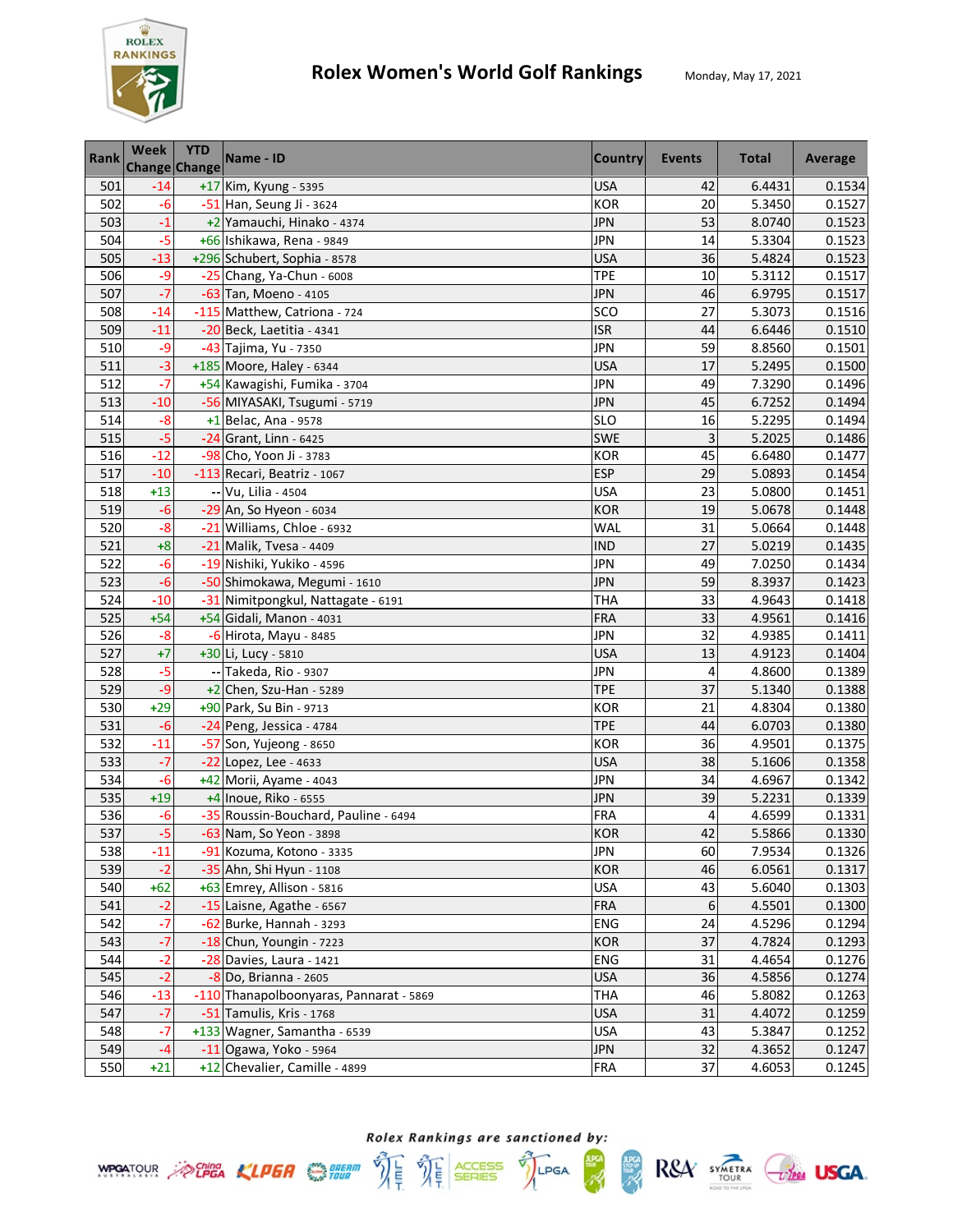

| Rank | Week  | <b>YTD</b><br><b>Change Change</b> | Name - ID                             | <b>Country</b> | Events         | <b>Total</b> | Average |
|------|-------|------------------------------------|---------------------------------------|----------------|----------------|--------------|---------|
| 551  | $-5$  |                                    | -42 Klatten, Joanna - 4227            | <b>FRA</b>     | 17             | 4.2887       | 0.1225  |
| 552  | $-8$  |                                    | -58 Pogacar, Katja - 5166             | <b>SLO</b>     | 43             | 5.2110       | 0.1212  |
| 553  | $-6$  |                                    | -36 Parker, Florentyna - 3497         | <b>ENG</b>     | 34             | 4.2299       | 0.1209  |
| 554  | $+4$  |                                    | -42 Alonso, Carmen - 22               | <b>ESP</b>     | 32             | 4.2237       | 0.1207  |
| 555  | $-7$  |                                    | $-53$ Chen, Hsuan - 6042              | <b>TPE</b>     | 31             | 4.2070       | 0.1202  |
| 556  | $-6$  |                                    | -13 Yoon, INA - 9296                  | <b>KOR</b>     | 10             | 4.2043       | 0.1201  |
| 557  | $-6$  |                                    | -43 Kawinpakorn, Yupaporn - 3945      | THA            | 40             | 4.7979       | 0.1199  |
| 558  | -9    |                                    | -63 Icher, Karine - 247               | <b>FRA</b>     | 22             | 4.1662       | 0.1190  |
| 559  | $-7$  |                                    | -26 Lee, YEWON - 9192                 | <b>KOR</b>     | 10             | 4.1656       | 0.1190  |
| 560  | $-5$  |                                    | -11 Frankish, Cloe - 6117             | <b>ENG</b>     | 45             | 5.3380       | 0.1186  |
| 561  | $-8$  |                                    | -27 Ahn, Shin Ae - 3605               | <b>KOR</b>     | 37             | 4.3237       | 0.1169  |
| 562  | $-5$  |                                    | -9 Lindblad, Ingrid - 9242            | <b>SWE</b>     | 3              | 4.0500       | 0.1157  |
| 563  | $-7$  |                                    | -4 Runas, Demi - 5629                 | <b>USA</b>     | 41             | 4.7025       | 0.1147  |
| 564  | $+14$ |                                    | -23 Lee, Chae Eun 2 - 8387            | <b>KOR</b>     | 28             | 3.9861       | 0.1139  |
| 565  | $-5$  |                                    | $-11$ Redding, Anna - 9475            | <b>USA</b>     | 16             | 3.9358       | 0.1125  |
| 566  | $-4$  |                                    | -42 Konsunthea, Ornnicha - 4581       | <b>THA</b>     | 23             | 3.9007       | 0.1114  |
| 567  | $-3$  |                                    | -15 Jooma, Eri - 3635                 | <b>JPN</b>     | 23             | 3.8985       | 0.1114  |
| 568  | $-2$  |                                    | -28 Wang, Li-Ning - 4383              | <b>TPE</b>     | 28             | 3.8757       | 0.1107  |
| 569  | $-6$  |                                    | -33 Thomson, Michelle - 3098          | SCO            | 34             | 3.8689       | 0.1105  |
| 570  | $-2$  |                                    | +15 Brooks, Sierra - 5483             | <b>USA</b>     | 20             | 3.8667       | 0.1105  |
| 571  | $-6$  |                                    | +67 Yu, Seung-Hee - 6193              | <b>KOR</b>     | 42             | 4.6347       | 0.1103  |
| 572  | $-5$  |                                    | -28 Wakui, Mayu - 6460                | JPN            | 14             | 3.8510       | 0.1100  |
| 573  | $-4$  |                                    | $+83$ hong, jung min - 8503           | <b>KOR</b>     | 11             | 3.8357       | 0.1096  |
| 574  | $+3$  |                                    | +4 Prat, Mireia - 3074                | <b>ESP</b>     | 39             | 4.2725       | 0.1096  |
| 575  | $-5$  |                                    | +34 Choi, Eun Song - 5434             | <b>KOR</b>     | 30             | 3.8108       | 0.1089  |
| 576  | $-15$ |                                    | -49 Szeryk, Maddie - 5762             | CAN            | 37             | 4.0108       | 0.1084  |
| 577  | $+53$ |                                    | +33 Dlamini, Nobuhle - 4604           | SWZ            | 21             | 3.7739       | 0.1078  |
| 578  | $-2$  |                                    | +383 Kim, Grace - 6290                | <b>AUS</b>     | 8              | 3.7513       | 0.1072  |
| 579  | $-7$  |                                    | -32 Parra, Maria - 6881               | <b>ESP</b>     | 45             | 4.8058       | 0.1068  |
| 580  | $-7$  |                                    | -45 Cheenglab, Trichat - 8528         | <b>THA</b>     | 26             | 3.7376       | 0.1068  |
| 581  | $-7$  |                                    | -7 Fukuda, Yuko - 2725                | <b>JPN</b>     | 39             | 4.1588       | 0.1066  |
| 582  | $-1$  |                                    | -17 Cowley, Gabriella - 4901          | <b>ENG</b>     | 39             | 4.1462       | 0.1063  |
| 583  | $+21$ |                                    | +815 KIM, Hee Ji - 8930               | <b>KOR</b>     | $\overline{7}$ | 3.7168       | 0.1062  |
| 584  | -9    |                                    | +74 Feng, Simin - 3376                | <b>CHN</b>     | 33             | 3.7071       | 0.1059  |
| 585  | $+21$ |                                    | +23 Hurst, Vicky - 2606               | <b>USA</b>     | 46             | 4.8343       | 0.1051  |
| 586  | $+19$ |                                    | +93 Chi, Young Min - 3504             | <b>KOR</b>     | 31             | 3.6229       | 0.1035  |
| 587  | $-7$  |                                    | -66 Superal, Princess Mary - 5413     | PHI            | 23             | 3.6015       | 0.1029  |
| 588  | $-3$  |                                    | -15 Allen, Beth - 2050                | <b>USA</b>     | 35             | 3.5855       | 0.1024  |
| 589  | $-6$  |                                    | -41 Lu, Hsin Yu - 6575                | <b>TPE</b>     | 22             | 3.5739       | 0.1021  |
| 590  | $-8$  |                                    | -34 Vayson De Pradenne, Astrid - 5271 | <b>FRA</b>     | 40             | 4.0210       | 0.1005  |
| 591  | $-5$  |                                    | +84 Shibusawa, Rieru - 8424           | <b>JPN</b>     | 20             | 3.5166       | 0.1005  |
| 592  | $-8$  |                                    | -50 Lee, Hsin - 5939                  | <b>TPE</b>     | 31             | 3.5133       | 0.1004  |
| 593  | $+18$ |                                    | -24 Haglund, Jenny - 4940             | <b>SWE</b>     | 44             | 4.4063       | 0.1001  |
| 594  | $+16$ |                                    | +4 Hernandez, Maria - 175             | ESP            | 31             | 3.4944       | 0.0998  |
| 595  | $-6$  |                                    | -32 Park, Bo Mi - 5680                | <b>KOR</b>     | 44             | 4.3850       | 0.0997  |
| 596  | $-5$  |                                    | -6 Ye, Lei - 5791                     | <b>CHN</b>     | 5              | 3.4834       | 0.0995  |
| 597  | $-10$ |                                    | $-26$ Ogura, Sae - 8629               | <b>JPN</b>     | 12             | 3.4809       | 0.0995  |
| 598  | -4    |                                    | +116 Nagel, Liz - 6166                | <b>USA</b>     | 41             | 4.0717       | 0.0993  |
| 599  | $-11$ |                                    | -11 Murray, Laura - 5191              | SCO            | 37             | 3.6541       | 0.0988  |
| 600  | $-2$  |                                    | +11 Yamato, Miyu - 3994               | JPN            | 48             | 4.6966       | 0.0978  |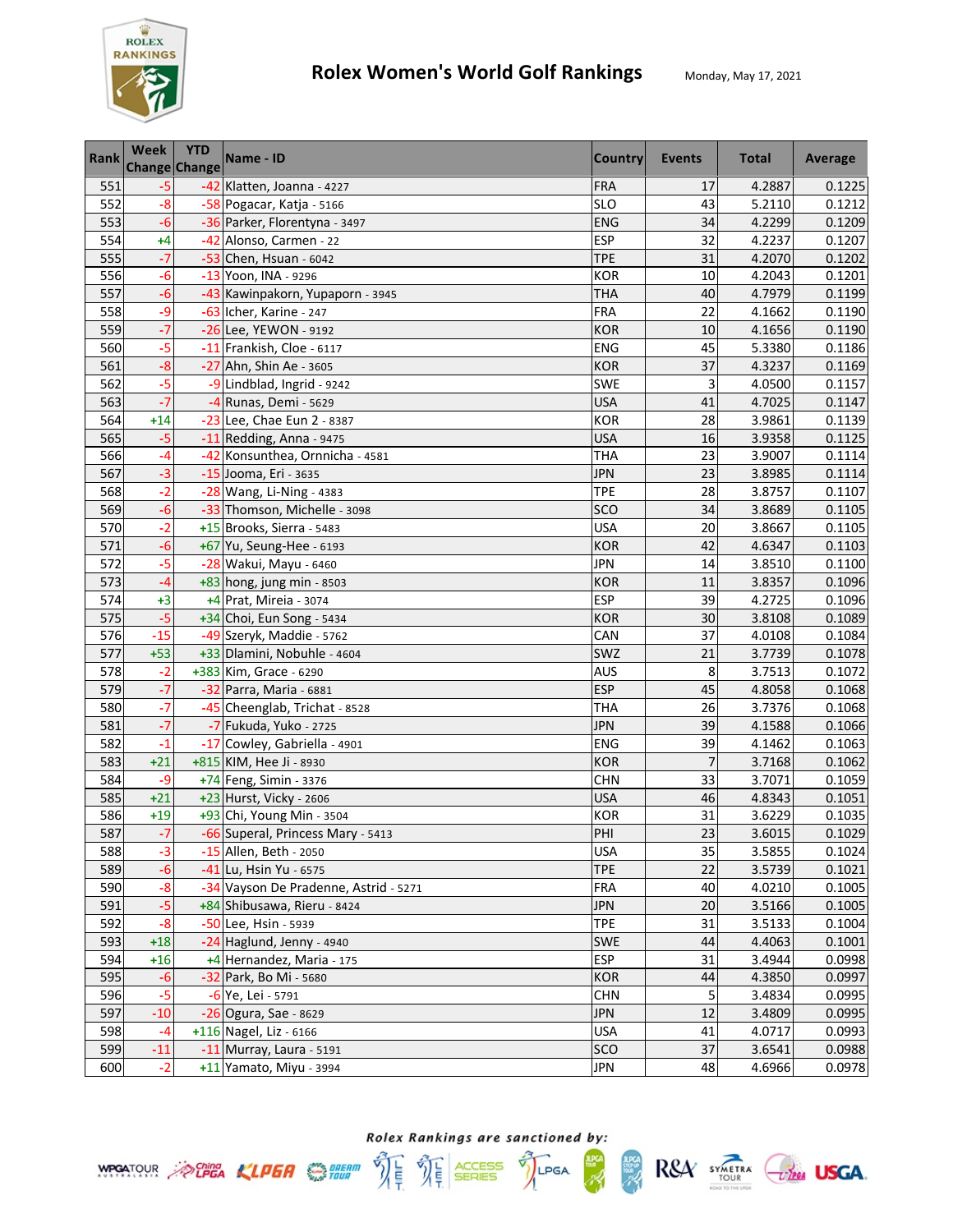

| Rank | <b>Week</b> | <b>YTD</b><br><b>Change Change</b> | Name - ID                           | <b>Country</b> | Events | <b>Total</b> | Average |
|------|-------------|------------------------------------|-------------------------------------|----------------|--------|--------------|---------|
| 601  | $-9$        |                                    | +151 Choi, Doey - 5597              | <b>AUS</b>     | 7      | 3.4181       | 0.0977  |
| 602  | $-12$       |                                    | -56 Han, Sanghee - 5689             | <b>KOR</b>     | 29     | 3.3992       | 0.0971  |
| 603  | $-6$        |                                    | $+3$ Kono, Anna - 6083              | <b>JPN</b>     | 23     | 3.3929       | 0.0969  |
| 604  | $-9$        |                                    | +57 Kim, Kayoung - 9406             | <b>KOR</b>     | 5      | 3.3851       | 0.0967  |
| 605  | $-12$       |                                    | +13 Chen, Hanna - 5953              | <b>TPE</b>     | 34     | 3.3756       | 0.0964  |
| 606  | $-7$        |                                    | +37 Ma, Dasom - 8884                | <b>KOR</b>     | 10     | 3.3701       | 0.0963  |
| 607  | $-11$       |                                    | -52 Ota, Sara - 6906                | <b>JPN</b>     | 7      | 3.3637       | 0.0961  |
| 608  | $-7$        |                                    | $-13$ Smit, Monique - 4491          | <b>RSA</b>     | 16     | 3.3370       | 0.0953  |
| 609  | -9          |                                    | -58 Karlsson, Jessica - 4963        | <b>SWE</b>     | 22     | 3.3151       | 0.0947  |
| 610  | $-7$        |                                    | -14 Goto, Miyu - 6559               | JPN            | 28     | 3.2913       | 0.0940  |
| 611  | -4          |                                    | +14 Kishibe, Momoko - 4038          | <b>JPN</b>     | 35     | 3.2775       | 0.0936  |
| 612  | $-4$        |                                    | +138 Gill, Breanna - 6247           | <b>AUS</b>     | 10     | 3.2717       | 0.0935  |
| 613  | $-1$        |                                    | +4 JUNG, Soo Bin - 9740             | <b>KOR</b>     | 13     | 3.1993       | 0.0914  |
| 614  | +4          |                                    | -10 Suzuki, Maaya - 6046            | <b>JPN</b>     | 43     | 3.8979       | 0.0906  |
| 615  |             |                                    | -8 White, Sarah - 8871              | <b>USA</b>     | 13     | 3.1590       | 0.0903  |
| 616  | $-7$        |                                    | -58 Bregman, Stacy - 2801           | <b>RSA</b>     | 33     | 3.1555       | 0.0902  |
| 617  | -4          |                                    | -56 Sattayabanphot, Onnarin - 2740  | <b>THA</b>     | 39     | 3.5147       | 0.0901  |
| 618  | $-4$        |                                    | -43 Pan, Aretha - 4053              | <b>MAS</b>     | 29     | 3.1459       | 0.0899  |
| 619  | $-3$        |                                    | -52 Pegova, Nina - 5480             | <b>RUS</b>     | 29     | 3.1264       | 0.0893  |
| 620  | $+1$        |                                    | +79 Ogusu, Risa - 3018              | <b>JPN</b>     | 47     | 4.1964       | 0.0893  |
| 621  | $-2$        |                                    | -38 Eum, Nayeon - 9247              | <b>KOR</b>     | 30     | 3.0695       | 0.0877  |
| 622  | $+7$        |                                    | +43 Ogura, Himawari - 6684          | <b>JPN</b>     | 35     | 3.0480       | 0.0871  |
| 623  | $-1$        |                                    | -41 Banon, Silvia - 4858            | <b>ESP</b>     | 31     | 3.0213       | 0.0863  |
| 624  | $+2$        |                                    | +9 Paulsen, Maiken Bing - 7182      | <b>NOR</b>     | 14     | 3.0176       | 0.0862  |
| 625  | $-2$        |                                    | -39 Voelker, Greta Isabella - 6562  | GER            | 19     | 3.0176       | 0.0862  |
| 626  | -9          |                                    | -35 Jimenez, Noemi - 4037           | <b>ESP</b>     | 39     | 3.3603       | 0.0862  |
| 627  | $-2$        |                                    | +181 Murata, Risa - 4399            | <b>JPN</b>     | 27     | 3.0147       | 0.0861  |
| 628  |             |                                    | +23 Wang, Xinying - 4391            | <b>CHN</b>     | 8      | 3.0052       | 0.0859  |
| 629  | $-5$        |                                    | -28 Rominger, Caroline - 2573       | SUI            | 31     | 2.9971       | 0.0856  |
| 630  | $-10$       |                                    | -85 Preedasuttijit, Kanyalak - 6804 | <b>THA</b>     | 32     | 2.9698       | 0.0849  |
| 631  | $+6$        |                                    | +4 Tamura, Aya - 6697               | <b>JPN</b>     | 38     | 3.2235       | 0.0848  |
| 632  | $+2$        |                                    | +75 Lee, JEONG HYUN - 9700          | <b>KOR</b>     | 6      | 2.9648       | 0.0847  |
| 633  | $-6$        |                                    | -44 Wessberg, Linda - 1897          | <b>SWE</b>     | 28     | 2.9636       | 0.0847  |
| 634  | +306        |                                    | +275 Garcia, Nicole - 4607          | <b>RSA</b>     | 9      | 2.9523       | 0.0844  |
| 635  | $+1$        |                                    | +25 Muguruma, Hinano - 9280         | <b>JPN</b>     | 11     | 2.9388       | 0.0840  |
| 636  | $-3$        |                                    | -39 Sjoholm, Annelie - 6536         | SWE            | 27     | 2.9379       | 0.0839  |
| 637  | $-5$        |                                    | -43 Omote, Junko - 940              | <b>JPN</b>     | 41     | 3.4393       | 0.0839  |
| 638  | $-7$        |                                    | -54 Sui, Xiang - 5213               | <b>CHN</b>     | 22     | 2.9193       | 0.0834  |
| 639  | -4          |                                    | -34 Park, Jin Hee2 - 7371           | <b>KOR</b>     | 26     | 2.9124       | 0.0832  |
| 640  | $-2$        |                                    | -19 Sawada, Chika - 5555            | <b>JPN</b>     | 33     | 2.8999       | 0.0829  |
| 641  |             |                                    | +12 Yonezawa, Yu - 4628             | <b>JPN</b>     | 34     | 2.8803       | 0.0823  |
| 642  | $-2$        |                                    | -29 Goodall, Rachael - 5526         | ENG            | 32     | 2.8761       | 0.0822  |
| 643  | $-4$        |                                    | -71 Poruangrong, Wanchana - 6471    | <b>THA</b>     | 29     | 2.8760       | 0.0822  |
| 644  | $-2$        |                                    | $-17$ Jeon, Jiwon - 5621            | <b>KOR</b>     | 12     | 2.8662       | 0.0819  |
| 645  | $-2$        |                                    | -45 Shinozaki, Mana - 7375          | <b>JPN</b>     | 29     | 2.8365       | 0.0810  |
| 646  | $+57$       |                                    | +383 Doherty, Amanda - 9519         | <b>USA</b>     | 15     | 2.8291       | 0.0808  |
| 647  | $-3$        |                                    | -32 Jonsdottir, Valdis Thora - 3751 | <b>ISL</b>     | 25     | 2.8240       | 0.0807  |
| 648  | $-3$        |                                    | -34 Hirai, Ami - 8437               | <b>JPN</b>     | 13     | 2.8090       | 0.0803  |
| 649  | $-3$        |                                    | -25 Kim, Min Byeol - 9322           | <b>KOR</b>     | 5      | 2.7935       | 0.0798  |
| 650  | $-2$        |                                    | -14 Sirisampant, Wannasiri - 2594   | THA            | 39     | 3.1122       | 0.0798  |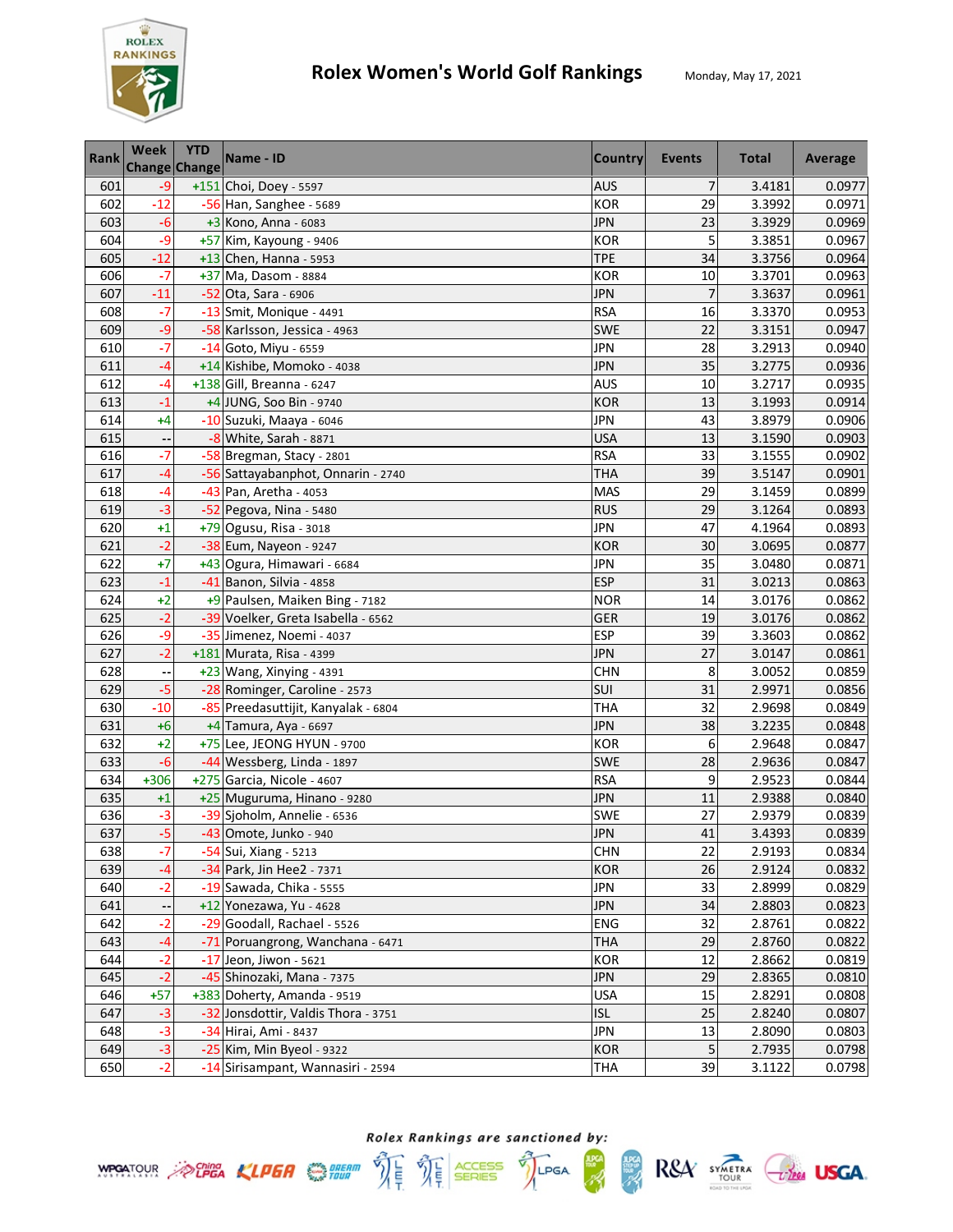

| <b>Rank</b> | Week   | <b>YTD</b><br>Change Change | Name - ID                                 | <b>Country</b> | Events | <b>Total</b> | Average |
|-------------|--------|-----------------------------|-------------------------------------------|----------------|--------|--------------|---------|
| 651         | -4     |                             | -25 Fudoh, Yuri - 21                      | <b>JPN</b>     | 16     | 2.7776       | 0.0794  |
| 652         | $-2$   |                             | -5 Gonzalez Escallon, Laura - 3693        | <b>BEL</b>     | 28     | 2.7191       | 0.0777  |
| 653         | $+2$   |                             | +1 Kweon, Da Won - 3921                   | <b>KOR</b>     | 37     | 2.8360       | 0.0766  |
| 654         | $+24$  |                             | -17 Beautell, Maria - 1198                | <b>ESP</b>     | 26     | 2.6702       | 0.0763  |
| 655         | $-3$   |                             | -21 Lewthwaite, Lejan - 7264              | <b>RSA</b>     | 23     | 2.6608       | 0.0760  |
| 656         | $-7$   |                             | +41 Yuan, Hexi - 8496                     | <b>CHN</b>     | 36     | 2.7352       | 0.0760  |
| 657         | $-4$   |                             | +25 Hosaka, Mayu - 3775                   | <b>JPN</b>     | 40     | 3.0372       | 0.0759  |
| 658         | $-1$   |                             | +207 Lee, JE YEONG - 6821                 | <b>KOR</b>     | 15     | 2.6570       | 0.0759  |
| 659         |        |                             | +78 Aime, Julie - 6830                    | <b>FRA</b>     | 42     | 3.1669       | 0.0754  |
| 660         | $-2$   |                             | -30 Kajitani, Tsubasa - 6907              | JPN            | 10     | 2.6260       | 0.0750  |
| 661         | $-5$   |                             | -38 Meyssonnier, Anais - 6492             | <b>FRA</b>     | 25     | 2.6255       | 0.0750  |
| 662         | $+36$  |                             | +85 Lee, Ha rang - 7155                   | <b>ESP</b>     | 46     | 3.4485       | 0.0750  |
| 663         | $-12$  |                             | -23 Restrepo, Laura - 7150                | PAN            | 40     | 2.9907       | 0.0748  |
| 664         | $-2$   |                             | +42 Shin, Eui Kyung - 7000                | <b>KOR</b>     | 23     | 2.6147       | 0.0747  |
| 665         | $-11$  |                             | -15 Sasaki, Keiko - 1564                  | <b>JPN</b>     | 34     | 2.6103       | 0.0746  |
| 666         | $-3$   |                             | -24 Taylor, Rachael - 5896                | SCO            | 25     | 2.5981       | 0.0742  |
| 667         | $+2$   |                             | +371 Saeki, Akane - 4369                  | <b>JPN</b>     | 34     | 2.5979       | 0.0742  |
| 668         | $-3$   |                             | -27 Shi, Yuli - 6339                      | <b>CHN</b>     | 17     | 2.5946       | 0.0741  |
| 669         | $-2$   |                             | +32 chung, Si Woo - 6982                  | <b>KOR</b>     | 16     | 2.5915       | 0.0740  |
| 670         | $-4$   |                             | $-8$ ah ro mi, Kim - 9295                 | KOR            | 26     | 2.5878       | 0.0739  |
| 671         | $-11$  |                             | -84 Song, Nam Kyoung - 5708               | <b>KOR</b>     | 25     | 2.5792       | 0.0737  |
| 672         | $-11$  |                             | -95 Kim, Min Ji5 - 5676                   | <b>KOR</b>     | 22     | 2.5771       | 0.0736  |
| 673         | $+1$   |                             | -16 Park, Seong Weon - 5847               | <b>KOR</b>     | 37     | 2.7141       | 0.0734  |
| 674         | $-10$  |                             | -94 Stoelting, Jackie - 3361              | <b>USA</b>     | 23     | 2.5669       | 0.0733  |
| 675         | -5     |                             | -47 Gomez Ruiz, Laura - 9022              | <b>ESP</b>     | 32     | 2.5566       | 0.0730  |
| 676         | $-5$   |                             | +41 Staiano, Ririna - 8382                | <b>JPN</b>     | 29     | 2.5539       | 0.0730  |
| 677         | $-2$   |                             | -8 Yoo, Hyun Ju - 4517                    | <b>KOR</b>     | 17     | 2.5480       | 0.0728  |
| 678         | $-10$  |                             | -66 Kudo, Yumi - 5408                     | <b>JPN</b>     | 25     | 2.5436       | 0.0727  |
| 679         | $+33$  |                             | +133 Kim, Min-G - 6774                    | <b>KOR</b>     | 46     | 3.3265       | 0.0723  |
| 680         | $-7$   |                             | -28 Llaneza, Alejandra - 2053             | <b>MEX</b>     | 45     | 3.2508       | 0.0722  |
| 681         | $+261$ |                             | -- Hong, Ji Won - 8938                    | <b>KOR</b>     | 6      | 2.5196       | 0.0720  |
| 682         | $+19$  |                             | +41 Borge, Celine - 6437                  | <b>NOR</b>     | 37     | 2.6460       | 0.0715  |
| 683         | $-11$  |                             | -90 Keh, Munchin - 5177                   | <b>NZL</b>     | 28     | 2.5015       | 0.0715  |
| 684         | $-5$   |                             | -45 Grechi, Emma - 6493                   | <b>FRA</b>     | 28     | 2.4315       | 0.0695  |
| 685         | $-8$   |                             | -162 Santiwiwatthanaphong, Sherman - 6123 | <b>THA</b>     | 32     | 2.4140       | 0.0690  |
| 686         | $-2$   |                             | -31 Liias, Niina - 4990                   | <b>FIN</b>     | 26     | 2.4022       | 0.0686  |
| 687         | ⊷      |                             | +6 Pelaez, Ana - 6587                     | <b>ESP</b>     | 3      | 2.4000       | 0.0686  |
| 688         | $-2$   |                             | -39 Chung, Ye-Na - 3612                   | <b>KOR</b>     | 41     | 2.8114       | 0.0686  |
| 689         | $-6$   |                             | +1 Tateura, Hayuno - 5715                 | <b>JPN</b>     | 34     | 2.3965       | 0.0685  |
| 690         | $-5$   |                             | -45 Pongthanarak, Chommapat - 7282        | <b>THA</b>     | 17     | 2.3838       | 0.0681  |
| 691         | -9     |                             | -69 Bakker, Krista - 4283                 | <b>FIN</b>     | 20     | 2.3808       | 0.0680  |
| 692         | $-12$  |                             | -12 Ha, Cindy - 7113                      | <b>USA</b>     | 36     | 2.4318       | 0.0675  |
| 693         | $-12$  |                             | -23 Thammaraks, Prima - 6229              | <b>THA</b>     | 43     | 2.9042       | 0.0675  |
| 694         | $-5$   |                             | -- Muirhead, Alison - 9227                | SCO            | 13     | 2.3590       | 0.0674  |
| 695         | $-7$   |                             | -12 Yu, Go Un - 4551                      | <b>KOR</b>     | 36     | 2.4258       | 0.0674  |
| 696         | $+3$   |                             | -4 Rohanna, Rachel - 4308                 | <b>USA</b>     | 43     | 2.8948       | 0.0673  |
| 697         | -5     |                             | -13 Shin, Ji Won2 - 9355                  | KOR            | 21     | 2.3497       | 0.0671  |
| 698         | $-7$   |                             | -34 Kumagai, Kaho - 7256                  | <b>JPN</b>     | 40     | 2.6560       | 0.0664  |
| 699         | $-6$   |                             | -25 Chulya, Jackie - 8687                 | <b>THA</b>     | 33     | 2.3028       | 0.0658  |
| 700         | $-10$  |                             | +103 Gutierrez Nunez, Ingrid - 9023       | MEX            | 40     | 2.6251       | 0.0656  |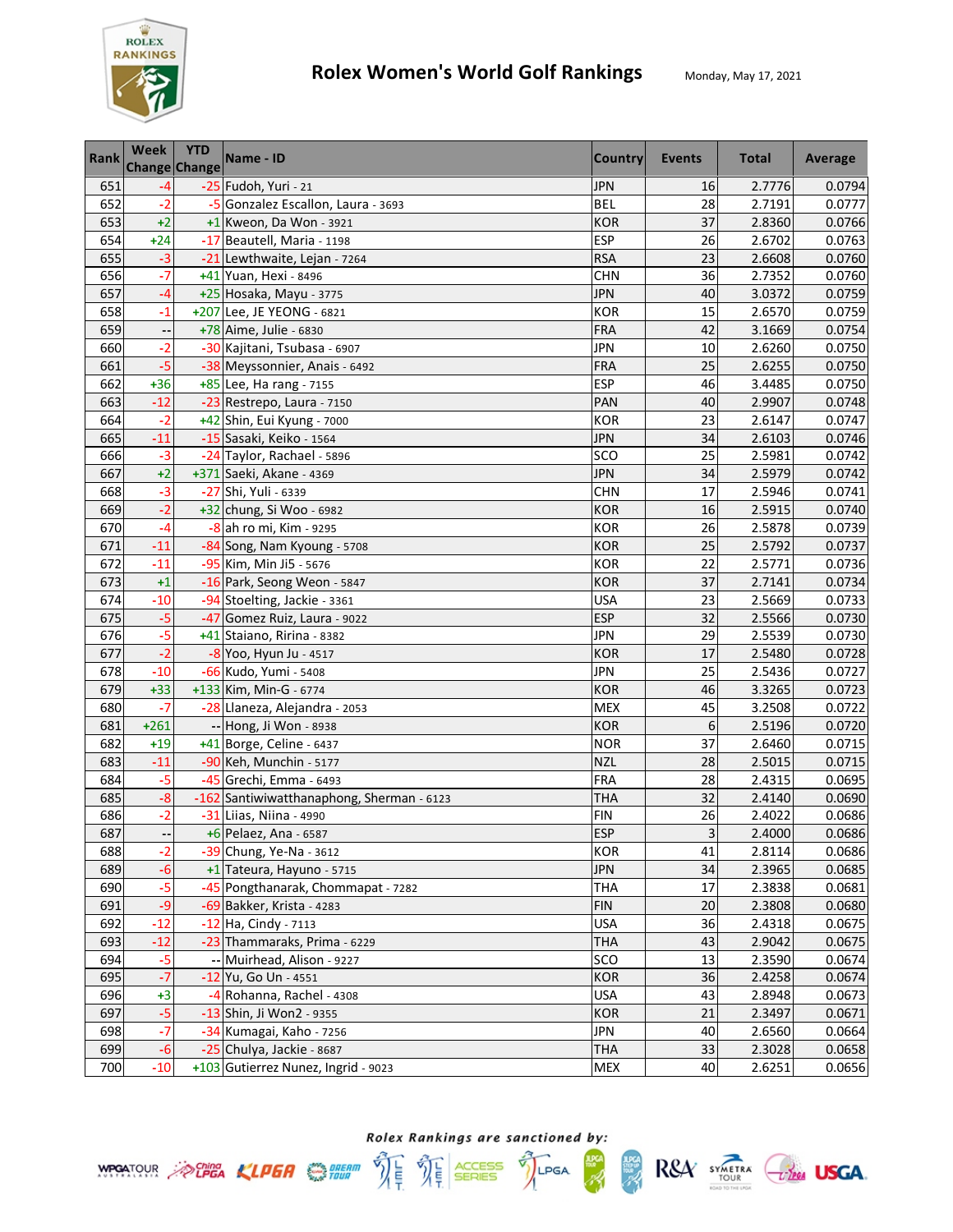

| <b>Rank</b> | <b>Week</b> | <b>YTD</b><br><b>Change Change</b> | Name - ID                              | <b>Country</b> | Events         | <b>Total</b> | Average |
|-------------|-------------|------------------------------------|----------------------------------------|----------------|----------------|--------------|---------|
| 701         | $-6$        |                                    | -14 Takahashi, Megumi - 3854           | <b>JPN</b>     | 32             | 2.2958       | 0.0656  |
| 702         |             |                                    | +79 Chang, Hsuan-Ping - 4726           | <b>TPE</b>     | 36             | 2.3576       | 0.0655  |
| 703         | -9          |                                    | -55 Adams, Lori Beth - 6417            | <b>USA</b>     | 39             | 2.5498       | 0.0654  |
| 704         | $-8$        |                                    | -18 Go, Na Hye - 6348                  | <b>KOR</b>     | 18             | 2.2701       | 0.0649  |
| 705         | $-8$        |                                    | -34 Ji, EUNJUNG - 8408                 | <b>KOR</b>     | 17             | 2.2609       | 0.0646  |
| 706         | $+15$       |                                    | +177 Arvidsson, Elin - 6590            | <b>SWE</b>     | 43             | 2.7486       | 0.0639  |
| 707         | $+4$        |                                    | -30 Folch, Elia - 3968                 | <b>ESP</b>     | 47             | 2.9858       | 0.0635  |
| 708         | $-8$        |                                    | -77 Kito, Sakura - 3936                | <b>JPN</b>     | 56             | 3.5152       | 0.0628  |
| 709         | $-5$        |                                    | +32 Yang, Fei-chien - 7088             | <b>TPE</b>     | 19             | 2.1836       | 0.0624  |
| 710         |             |                                    | +96 Vilaubi, Savannah - 6735           | <b>USA</b>     | 23             | 2.1547       | 0.0616  |
| 711         | $-2$        |                                    | +14 Resen, Stina - 6447                | <b>NOR</b>     | 31             | 2.1518       | 0.0615  |
| 712         | $-4$        |                                    | -12 Oh, Gyeong Eun - 8395              | <b>KOR</b>     | 16             | 2.1427       | 0.0612  |
| 713         | $-7$        |                                    | -18 Nishihata, Moeka - 4712            | <b>JPN</b>     | 34             | 2.1426       | 0.0612  |
| 714         | $-9$        |                                    | -68 Chang, Tzu-Yi - 6054               | <b>TPE</b>     | 19             | 2.1283       | 0.0608  |
| 715         | $-8$        |                                    | -17 Yanagisawa, Misae - 4373           | <b>JPN</b>     | 34             | 2.1232       | 0.0607  |
| 716         | $+2$        |                                    | +8 Boonraksasat, Thanutra - 6135       | THA            | 36             | 2.1397       | 0.0594  |
| 717         | $-2$        |                                    | -32 Seo, Uh Jin - 8855                 | <b>KOR</b>     | 9              | 2.0770       | 0.0593  |
| 718         | $-4$        |                                    | -42 Derrey, Valentine - 3916           | <b>FRA</b>     | 30             | 2.0744       | 0.0593  |
| 719         | $-6$        |                                    | -56 Yamaguchi, Suzuka - 5553           | <b>JPN</b>     | 32             | 2.0687       | 0.0591  |
| 720         | $-4$        |                                    | -17 Lee, Chia-Pei - 6010               | <b>TPE</b>     | 32             | 2.0559       | 0.0587  |
| 721         | $-4$        |                                    | -30 Song, Hanee - 3835                 | <b>NZL</b>     | 23             | 2.0425       | 0.0584  |
| 722         | $-2$        |                                    | -17 Yamamoto, Keiko - 6941             | <b>JPN</b>     | 32             | 2.0294       | 0.0580  |
| 723         | $-4$        |                                    | -35 Fourquier, Marie - 4925            | <b>FRA</b>     | 28             | 2.0255       | 0.0579  |
| 724         |             |                                    | +68 Lee, Jaclyn - 7193                 | CAN            | 25             | 2.0200       | 0.0577  |
| 725         | $-2$        |                                    | -36 Cho, Yoon Jung - 6172              | <b>KOR</b>     | 24             | 2.0174       | 0.0576  |
| 726         | $+34$       |                                    | -- Wu, Beth - 6331                     | <b>USA</b>     | 7              | 2.0150       | 0.0576  |
| 727         | $+1$        |                                    | -12 Chen, Meng Chu - 4675              | <b>TPE</b>     | 36             | 2.0527       | 0.0570  |
| 728         | $+1$        |                                    | +4 Carnet, Anaelle - 4892              | <b>FRA</b>     | 22             | 1.9884       | 0.0568  |
| 729         | $-7$        |                                    | +10 McCrary, Maddie - 6384             | <b>USA</b>     | 38             | 2.1478       | 0.0565  |
| 730         | $-5$        |                                    | +70 Dalton, Kendra - 9094              | <b>USA</b>     | 37             | 2.0641       | 0.0558  |
| 731         | $+1$        |                                    | +122 Taneda, Kana - 4649               | <b>JPN</b>     | 38             | 2.1159       | 0.0557  |
| 732         | $+3$        |                                    | +24 Hung, Juliana - 6280               | <b>NZL</b>     | 12             | 1.9222       | 0.0549  |
| 733         | $-3$        |                                    | -20 Na, Stephanie - 2786               | <b>AUS</b>     | 55             | 3.0176       | 0.0549  |
| 734         | $-7$        |                                    | -75 Marchand, Brittany - 4305          | CAN            | 39             | 2.1378       | 0.0548  |
| 735         | $+2$        |                                    | -7 Amamoto, Haruka - 7207              | <b>JPN</b>     | $\overline{4}$ | 1.9173       | 0.0548  |
| 736         | $-3$        |                                    | -28 Lee, Eun Ji - 5982                 | <b>KOR</b>     | 26             | 1.9136       | 0.0547  |
| 737         | $-11$       |                                    | -145 Webb, Karrie - 1888               | <b>AUS</b>     | 14             | 1.9050       | 0.0544  |
| 738         | $-7$        |                                    | -65 Wirairungrueng, Ploychompoo - 6047 | <b>THA</b>     | 33             | 1.9046       | 0.0544  |
| 739         | $-5$        |                                    | -28 Toyonaga, Shiho - 1806             | <b>JPN</b>     | 46             | 2.4913       | 0.0542  |
| 740         | $+6$        |                                    | +70 Sakai, Chie - 1551                 | <b>JPN</b>     | 36             | 1.9479       | 0.0541  |
| 741         |             |                                    | -39 Raksachat, Nanthikarn - 4709       | <b>THA</b>     | 28             | 1.8773       | 0.0536  |
| 742         |             |                                    | -76 Lee, Seon Hwa - 616                | KOR            | 38             | 2.0304       | 0.0534  |
| 743         |             |                                    | +86 Kuo, Ai-Chen - 3910                | <b>TPE</b>     | 39             | 2.0794       | 0.0533  |
| 744         | $-6$        |                                    | -76 Persson, Cajsa - 5447              | <b>SWE</b>     | 22             | 1.8636       | 0.0532  |
| 745         |             |                                    | -23 Pettersson, Lisa - 5448            | <b>SWE</b>     | 30             | 1.8446       | 0.0527  |
| 746         | $+4$        |                                    | +162 Nitta, Ayano - 5386               | <b>JPN</b>     | 34             | 1.8423       | 0.0526  |
| 747         | $+5$        |                                    | +200 White, Allie - 3676               | <b>USA</b>     | 32             | 1.8294       | 0.0523  |
| 748         | ٠.          |                                    | +253 You, hyo ju - 7358                | KOR            | 20             | 1.8292       | 0.0523  |
| 749         | $+2$        |                                    | +62 Morioka, Ayaka - 5463              | <b>JPN</b>     | 35             | 1.8263       | 0.0522  |
| 750         | $+6$        |                                    | +397 kwon, Seo Yeon - 6099             | <b>KOR</b>     | 14             | 1.8255       | 0.0522  |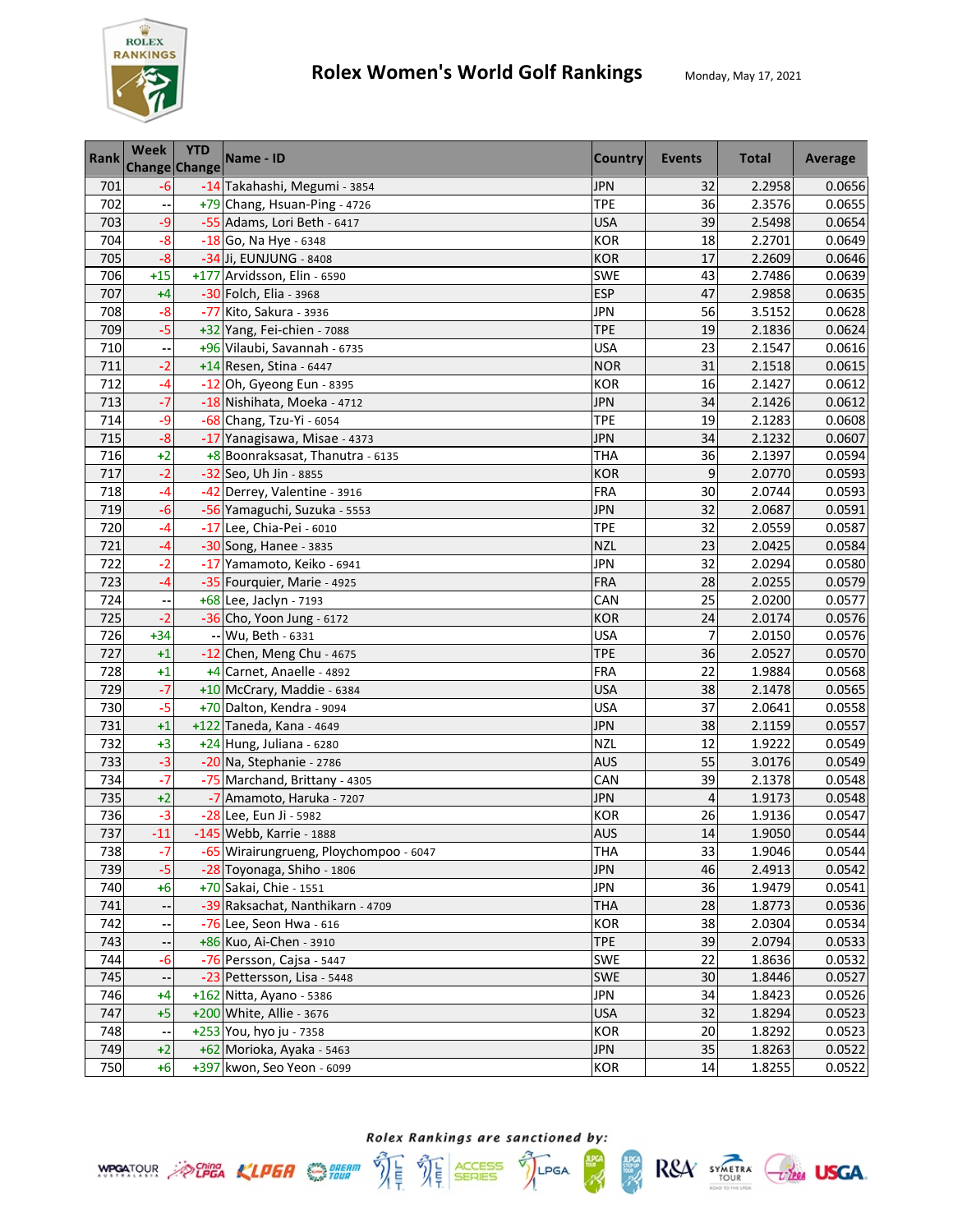

| <b>Rank</b> | <b>Week</b> | <b>YTD</b><br>Change Change | Name - ID                         | <b>Country</b> | Events         | <b>Total</b> | Average |
|-------------|-------------|-----------------------------|-----------------------------------|----------------|----------------|--------------|---------|
| 751         | $-7$        |                             | $-41$ ye-been, sohn - 6778        | <b>KOR</b>     | 7              | 1.8223       | 0.0521  |
| 752         | $+1$        |                             | -6 Krolboll Hansen, Malene - 5494 | <b>DEN</b>     | 32             | 1.8208       | 0.0520  |
| 753         | $+5$        |                             | +212 Mehaffey, Olivia - 5674      | <b>IRL</b>     | 4              | 1.8100       | 0.0517  |
| 754         |             |                             | -27 Li, Jiayun - 3111             | <b>CHN</b>     | 17             | 1.8069       | 0.0516  |
| 755         | $+131$      |                             | -- PARK, Bo Kyeom - 8681          | <b>KOR</b>     | 6              | 1.8062       | 0.0516  |
| 756         | $+3$        |                             | -- Kirsten, Rudgeley - 8715       | <b>AUS</b>     | $\overline{c}$ | 1.8000       | 0.0514  |
| 757         | $-18$       |                             | -158 lijima, Akane - 249          | <b>JPN</b>     | 23             | 1.7991       | 0.0514  |
| 758         | $-11$       |                             | +15 Yoo, Katie - 9070             | <b>USA</b>     | 37             | 1.8951       | 0.0512  |
| 759         | $-4$        |                             | -40 Moosmann, Elena - 8416        | SUI            | 9              | 1.7917       | 0.0512  |
| 760         | $-24$       |                             | -179 Benyapa, Niphatsophon - 6507 | <b>THA</b>     | 19             | 1.7911       | 0.0512  |
| 761         | $+1$        |                             | -41 Miura, Momoka - 5897          | <b>JPN</b>     | 47             | 2.3953       | 0.0510  |
| 762         | $+131$      |                             | -- Bae, Kyeong - 1169             | <b>KOR</b>     | 4              | 1.7835       | 0.0510  |
| 763         | -6          |                             | $-42$ Leander, My - 7011          | <b>SWE</b>     | 20             | 1.7798       | 0.0509  |
| 764         |             |                             | +11 Chen, Chih-Min - 5714         | <b>TPE</b>     | 9              | 1.7706       | 0.0506  |
| 765         | $-4$        |                             | -34 Deilert, Isabella - 4909      | FRA            | 28             | 1.7634       | 0.0504  |
| 766         | $-17$       |                             | -99 Baek, Jihee - 5878            | <b>KOR</b>     | 33             | 1.7571       | 0.0502  |
| 767         | $-4$        |                             | -51 Ueno, Nanako - 6079           | <b>JPN</b>     | 13             | 1.7535       | 0.0501  |
| 768         | $-2$        |                             | +19 Yoon, Min A - 7179            | <b>KOR</b>     | 16             | 1.7486       | 0.0500  |
| 769         | $-4$        |                             | -34 Shepherd, Erica - 6966        | <b>USA</b>     | 3              | 1.7483       | 0.0500  |
| 770         | $-2$        |                             | +126 Abe, Miyuu - 8850            | <b>JPN</b>     | 13             | 1.7408       | 0.0497  |
| 771         | -4          |                             | -45 Bringner, Sofie - 6956        | <b>SWE</b>     | 15             | 1.7237       | 0.0492  |
| 772         | $+184$      |                             | +179 Mora, Anne-Charlotte - 5403  | <b>FRA</b>     | 12             | 1.7225       | 0.0492  |
| 773         | $-2$        |                             | +542 Son, Yeon Jung - 8934        | <b>KOR</b>     | 8              | 1.7112       | 0.0489  |
| 774         | $-5$        |                             | -16 Seto, Mizuki - 5933           | JPN            | 34             | 1.7094       | 0.0488  |
| 775         | $-2$        |                             | -3 Migliaccio, Emilia - 8874      | <b>USA</b>     | 3              | 1.7002       | 0.0486  |
| 776         | $-2$        |                             | +159 JUNG, SeBeen - 9123          | <b>KOR</b>     | 6              | 1.6980       | 0.0485  |
| 777         | $-5$        |                             | -32 Evans, Sian - 7234            | <b>ENG</b>     | 25             | 1.6883       | 0.0482  |
| 778         | $-8$        |                             | -74 Kim, August - 7136            | <b>USA</b>     | 44             | 2.1087       | 0.0479  |
| 779         |             |                             | +312 Nii, Yuka - 8606             | <b>JPN</b>     | 4              | 1.6700       | 0.0477  |
| 780         | $-40$       |                             | -283 Wie West, Michelle - 1913    | <b>USA</b>     | 14             | 1.6639       | 0.0475  |
| 781         | $-1$        |                             | -21 Yang, Taoli - 2752            | <b>CHN</b>     | 25             | 1.6541       | 0.0473  |
| 782         | $-6$        |                             | -42 Lee, Eu Ddeum - 4241          | <b>KOR</b>     | 17             | 1.6536       | 0.0472  |
| 783         | $-2$        |                             | -22 Hwang, You min - 9481         | <b>KOR</b>     | 7              | 1.6481       | 0.0471  |
| 784         | -6          |                             | -36 Sakuma, Shuri - 8632          | <b>JPN</b>     | 6              | 1.6461       | 0.0470  |
| 785         | $-2$        |                             | +121 Iwai, Chisato - 8814         | <b>JPN</b>     | 6              | 1.6403       | 0.0469  |
| 786         | $-1$        |                             | -33 Makitani, Kaori - 4377        | <b>JPN</b>     | 40             | 1.8738       | 0.0468  |
| 787         | $-1$        |                             | +4 Lee, Ilhee - 579               | <b>KOR</b>     | $\sqrt{4}$     | 1.6333       | 0.0467  |
| 788         | $-13$       |                             | -76 Pressel, Madison - 5264       | <b>USA</b>     | 45             | 2.0988       | 0.0466  |
| 789         | $-12$       |                             | -19 Abe, Lakareber - 8908         | <b>USA</b>     | 46             | 2.1309       | 0.0463  |
| 790         | $-1$        |                             | +432 Lee, Sehee - 6398            | <b>KOR</b>     | 9              | 1.6204       | 0.0463  |
| 791         | $-7$        |                             | -27 Chiu, Lynn - 4058             | <b>TPE</b>     | 33             | 1.6149       | 0.0461  |
| 792         | $-5$        |                             | -24 Pano, Alexa - 6969            | <b>USA</b>     | 11             | 1.6084       | 0.0460  |
| 793         | $-11$       |                             | +132 Liti, Roberta - 4380         | <b>ITA</b>     | 36             | 1.6509       | 0.0459  |
| 794         | $-4$        |                             | -37 HUANG, Erica - 6571           | <b>TPE</b>     | 12             | 1.5923       | 0.0455  |
| 795         | $-3$        |                             | -46 Schechter, Maia - 6748        | <b>USA</b>     | 45             | 2.0412       | 0.0454  |
| 796         | $-8$        |                             | -66 Utama, Aunchisa - 4713        | <b>THA</b>     | 19             | 1.5819       | 0.0452  |
| 797         | $-2$        |                             | +194 Plasencia, Regina - 3515     | <b>MEX</b>     | 30             | 1.5725       | 0.0449  |
| 798         | $-5$        |                             | -47 Plucksataporn, Titiya - 1031  | <b>THA</b>     | 20             | 1.5567       | 0.0445  |
| 799         | $-8$        |                             | -16 Stahle, Louise - 1686         | <b>SWE</b>     | 34             | 1.5501       | 0.0443  |
| 800         | $-3$        |                             | -3 Kim, Hye Yun2 - 6912           | KOR            | $\bf 8$        | 1.5420       | 0.0441  |



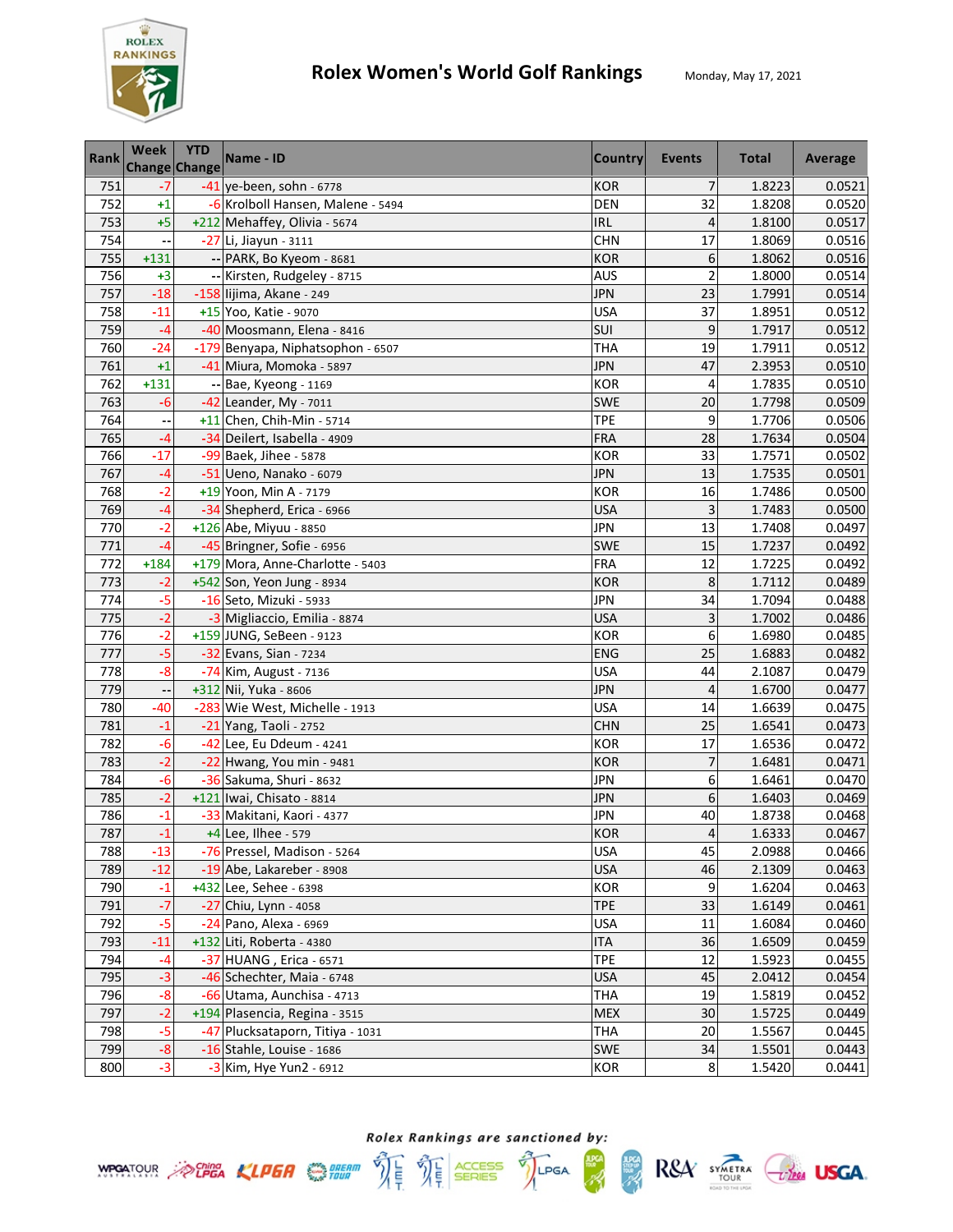

| Rank | <b>Week</b><br><b>Change Change</b> | <b>YTD</b> | Name - ID                           | <b>Country</b> | Events         | <b>Total</b> | Average |
|------|-------------------------------------|------------|-------------------------------------|----------------|----------------|--------------|---------|
| 801  | -7                                  |            | -58 Mounchoo, Pattaraporn - 6801    | <b>THA</b>     | 15             | 1.5416       | 0.0440  |
| 802  | $-6$                                |            | -58 Takagi, Mei - 6702              | <b>JPN</b>     | 48             | 2.0741       | 0.0432  |
| 803  | $-3$                                |            | $+66$ Chen, Ling-Jie - 6681         | <b>TPE</b>     | 14             | 1.5046       | 0.0430  |
| 804  | $-5$                                |            | -16 Phuntumabamrung, Punpaka - 6048 | <b>THA</b>     | 33             | 1.5032       | 0.0429  |
| 805  | $+4$                                |            | -34 Yoshino, Akane - 4338           | <b>JPN</b>     | 41             | 1.7574       | 0.0429  |
| 806  | $-4$                                |            | -32 Mehmet, Inci - 5529             | <b>ENG</b>     | 18             | 1.5000       | 0.0429  |
| 807  | $-6$                                |            | -44 Nakano, Erika - 8390            | <b>JPN</b>     | 22             | 1.4939       | 0.0427  |
| 808  | $-10$                               |            | -79 Del Rosario, Pauline - 6844     | PHI            | 12             | 1.4901       | 0.0426  |
| 809  | $-1$                                |            | +6 Paltrinieri, Emilie - 9892       | <b>ITA</b>     | $\mathbf{1}$   | 1.4850       | 0.0424  |
| 810  | $-7$                                |            | -48 Ohbayashi, Nao - 7241           | <b>JPN</b>     | 9              | 1.4831       | 0.0424  |
| 811  | $-6$                                |            | +167 Stormo, Karoline - 6449        | <b>NOR</b>     | 8              | 1.4831       | 0.0424  |
| 812  | -8                                  |            | -53 Sadoyama, Riri - 6707           | <b>JPN</b>     | 11             | 1.4755       | 0.0422  |
| 813  | $-1$                                |            | -11 Friedrich, Franziska - 5389     | <b>GER</b>     | 25             | 1.4637       | 0.0418  |
| 814  | $-8$                                |            | +143 Dambaugh, Katelyn - 7141       | <b>USA</b>     | 14             | 1.4629       | 0.0418  |
| 815  | $-8$                                |            | -49 Uy, Daniella - 6360             | PHI            | 9              | 1.4599       | 0.0417  |
| 816  | $-1$                                |            | +3 Gainer, Cara - 8620              | ENG            | $\overline{7}$ | 1.4509       | 0.0415  |
| 817  | $-3$                                |            | -31 Nummenpää, Elina - 5022         | <b>FIN</b>     | 23             | 1.4460       | 0.0413  |
| 818  | $\overline{\cdot}$                  |            | -25 Clyburn, Holly - 4634           | ENG            | 44             | 1.8173       | 0.0413  |
| 819  | $-6$                                |            | -40 Phaewchimplee, Wad - 8778       | <b>THA</b>     | 31             | 1.4443       | 0.0413  |
| 820  | $-1$                                |            | +22 Lai, Yi-Ting - 6140             | <b>TPE</b>     | 24             | 1.4376       | 0.0411  |
| 821  | $-5$                                |            | -56 Moerk, Filippa - 6426           | SWE            | 23             | 1.4344       | 0.0410  |
| 822  | $-4$                                |            | -18 Chen, I-Wen - 3786              | <b>TPE</b>     | 37             | 1.5041       | 0.0407  |
| 823  | $-13$                               |            | -43 Reynolds, Jean - 3165           | <b>USA</b>     | 42             | 1.7021       | 0.0405  |
| 824  | $-4$                                |            | -10 Ladgratok, Mookharin - 5287     | <b>THA</b>     | 34             | 1.4137       | 0.0404  |
| 825  | $-4$                                |            | -27 Andre, Lucie - 2298             | <b>FRA</b>     | 33             | 1.4089       | 0.0403  |
| 826  | $-3$                                |            | -21 Fan, shuangshuang - 9620        | <b>CHN</b>     | $\overline{7}$ | 1.4088       | 0.0403  |
| 827  | $-10$                               |            | -89 Escuriola, Natalia - 5562       | <b>ESP</b>     | 22             | 1.4084       | 0.0402  |
| 828  | $-6$                                |            | -52 Avanzo, Stefania - 4379         | <b>ITA</b>     | 26             | 1.4035       | 0.0401  |
| 829  | $-4$                                |            | -9 Lee, Jae Yoon - 8838             | <b>KOR</b>     | 17             | 1.3877       | 0.0396  |
| 830  | $-6$                                |            | -76 Pramphun, Kultida - 9153        | <b>THA</b>     | 4              | 1.3826       | 0.0395  |
| 831  | $-5$                                |            | -46 Chaves, Milagros - 9018         | PAR            | 30             | 1.3761       | 0.0393  |
| 832  | $-2$                                |            | -- KIM, Hee Jun - 9605              | <b>KOR</b>     | 6              | 1.3730       | 0.0392  |
| 833  | $-4$                                |            | +202 Chen, Cih-Hui - 5713           | <b>TPE</b>     | 28             | 1.3713       | 0.0392  |
| 834  | $-7$                                |            | -67 Khamborn, Chakansim - 8601      | THA            | 13             | 1.3638       | 0.0390  |
| 835  | $-7$                                |            | -51 Hattori, Mayu - 146             | <b>JPN</b>     | 47             | 1.7989       | 0.0383  |
| 836  | -5                                  |            | -3 An, Keun Yeong - 4515            | <b>KOR</b>     | 19             | 1.3385       | 0.0382  |
| 837  | $-1$                                |            | +7 Chen, Siyan - 9362               | <b>CHN</b>     | $\overline{7}$ | 1.3226       | 0.0378  |
| 838  | $-4$                                |            | -12 Macdonald, Gabriele - 6882      | SCO            | 24             | 1.3184       | 0.0377  |
| 839  | $-2$                                |            | +84 Zhang, Yue - 7354               | <b>CHN</b>     | 7              | 1.3152       | 0.0376  |
| 840  | $-8$                                |            | -63 Siriprakob, Chatpara - 6846     | <b>THA</b>     | 28             | 1.3142       | 0.0375  |
| 841  | $-8$                                |            | -46 Piyapattra, Michelle - 5988     | <b>USA</b>     | 45             | 1.6867       | 0.0375  |
| 842  | $-3$                                |            | $-8$ Pan, Jiehong - 9212            | <b>CHN</b>     | 11             | 1.2912       | 0.0369  |
| 843  | $-5$                                |            | -34 Johnson, Trish - 321            | <b>ENG</b>     | 15             | 1.2848       | 0.0367  |
| 844  | $-4$                                |            | +28 Totland, Taylor - 7105          | <b>USA</b>     | 32             | 1.2781       | 0.0365  |
| 845  | $-10$                               |            | -18 Jaengkit, Chorphaka - 6644      | <b>THA</b>     | 39             | 1.4228       | 0.0365  |
| 846  | $-5$                                |            | -25 Lund, Karoline - 6443           | <b>NOR</b>     | 20             | 1.2592       | 0.0360  |
| 847  | $-5$                                |            | -12 Kauffmann, Carolin - 9225       | GER            | 23             | 1.2552       | 0.0359  |
| 848  | -4                                  |            | +64 Hsu, Huai-Chien - 8780          | <b>TPE</b>     | 17             | 1.2551       | 0.0359  |
| 849  | $-6$                                |            | -36 Chen, Doris - 4301              | <b>TPE</b>     | 23             | 1.2471       | 0.0356  |
| 850  | $-5$                                |            | +34 Wu, Yi-Ching - 5425             | <b>TPE</b>     | 32             | 1.2450       | 0.0356  |



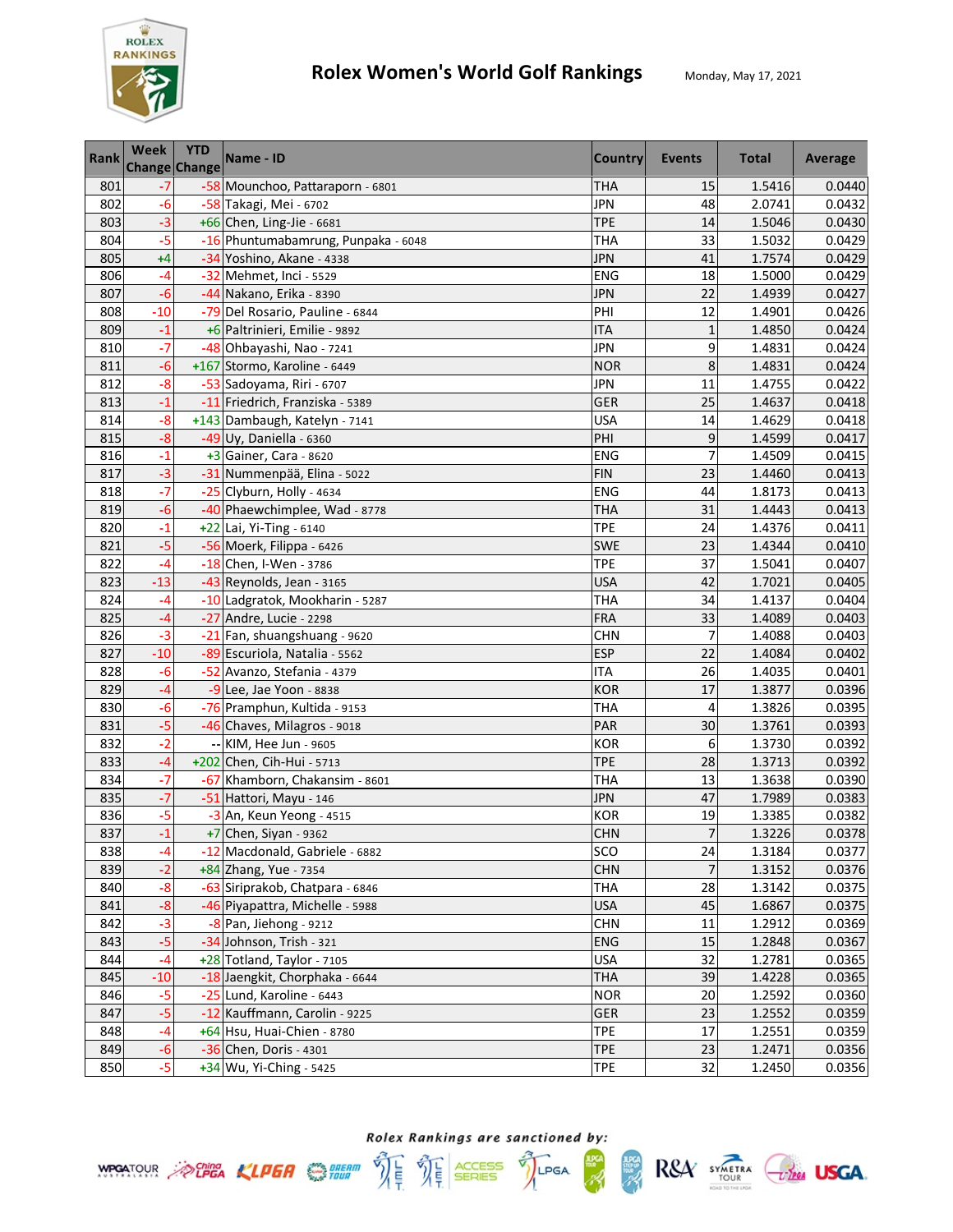

| Rank | Week   | <b>YTD</b><br><b>Change Change</b> | Name - ID                           | <b>Country</b> | Events                  | <b>Total</b> | Average |
|------|--------|------------------------------------|-------------------------------------|----------------|-------------------------|--------------|---------|
| 851  | -3     |                                    | $-6$ Aratake, Rui - 5646            | <b>JPN</b>     | 18                      | 1.2333       | 0.0352  |
| 852  | $-2$   |                                    | -- Ji, Soo jin - 9931               | <b>KOR</b>     | 5                       | 1.2325       | 0.0352  |
| 853  | $+43$  |                                    | $+11$ Turner, Jane - 3691           | SCO            | 29                      | 1.2305       | 0.0352  |
| 854  | $-7$   |                                    | -15 McCurdy, Lindsey - 8747         | <b>USA</b>     | 38                      | 1.3269       | 0.0349  |
| 855  | $-4$   |                                    | +155 Lemieux, Gabby - 8963          | <b>USA</b>     | 22                      | 1.2144       | 0.0347  |
| 856  | $-10$  |                                    | -101 Yang, Soo-Jin - 2964           | <b>KOR</b>     | 18                      | 1.2099       | 0.0346  |
| 857  | $-2$   |                                    | -- ZENG, Liqi - 9882                | <b>CHN</b>     | 3                       | 1.2000       | 0.0343  |
| 858  | $-6$   |                                    | +3 Zhang, Jingwen - 6390            | <b>CHN</b>     | 17                      | 1.1980       | 0.0342  |
| 859  | $-10$  |                                    | -70 Luo, Ying - 5455                | <b>CHN</b>     | 13                      | 1.1942       | 0.0341  |
| 860  | $-4$   |                                    | +8 Magnusson, Anna - 5446           | <b>SWE</b>     | 16                      | 1.1844       | 0.0338  |
| 861  | $-8$   |                                    | -45 Kim, So Young - 2537            | <b>KOR</b>     | 26                      | 1.1792       | 0.0337  |
| 862  | $-8$   |                                    | -31 Martinez Bernal, Piti - 5831    | <b>ESP</b>     | 32                      | 1.1751       | 0.0336  |
| 863  | $-6$   |                                    | -39 Tan, Amanda - 5603              | SIN            | 19                      | 1.1747       | 0.0336  |
| 864  | $-6$   |                                    | -36 Kon, Ayana - 6706               | <b>JPN</b>     | 28                      | 1.1726       | 0.0335  |
| 865  | $-3$   |                                    | -2 Guo, Caizhu - 3417               | <b>CHN</b>     | 16                      | 1.1689       | 0.0334  |
| 866  | $-6$   |                                    | -34 Ji, Yifan - 6391                | <b>CHN</b>     | 19                      | 1.1658       | 0.0333  |
| 867  | $-4$   |                                    | +20 Yamamoto, Kaori - 1970          | <b>JPN</b>     | 28                      | 1.1632       | 0.0332  |
| 868  | $-3$   |                                    | -- YUN, Hwayeong - 9926             | <b>KOR</b>     | 5                       | 1.1590       | 0.0331  |
| 869  | $-8$   |                                    | -91 Nakayama, Mina - 2592           | <b>JPN</b>     | 23                      | 1.1522       | 0.0329  |
| 870  | $+130$ |                                    | -- YANG, Ho Jung - 9977             | <b>KOR</b>     | 4                       | 1.1500       | 0.0329  |
| 871  | $-7$   |                                    | $+7$ Naveed, Hira - 6242            | <b>AUS</b>     | 12                      | 1.1499       | 0.0329  |
| 872  | $-6$   |                                    | +1 Qin, Min - 8765                  | <b>CHN</b>     | 17                      | 1.1469       | 0.0328  |
| 873  | $-2$   |                                    | -- Park, Jae Gyeong - 5418          | <b>KOR</b>     | $\overline{2}$          | 1.1460       | 0.0327  |
| 874  | $-15$  |                                    | -67 Boineau, Isabelle - 2296        | <b>FRA</b>     | 35                      | 1.1441       | 0.0327  |
| 875  | $-8$   |                                    | -23 Kotake, Rino - 4106             | <b>JPN</b>     | 27                      | 1.1350       | 0.0324  |
| 876  | $-6$   |                                    | +46 Coleman, Kristin - 6223         | <b>USA</b>     | 46                      | 1.4893       | 0.0324  |
| 877  | $-8$   |                                    | -19 Sims, Sierra - 5838             | <b>USA</b>     | 44                      | 1.4212       | 0.0323  |
| 878  | $-3$   |                                    | +186 Liang, Yi-Lin - 5922           | <b>TPE</b>     | 27                      | 1.1169       | 0.0319  |
| 879  | $-6$   |                                    | -41 Vlasinova, Katerina - 5471      | <b>CZE</b>     | 22                      | 1.1141       | 0.0318  |
| 880  | $-6$   |                                    | -62 Carter, Dori - 2196             | <b>USA</b>     | 27                      | 1.1116       | 0.0318  |
| 881  | $-5$   |                                    | +67 Hill, Nannette - 183            | <b>USA</b>     | 42                      | 1.3317       | 0.0317  |
| 882  | $-10$  |                                    | -60 Melecka, Tereza - 5892          | CZE            | 7                       | 1.1077       | 0.0316  |
| 883  | $+239$ |                                    | +450 Lee, Joo Mi - 4651             | <b>KOR</b>     | 20                      | 1.1067       | 0.0316  |
| 884  | -7     |                                    | -33 Kim, chan mee - 6404            | <b>KOR</b>     | 18                      | 1.1000       | 0.0314  |
| 885  | $-7$   |                                    | -26 Baik, Ji Eun - 9102             | <b>KOR</b>     | 35                      | 1.0959       | 0.0313  |
| 886  | -6     |                                    | -26 Varma, Anika - 8654             | IND            | $\overline{\mathbf{c}}$ | 1.0957       | 0.0313  |
| 887  | $-6$   |                                    | -12 Bjorgvinsdottir, Gudrun - 8756  | <b>ISL</b>     | 32                      | 1.0945       | 0.0313  |
| 888  | $-4$   |                                    | +239 Kim, Soo Bin - 5488            | <b>KOR</b>     | 22                      | 1.0936       | 0.0312  |
| 889  | $-10$  |                                    | -53 Seo, Jihyun - 7368              | <b>KOR</b>     | 17                      | 1.0919       | 0.0312  |
| 890  | $-7$   |                                    | -1 Sanz Barrio, Patricia - 4667     | <b>ESP</b>     | 45                      | 1.3957       | 0.0310  |
| 891  |        |                                    | -11 Tsuchida, Sayaka - 3729         | <b>JPN</b>     | 39                      | 1.1958       | 0.0307  |
| 892  | $-5$   |                                    | -15 Gustafsson Spaang, Frida - 4938 | <b>SWE</b>     | 30                      | 1.0689       | 0.0305  |
| 893  | $-8$   |                                    | -43 Cai, Danlin - 8548              | <b>CHN</b>     | 14                      | 1.0647       | 0.0304  |
| 894  | $-4$   |                                    | -15 Laklalech, Ines - 9417          | <b>MAR</b>     | 5                       | 1.0633       | 0.0304  |
| 895  | $-27$  |                                    | -177 Artis, Rebecca - 2778          | <b>AUS</b>     | 21                      | 1.0539       | 0.0301  |
| 896  | $-1$   |                                    | +282 Oshiro, Minami - 3920          | <b>JPN</b>     | 17                      | 1.0495       | 0.0300  |
| 897  | $-3$   |                                    | $-5$ Zhao, Zhimeng - 8412           | <b>CHN</b>     | 12                      | 1.0486       | 0.0300  |
| 898  | $+35$  |                                    | +43 Lewis, Amelia - 3522            | <b>USA</b>     | 41                      | 1.2171       | 0.0297  |
| 899  | $+1$   |                                    | -- Kim, Stella - 8836               | <b>KOR</b>     | 3                       | 1.0365       | 0.0296  |
| 900  | $-12$  |                                    | -75 Lee, Esther - 589               | KOR            | 33                      | 1.0364       | 0.0296  |





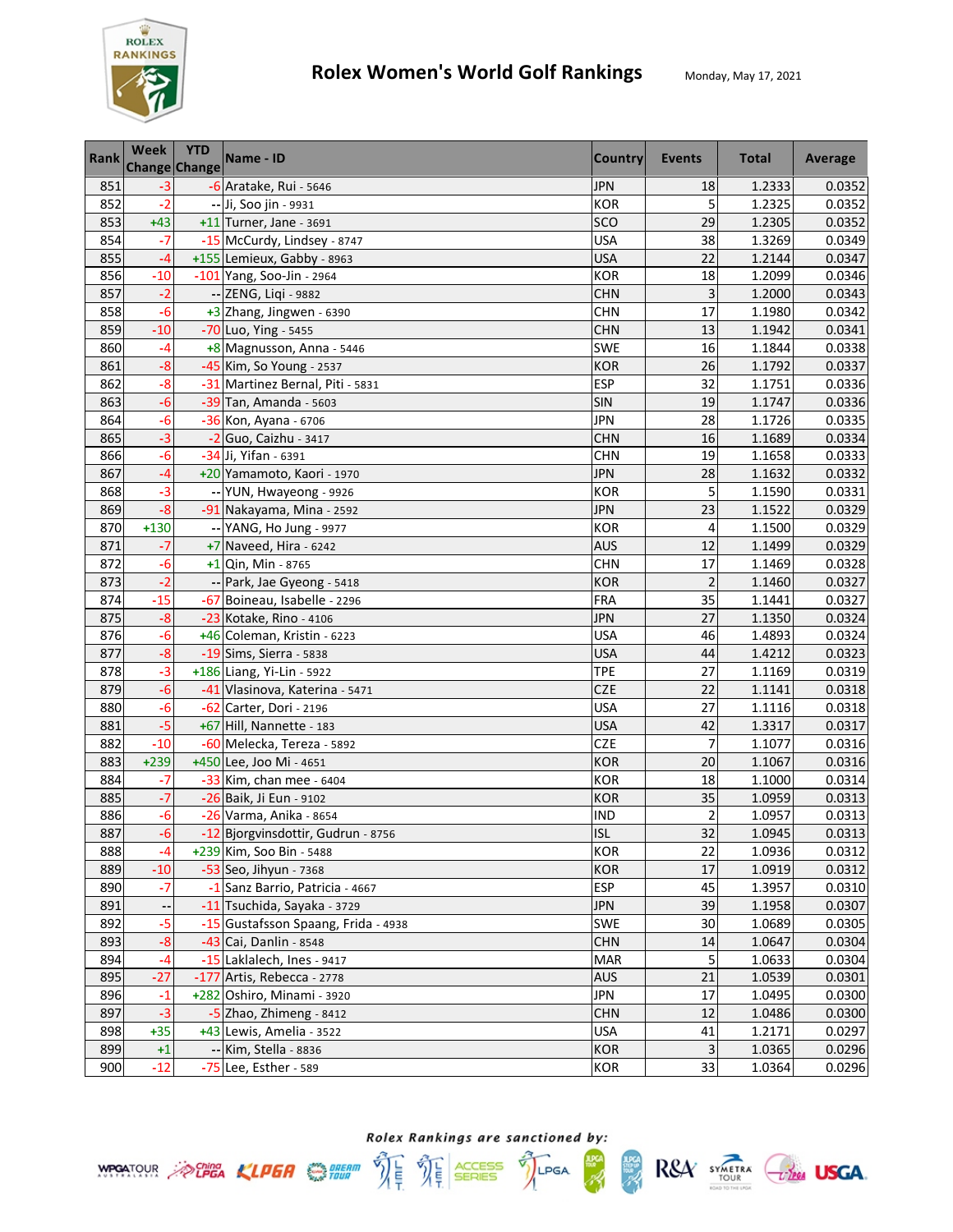

| Rank | <b>Week</b> | <b>YTD</b><br><b>Change Change</b> | Name - ID                        | <b>Country</b> | Events       | <b>Total</b> | Average |
|------|-------------|------------------------------------|----------------------------------|----------------|--------------|--------------|---------|
| 901  |             |                                    | +91 Li, Dongmei - 9285           | <b>CHN</b>     | 16           | 1.0281       | 0.0294  |
| 902  |             |                                    | -- Hori, Natsuka - 2747          | <b>JPN</b>     | 30           | 1.0260       | 0.0293  |
| 903  | $-5$        |                                    | -36 Dittrich, Luisa - 6528       | GER            | 24           | 1.0237       | 0.0292  |
| 904  | $-7$        |                                    | -47 Sepmoree, Katelyn - 5631     | <b>USA</b>     | 33           | 1.0173       | 0.0291  |
| 905  | $-16$       |                                    | -109 Srisawang, Nontaya - 1684   | <b>THA</b>     | 32           | 1.0168       | 0.0291  |
| 906  | $-14$       |                                    | -44 Benvenuto, Brittany - 4174   | <b>USA</b>     | 40           | 1.1617       | 0.0290  |
| 907  | $+109$      |                                    | +64 Caudal, Anne-Lise - 2297     | <b>FRA</b>     | 18           | 0.9979       | 0.0285  |
| 908  | $-1$        |                                    | +166 Kuwaki, Shiho - 9146        | JPN            | 5            | 0.9963       | 0.0285  |
| 909  | $-10$       |                                    | -86 Chutichai, Porani - 2250     | THA            | 30           | 0.9958       | 0.0285  |
| 910  | $-6$        |                                    | -54 Peronnin, Emie - 5040        | FRA            | 33           | 0.9890       | 0.0283  |
| 911  | $-1$        |                                    | -- Matthews, Brooke - 9797       | <b>USA</b>     | $\mathbf{1}$ | 0.9890       | 0.0283  |
| 912  | $-1$        |                                    | -12 Blackman, Georgina - 7230    | ENG            | 9            | 0.9856       | 0.0282  |
| 913  | $-8$        |                                    | +75 Park, Juyoung5 - 4108        | <b>KOR</b>     | 21           | 0.9832       | 0.0281  |
| 914  | $-8$        |                                    | -24 Troyanovich, Samantha - 3652 | <b>USA</b>     | 42           | 1.1788       | 0.0281  |
| 915  | $-6$        |                                    | -17 Lee, Soo Jin - 3817          | <b>KOR</b>     | 22           | 0.9792       | 0.0280  |
| 916  | $-8$        |                                    | -40 Pimpadsorn, Sangkaro - 3109  | THA            | 23           | 0.9734       | 0.0278  |
| 917  | $+49$       |                                    | +51 Hall, Cassandra - 9269       | <b>RSA</b>     | 5            | 0.9688       | 0.0277  |
| 918  | $-6$        |                                    | -37 Gimmy, Verena - 8691         | GER            | 19           | 0.9685       | 0.0277  |
| 919  | $-6$        |                                    | +21 Kaui, Alexandra - 5377       | <b>USA</b>     | 25           | 0.9666       | 0.0276  |
| 920  | $-38$       |                                    | -242 Kim, Hye Jin3 - 8683        | <b>KOR</b>     | 23           | 0.9637       | 0.0275  |
| 921  | $-7$        |                                    | -11 Meng, Lin - 4778             | <b>CHN</b>     | 20           | 0.9622       | 0.0275  |
| 922  | $+150$      |                                    | +140 Schmidt, Sarina - 9224      | GER            | 17           | 0.9615       | 0.0275  |
| 923  | $-3$        |                                    | -9 Shipley, Gabrielle - 5861     | <b>USA</b>     | 17           | 0.9500       | 0.0271  |
| 924  | $-21$       |                                    | -188 Changkija, Sandra - 3953    | <b>USA</b>     | 12           | 0.9487       | 0.0271  |
| 925  | $-1$        |                                    | +201 Kameda, Airi - 5966         | JPN            | 41           | 1.1031       | 0.0269  |
| 926  | $-11$       |                                    | -56 Nilsson, Sarah - 5510        | <b>SWE</b>     | 31           | 0.9415       | 0.0269  |
| 927  | $-10$       |                                    | -42 Lee, Ye Seul - 6170          | <b>KOR</b>     | 17           | 0.9409       | 0.0269  |
| 928  | -9          |                                    | -54 Lee, Amy - 9100              | <b>USA</b>     | 32           | 0.9285       | 0.0265  |
| 929  | $-3$        |                                    | -35 Koh, Sock Hwee - 2274        | SIN            | 38           | 0.9984       | 0.0263  |
| 930  | $-3$        |                                    | +262 Bunque, Stephanie - 6232    | <b>AUS</b>     | 5            | 0.9178       | 0.0262  |
| 931  | $-10$       |                                    | -94 Yoo, Seung Yeon - 5679       | <b>KOR</b>     | 24           | 0.9043       | 0.0258  |
| 932  | $-10$       |                                    | -50 Yamada, Narumi - 4269        | <b>JPN</b>     | 34           | 0.9022       | 0.0258  |
| 933  | $-5$        |                                    | -40 Phudthipinij, Dolnapa - 6132 | <b>THA</b>     | 20           | 0.9005       | 0.0257  |
| 934  | $-16$       |                                    | -144 Molle, Manon - 4490         | FRA            | 25           | 0.8916       | 0.0255  |
| 935  | $-10$       |                                    | -86 Jang, So Young - 5283        | <b>KOR</b>     | 7            | 0.8916       | 0.0255  |
| 936  | -7          |                                    | -90 Chen, Min-Jou - 5718         | <b>TPE</b>     | 27           | 0.8876       | 0.0254  |
| 937  | $-14$       |                                    | -97 Aoyama, Kaori - 1134         | <b>JPN</b>     | 30           | 0.8869       | 0.0253  |
| 938  | $-8$        |                                    | -47 Lee, Tai-Ling - 5917         | <b>TPE</b>     | 30           | 0.8819       | 0.0252  |
| 939  | $-23$       |                                    | -230 Kim, Bo Kyung - 2230        | <b>KOR</b>     | 18           | 0.8806       | 0.0252  |
| 940  | $-8$        |                                    | -43 Hyun, Eun Ji - 4592          | KOR            | 3            | 0.8769       | 0.0251  |
| 941  | -4          |                                    | -7 Kim, Seoyoon - 9405           | <b>KOR</b>     | 3            | 0.8760       | 0.0250  |
| 942  | -4          |                                    | -4 Narisawa, Yumi - 9867         | JPN            | 1            | 0.8670       | 0.0248  |
| 943  | $-4$        |                                    | -4 Hamasaki, Mirai - 9126        | <b>JPN</b>     | 3            | 0.8670       | 0.0248  |
| 944  | -9          |                                    | -43 Ko, JI U - 9374              | <b>KOR</b>     | 4            | 0.8660       | 0.0247  |
| 945  | $-11$       |                                    | -50 Suzuki, Ayaka - 7064         | <b>JPN</b>     | $\,$ 6       | 0.8635       | 0.0247  |
| 946  | $-10$       |                                    | -44 Kawasaki, Shiho - 6414       | <b>JPN</b>     | 38           | 0.9373       | 0.0247  |
| 947  | $-3$        |                                    | +181 Kurata, Julia - 3773        | <b>JPN</b>     | 30           | 0.8505       | 0.0243  |
| 948  | $-17$       |                                    | -93 Kim, Hye-Min - 3895          | KOR            | 34           | 0.8488       | 0.0243  |
| 949  | $-3$        |                                    | +94 Kang, Ji Won - 6347          | <b>KOR</b>     | 20           | 0.8161       | 0.0233  |
| 950  | $+1$        |                                    | -32 Madan, Astha - 9039          | IND            | 20           | 0.8153       | 0.0233  |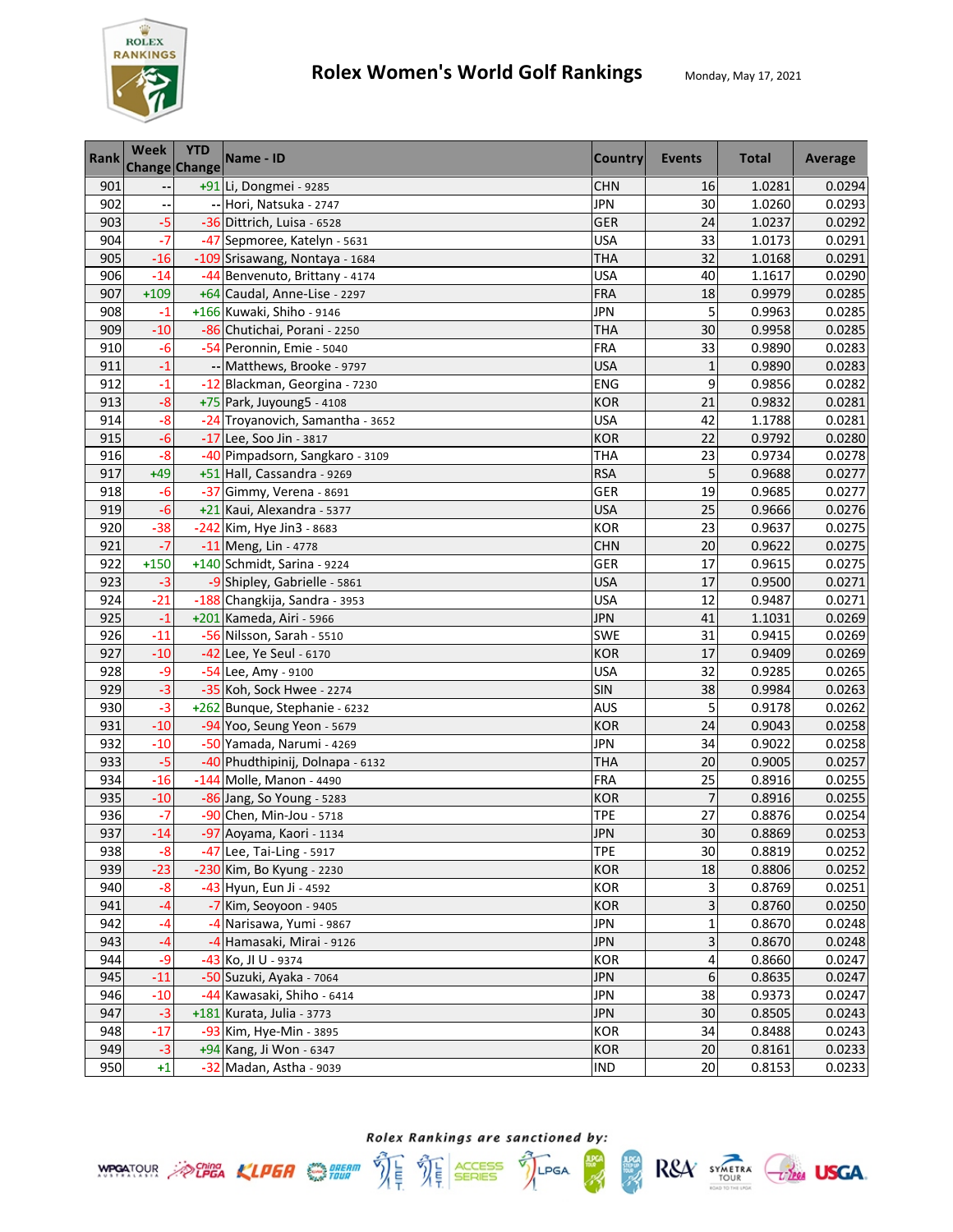

| <b>Rank</b> | Week   | <b>YTD</b><br>Change Change | Name - ID                                  | <b>Country</b> | Events         | <b>Total</b> | Average |
|-------------|--------|-----------------------------|--------------------------------------------|----------------|----------------|--------------|---------|
| 951         | $+2$   |                             | -38 Leathem, Charlotte - 9033              | <b>ENG</b>     | 17             | 0.8117       | 0.0232  |
| 952         | $-5$   |                             | -81 Welch, Kim - 2471                      | <b>USA</b>     | 26             | 0.8110       | 0.0232  |
| 953         | $-10$  |                             | -112 Park, danbi - 8453                    | <b>KOR</b>     | 16             | 0.8098       | 0.0231  |
| 954         |        |                             | -38 Clews, Gemma - 5518                    | <b>ENG</b>     | 16             | 0.8078       | 0.0231  |
| 955         | $-14$  |                             | -173 Park, Hyo jin - 7148                  | <b>KOR</b>     | 14             | 0.8010       | 0.0229  |
| 956         | $-8$   |                             | +30 lee, hyejung - 6354                    | <b>KOR</b>     | 15             | 0.8006       | 0.0229  |
| 957         | $-2$   |                             | -11 Welch, Jessica - 7067                  | <b>USA</b>     | 22             | 0.7965       | 0.0228  |
| 958         | $-8$   |                             | -37 Sakamoto, Nicole - 5630                | <b>USA</b>     | 42             | 0.9520       | 0.0227  |
| 959         | $-10$  |                             | -112 Kim, jiyun - 8680                     | <b>KOR</b>     | 14             | 0.7881       | 0.0225  |
| 960         | $-1$   |                             | $+3$ Hanada, Karin - 9702                  | <b>JPN</b>     | 3              | 0.7802       | 0.0223  |
| 961         | -4     |                             | -17 Holmslykke, Linette Littau Durr - 9730 | <b>DEN</b>     | 13             | 0.7793       | 0.0223  |
| 962         | $-4$   |                             | $-20$ Li, Gengshan - 7251                  | <b>HKG</b>     | 17             | 0.7791       | 0.0223  |
| 963         | $-11$  |                             | -133 Ferrell, Allyssa - 6228               | <b>USA</b>     | 30             | 0.7694       | 0.0220  |
| 964         | -4     |                             | +39 Ishikawa, Yoko - 4074                  | <b>JPN</b>     | 32             | 0.7684       | 0.0220  |
| 965         | $-2$   |                             | -32 Mackova, Patricie - 8490               | CZE            | $\overline{7}$ | 0.7647       | 0.0218  |
| 966         | -4     |                             | -46 Okamura, Yu - 4017                     | <b>JPN</b>     | 16             | 0.7631       | 0.0218  |
| 967         |        |                             | +108 Yang, Fang - 8912                     | <b>CHN</b>     | 17             | 0.7601       | 0.0217  |
| 968         | -4     |                             | -44 hyewon, shin - 9195                    | <b>KOR</b>     | 25             | 0.7582       | 0.0217  |
| 969         | $-1$   |                             | -14 Sambach, Amanda - 8834                 | <b>USA</b>     | $\overline{2}$ | 0.7550       | 0.0216  |
| 970         | $+1$   |                             | +87 Folke, Moa - 5365                      | SWE            | 19             | 0.7540       | 0.0215  |
| 971         | $-2$   |                             | -5 Lee, Hye ji - 7196                      | <b>KOR</b>     | 5              | 0.7497       | 0.0214  |
| 972         | $-2$   |                             | -13 Matsubara, Yumi - 4398                 | <b>JPN</b>     | 13             | 0.7491       | 0.0214  |
| 973         | $-8$   |                             | -56 Rozsa, Csicsi - 5545                   | <b>HUN</b>     | 44             | 0.9371       | 0.0213  |
| 974         | $-29$  |                             | -175 Seong, Eunjeong - 4641                | <b>KOR</b>     | 36             | 0.7665       | 0.0213  |
| 975         | $-3$   |                             | -44 ONISHI, Yuri Jane - 7242               | <b>JPN</b>     | 10             | 0.7437       | 0.0212  |
| 976         |        |                             | -- Minayoshi, Asuka - 6849                 | <b>JPN</b>     | $\mathbf{1}$   | 0.7410       | 0.0212  |
| 977         | $-3$   |                             | -2 Hansen, Line Toft - 9396                | <b>DEN</b>     | 8              | 0.7397       | 0.0211  |
| 978         | $-5$   |                             | -4 Yang, Jiaxin - 4071                     | <b>CHN</b>     | 19             | 0.7393       | 0.0211  |
| 979         | $-18$  |                             | -125 Byun, Hyun Min - 3888                 | <b>KOR</b>     | 16             | 0.7300       | 0.0209  |
| 980         | $-2$   |                             | -7 Kukkonen, Karina - 8458                 | <b>FIN</b>     | 13             | 0.7261       | 0.0207  |
| 981         |        |                             | -- ZHANG, Junyuan - 9790                   | <b>CHN</b>     | 4              | 0.7250       | 0.0207  |
| 982         | $-2$   |                             | +34 Lin, Yezhou - 4769                     | <b>CHN</b>     | 24             | 0.7243       | 0.0207  |
| 983         |        |                             | -- Yun, Hye rim - 9982                     | <b>KOR</b>     | 3              | 0.7241       | 0.0207  |
| 984         | $-5$   |                             | +74 Reynolds, Alivia - 9016                | <b>USA</b>     | 34             | 0.7217       | 0.0206  |
| 985         | $+204$ |                             | +155 Kim, Cho Yeon - 7360                  | <b>KOR</b>     | 20             | 0.7203       | 0.0206  |
| 986         | -4     |                             | -57 Tsai, Hsin-En - 4384                   | TPE            | 28             | 0.7061       | 0.0202  |
| 987         | $-12$  |                             | -99 Alonso, Emilie - 2989                  | <b>FRA</b>     | 29             | 0.7055       | 0.0202  |
| 988         |        |                             | -12 Kouskova, Sara - 5901                  | CZE            | 7              | 0.7041       | 0.0201  |
| 989         | $-2$   |                             | -62 Sasahara, Yumi - 5650                  | <b>JPN</b>     | 17             | 0.7036       | 0.0201  |
| 990         | $+2$   |                             | -- Tsuruse, Kagetsu - 8617                 | <b>JPN</b>     | 2              | 0.7032       | 0.0201  |
| 991         | $-2$   |                             | -6 Sugihara, Ayaka - 5868                  | <b>JPN</b>     | 5              | 0.7022       | 0.0201  |
| 992         | $-6$   |                             | -60 Hurtado-Restrepo, Paula - 4540         | COL            | 27             | 0.7003       | 0.0200  |
| 993         | $-2$   |                             | +37 Tian, Qi - 6122                        | <b>CHN</b>     | 18             | 0.6958       | 0.0199  |
| 994         | $+5$   |                             | -- Jeon, hyo min - 6788                    | <b>KOR</b>     | 3              | 0.6940       | 0.0198  |
| 995         | $-11$  |                             | -91 Sheary, Natalie - 3020                 | <b>USA</b>     | 40             | 0.7919       | 0.0198  |
| 996         | $-11$  |                             | +32 Satoh, Yasuko - 1571                   | <b>JPN</b>     | 36             | 0.7114       | 0.0198  |
| 997         | $-3$   |                             | -45 Heller, Spencer - 6640                 | <b>USA</b>     | 24             | 0.6899       | 0.0197  |
| 998         | $-8$   |                             | -38 Penttila, Emily - 5037                 | <b>FIN</b>     | 34             | 0.6873       | 0.0196  |
| 999         | $-3$   |                             | -49 Chen, Alice - 9019                     | <b>USA</b>     | 18             | 0.6863       | 0.0196  |
| 1000        | $-2$   |                             | $-11$ Wong, Andrea - 7068                  | <b>USA</b>     | 32             | 0.6851       | 0.0196  |



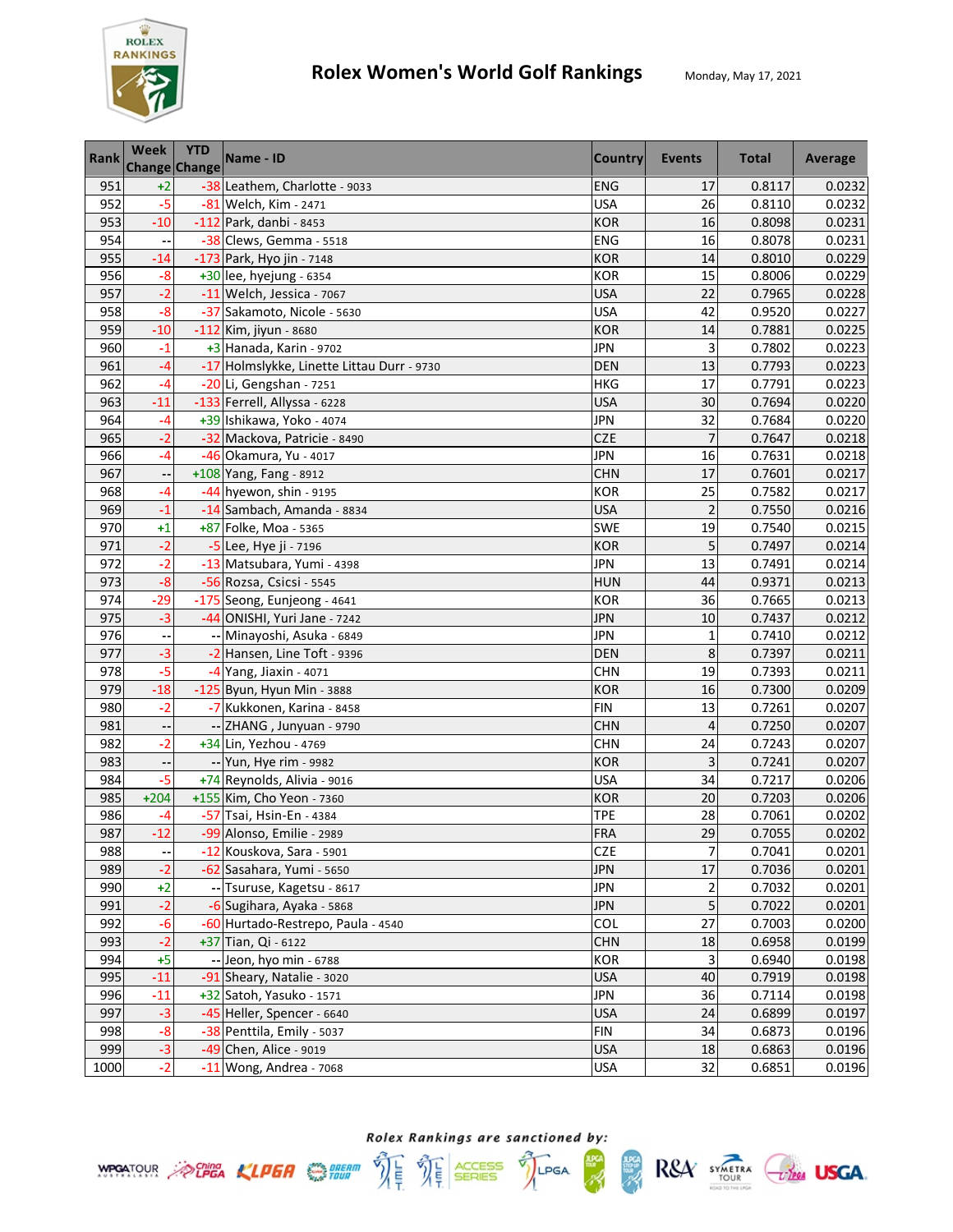

| <b>Rank</b> | Week  | <b>YTD</b><br><b>Change Change</b> | Name - ID                          | <b>Country</b> | Events                  | <b>Total</b> | Average |
|-------------|-------|------------------------------------|------------------------------------|----------------|-------------------------|--------------|---------|
| 1001        | $-8$  |                                    | -82 Shin, Mi jin - 6406            | <b>KOR</b>     | 26                      | 0.6814       | 0.0195  |
| 1002        | $-1$  |                                    | +64 Lin, Shu-lin - 9038            | <b>TPE</b>     | 16                      | 0.6814       | 0.0195  |
| 1003        | $+99$ |                                    | +62 Meekers, Romy - 7213           | <b>NED</b>     | 7                       | 0.6804       | 0.0194  |
| 1004        | $-27$ |                                    | -262 Na, Da-Ye - 2534              | <b>KOR</b>     | 17                      | 0.6764       | 0.0193  |
| 1005        | $-2$  |                                    | -47 Furukawa, Mayuna - 4035        | <b>JPN</b>     | $\overline{7}$          | 0.6734       | 0.0192  |
| 1006        | $-4$  |                                    | -61 Piquot, Emilie - 5043          | <b>FRA</b>     | 28                      | 0.6712       | 0.0192  |
| 1007        | $-3$  |                                    | -30 Oboh, Georgia Iziemgbe - 8413  | <b>NIG</b>     | 29                      | 0.6672       | 0.0191  |
| 1008        | $+3$  |                                    | -10 Tseng, Tsai-Ching - 6568       | <b>TPE</b>     | $\overline{\mathbf{c}}$ | 0.6600       | 0.0189  |
| 1009        | $-2$  |                                    | -42 Meechai, Kusuma - 4086         | <b>THA</b>     | 15                      | 0.6595       | 0.0188  |
| 1010        | $-15$ |                                    | -144 Yang, Je yoon - 4112          | <b>KOR</b>     | 6                       | 0.6475       | 0.0185  |
| 1011        | $-2$  |                                    | -74 Schaeffer-Calmels, Jade - 1575 | <b>FRA</b>     | 9                       | 0.6458       | 0.0185  |
| 1012        | $-4$  |                                    | -86 Taylor, Lauren - 3689          | <b>ENG</b>     | 23                      | 0.6420       | 0.0183  |
| 1013        | $-16$ |                                    | -165 LaCrosse, Cindy - 3535        | <b>USA</b>     | 22                      | 0.6410       | 0.0183  |
| 1014        | $-4$  |                                    | -71 Sato, Emi - 4679               | <b>JPN</b>     | 34                      | 0.6404       | 0.0183  |
| 1015        | $-2$  |                                    | -35 Yoshizawa, Yuzuki - 9442       | <b>JPN</b>     | $\overline{\mathbf{c}}$ | 0.6365       | 0.0182  |
| 1016        | $-2$  |                                    | -17 Yu, Han-Hsuan - 5937           | <b>TPE</b>     | 8                       | 0.6342       | 0.0181  |
| 1017        | $-11$ |                                    | -200 Kang, Soo-Yun - 363           | <b>KOR</b>     | 12                      | 0.6279       | 0.0179  |
| 1018        | $-6$  |                                    | -103 Kristinsdottir, Olafia - 6065 | <b>ISL</b>     | 29                      | 0.6244       | 0.0178  |
| 1019        | $-4$  |                                    | -37 Pettersen, Suzann - 1021       | <b>NOR</b>     | 3                       | 0.6169       | 0.0176  |
| 1020        | $-2$  |                                    | -7 Wang, Yan - 6948                | <b>CHN</b>     | 11                      | 0.6150       | 0.0176  |
| 1021        | $-4$  |                                    | -51 Park, Rika - 8403              | <b>KOR</b>     | 14                      | 0.6073       | 0.0174  |
| 1022        | $+98$ |                                    | -- Soo, Julienne - 4144            | AUS            | 13                      | 0.6050       | 0.0173  |
| 1023        | -4    |                                    | -- Bosio, Justice - 9906           | <b>AUS</b>     | $\overline{2}$          | 0.6000       | 0.0171  |
| 1024        | -4    |                                    | $-1$ Spitz, Emma - 6918            | AUT            | 4                       | 0.6000       | 0.0171  |
| 1025        | $-2$  |                                    | +1 Tezuka, Ayaka - 9671            | <b>JPN</b>     | 3                       | 0.5890       | 0.0168  |
| 1026        | $-5$  |                                    | -11 Martin, Marta - 8960           | <b>ESP</b>     | 26                      | 0.5872       | 0.0168  |
| 1027        | $-22$ |                                    | -233 Kono, Stephanie - 2638        | <b>USA</b>     | 24                      | 0.5854       | 0.0167  |
| 1028        | $-6$  |                                    | -19 Porter, Cassie - 8697          | <b>AUS</b>     | 4                       | 0.5816       | 0.0166  |
| 1029        | $-4$  |                                    | -5 Lee, Si On - 3886               | <b>KOR</b>     | 10                      | 0.5785       | 0.0165  |
| 1030        | $-6$  |                                    | -37 Backman, Anna - 6026           | <b>FIN</b>     | $\overline{c}$          | 0.5761       | 0.0165  |
| 1031        | $-5$  |                                    | -75 Kim, Jenny - 5325              | <b>KOR</b>     | 36                      | 0.5835       | 0.0162  |
| 1032        | $-4$  |                                    | -48 Honda, Nao - 4486              | <b>JPN</b>     | 11                      | 0.5642       | 0.0161  |
| 1033        | $-6$  |                                    | -61 Saitoh, Airi - 3017            | <b>JPN</b>     | 38                      | 0.6110       | 0.0161  |
| 1034        | $-3$  |                                    | -14 Sakashita, Rikako - 5554       | <b>JPN</b>     | 36                      | 0.5753       | 0.0160  |
| 1035        | $-3$  |                                    | +119 Kamiya, Sora - 8434           | <b>JPN</b>     | $\overline{7}$          | 0.5582       | 0.0159  |
| 1036        | +1    |                                    | +6 Masada, Yumeno - 5493           | <b>JPN</b>     | 5                       | 0.5560       | 0.0159  |
| 1037        | $-3$  |                                    | +3 Lin, Tze-Han - 6007             | <b>TPE</b>     | $\overline{7}$          | 0.5553       | 0.0159  |
| 1038        |       |                                    | -- Kawasaki, Haruka - 9170         | <b>JPN</b>     | $\mathsf S$             | 0.5552       | 0.0159  |
| 1039        |       |                                    | +114 Chang, Ya-Chi - 6569          | <b>TPE</b>     | 23                      | 0.5492       | 0.0157  |
| 1040        | $-4$  |                                    | -35 Kiuchi, Mai - 8645             | <b>JPN</b>     | $\overline{2}$          | 0.5486       | 0.0157  |
| 1041        | $-11$ |                                    | -51 Quihuis, Krystal - 8745        | <b>USA</b>     | 41                      | 0.6394       | 0.0156  |
| 1042        | $-2$  |                                    | -- Wannasaen, Chanettee - 9935     | <b>THA</b>     | $\mathbf 1$             | 0.5458       | 0.0156  |
| 1043        | $-8$  |                                    | -115 Engzelius, Marita - 2684      | <b>NOR</b>     | 16                      | 0.5377       | 0.0154  |
| 1044        | $-3$  |                                    | -36 hyelim, Wi - 9204              | <b>KOR</b>     | 24                      | 0.5358       | 0.0153  |
| 1045        | $-12$ |                                    | -92 Takaku, Minami - 7265          | <b>JPN</b>     | $\mathsf 3$             | 0.5342       | 0.0153  |
| 1046        | $-1$  |                                    | -- PARK, SEO HYEON - 9929          | <b>KOR</b>     | 5                       | 0.5320       | 0.0152  |
| 1047        | $-18$ |                                    | -78 Huffer, Becca - 4586           | <b>USA</b>     | 41                      | 0.6231       | 0.0152  |
| 1048        | $-5$  |                                    | -46 Yasufuku, Senno - 4682         | JPN            | 20                      | 0.5283       | 0.0151  |
| 1049        | ۰-    |                                    | -15 Tukiainen, Emilia - 6020       | <b>FIN</b>     | 6                       | 0.5245       | 0.0150  |
| 1050        | $-8$  |                                    | -63 Yumi, TAKABAYASHI - 1742       | JPN            | 33                      | 0.5242       | 0.0150  |





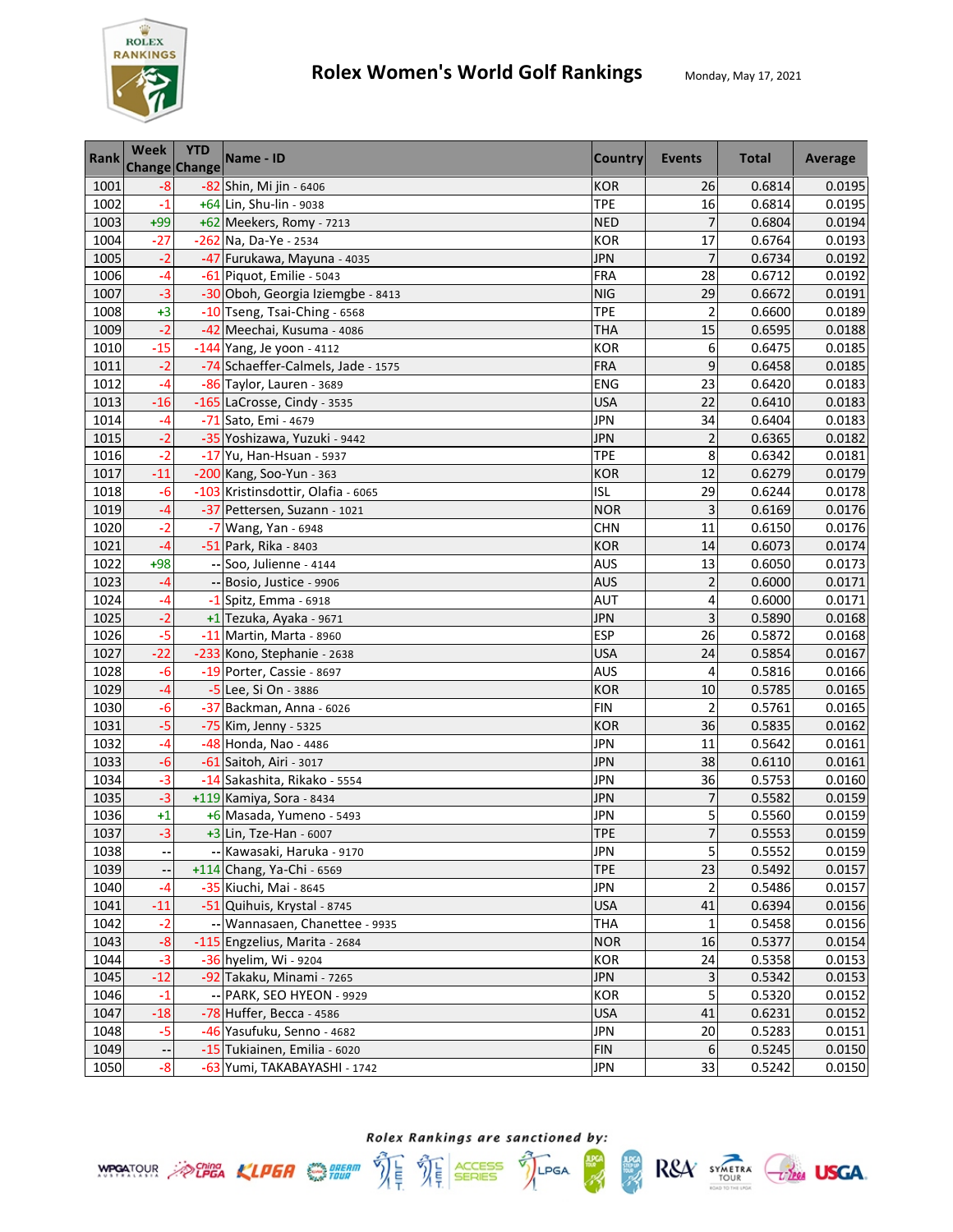

| <b>Rank</b> | Week   | <b>YTD</b><br><b>Change Change</b> | Name - ID                       | <b>Country</b> | <b>Events</b>           | <b>Total</b> | Average |
|-------------|--------|------------------------------------|---------------------------------|----------------|-------------------------|--------------|---------|
| 1051        | $-5$   |                                    | -33 Jullasigkee, Ornniti - 8941 | <b>THA</b>     | 10                      | 0.5239       | 0.0150  |
| 1052        | $-8$   |                                    | -45 Nishi, Tomoko - 5414        | <b>JPN</b>     | 27                      | 0.5237       | 0.0150  |
| 1053        | $-5$   |                                    | -2 Yang, Manlixiang - 9622      | <b>CHN</b>     | 8                       | 0.5221       | 0.0149  |
| 1054        | $-4$   |                                    | -1 Kawabata, Yuna - 9830        | <b>JPN</b>     | $\mathbf{1}$            | 0.5200       | 0.0149  |
| 1055        | $-4$   |                                    | -1 Yu, Anne - 9511              | <b>CHN</b>     | 5                       | 0.5190       | 0.0148  |
| 1056        | -9     |                                    | -73 Provot, Ariane - 4685       | <b>FRA</b>     | 22                      | 0.5124       | 0.0146  |
| 1057        | $-5$   |                                    | -32 Slama, Ellie - 9626         | <b>USA</b>     | $\mathbf 1$             | 0.5078       | 0.0145  |
| 1058        | $-5$   |                                    | -61 Hwang, Min Jeong - 6854     | <b>KOR</b>     | 9                       | 0.4977       | 0.0142  |
| 1059        | $-5$   |                                    | -64 Chaichompoo, Pitsaon - 6338 | <b>THA</b>     | 18                      | 0.4957       | 0.0142  |
| 1060        |        |                                    | -- Macnab, Caitlyn - 10011      | <b>RSA</b>     | 1                       | 0.4950       | 0.0141  |
| 1061        | $-2$   |                                    | +188 Arashiro, Riria - 6293     | <b>JPN</b>     | $\overline{\mathbf{c}}$ | 0.4945       | 0.0141  |
| 1062        | $+1$   |                                    | -12 Chamchoi, Saraporn - 5288   | <b>THA</b>     | 35                      | 0.4938       | 0.0141  |
| 1063        | $-2$   |                                    | +140 Huang, Ting-hsuan - 7225   | <b>TPE</b>     | 11                      | 0.4911       | 0.0140  |
| 1064        | $-9$   |                                    | -70 Luke, Dianne - 6335         | <b>MAS</b>     | 27                      | 0.4902       | 0.0140  |
| 1065        | $-7$   |                                    | -44 Hoffman, Sarah - 6829       | <b>USA</b>     | 33                      | 0.4868       | 0.0139  |
| 1066        | $-4$   |                                    | -25 Saitoh, Yuko - 1548         | <b>JPN</b>     | 16                      | 0.4849       | 0.0139  |
| 1067        |        |                                    | -- McCallum, Tandi - 3646       | <b>RSA</b>     | 3                       | 0.4819       | 0.0138  |
| 1068        | $-4$   |                                    | -36 Da Eun, Kim - 8637          | <b>KOR</b>     | 5                       | 0.4802       | 0.0137  |
| 1069        | $-13$  |                                    | -105 Lee, Ji Hyeon - 8936       | <b>KOR</b>     | 3                       | 0.4775       | 0.0136  |
| 1070        | $-2$   |                                    | -24 Han, YOONMIN - 9337         | KOR            | 4                       | 0.4746       | 0.0136  |
| 1071        | $-11$  |                                    | -117 Bakar, Ainil - 4168        | <b>MAS</b>     | 26                      | 0.4740       | 0.0135  |
| 1072        | $-15$  |                                    | -123 Heck, Rachel - 8475        | USA            | $\overline{2}$          | 0.4727       | 0.0135  |
| 1073        | -4     |                                    | -28 Yeh, Chia-Ju - 9678         | TPE            | 4                       | 0.4719       | 0.0135  |
| 1074        | $-8$   |                                    | -63 Kim, Ji Hee - 3623          | <b>KOR</b>     | 13                      | 0.4707       | 0.0134  |
| 1075        | $-8$   |                                    | -71 Cheng, Liv - 6164           | <b>NZL</b>     | 25                      | 0.4680       | 0.0134  |
| 1076        | $-2$   |                                    | -- OH, CHAE YU - 9928           | <b>KOR</b>     | 5                       | 0.4655       | 0.0133  |
| 1077        | $-6$   |                                    | -22 Morrakotpan, Janya - 4087   | <b>THA</b>     | 11                      | 0.4638       | 0.0133  |
| 1078        | $-1$   |                                    | +5 Park, Ah Reum - 9410         | <b>KOR</b>     | 3                       | 0.4615       | 0.0132  |
| 1079        | $+141$ |                                    | +137 Stavnar, Madelene - 7190   | <b>NOR</b>     | 16                      | 0.4590       | 0.0131  |
| 1080        | $+134$ |                                    | +70 Coffa, Pasqualle - 8690     | <b>NED</b>     | 29                      | 0.4583       | 0.0131  |
| 1081        | $-6$   |                                    | -25 Heo, Yoon Na - 8835         | <b>KOR</b>     | 14                      | 0.4563       | 0.0130  |
| 1082        | --     |                                    | -- LEE, Jung Woo - 9932         | <b>KOR</b>     | 6                       | 0.4560       | 0.0130  |
| 1083        | $-13$  |                                    | -104 Leurquin, Chloe - 5190     | <b>BEL</b>     | 27                      | 0.4559       | 0.0130  |
| 1084        | $-8$   |                                    | -65 Kapoor, Vani - 4407         | <b>IND</b>     | 15                      | 0.4496       | 0.0128  |
| 1085        | $-12$  |                                    | -89 Collins, Emily - 4302       | <b>USA</b>     | 22                      | 0.4491       | 0.0128  |
| 1086        | $-8$   |                                    | -38 Kang, Jimin - 361           | <b>USA</b>     | 10                      | 0.4484       | 0.0128  |
| 1087        | $-8$   |                                    | -40 Svensson, Elsa - 9006       | <b>SWE</b>     | $\overline{2}$          | 0.4456       | 0.0127  |
| 1088        | $-8$   |                                    | -19 Kang, So Yul - 6900         | <b>KOR</b>     | 13                      | 0.4456       | 0.0127  |
| 1089        | $-5$   |                                    | -13 Finn, Michaela - 5364       | <b>SWE</b>     | 12                      | 0.4431       | 0.0127  |
| 1090        | $-25$  |                                    | -185 Choi, Hye jung2 - 5401     | <b>KOR</b>     | 14                      | 0.4424       | 0.0126  |
| 1091        | $-5$   |                                    | -13 Mizuki, Haruka - 8624       | <b>JPN</b>     | 5                       | 0.4424       | 0.0126  |
| 1092        | $-11$  |                                    | -70 Ishida, Kanako - 8379       | <b>JPN</b>     | 17                      | 0.4412       | 0.0126  |
| 1093        | $-5$   |                                    | +134 Sanford, Karah - 6893      | <b>USA</b>     | 25                      | 0.4388       | 0.0125  |
| 1094        | $-7$   |                                    | -55 Yoopan, Tiranan - 2278      | <b>THA</b>     | 23                      | 0.4330       | 0.0124  |
| 1095        | $-5$   |                                    | +76 Yu, Pei-Lin - 1014          | <b>TPE</b>     | 32                      | 0.4321       | 0.0123  |
| 1096        | $-14$  |                                    | -82 Onitsuka, Kiri - 6077       | <b>JPN</b>     | 8                       | 0.4312       | 0.0123  |
| 1097        | $-3$   |                                    | $-17$ Ji, Yuai - 9621           | <b>CHN</b>     | 5                       | 0.4273       | 0.0122  |
| 1098        | $-13$  |                                    | -199 Tseng, Yani - 1813         | <b>TPE</b>     | 22                      | 0.4263       | 0.0122  |
| 1099        | $-3$   |                                    | -14 Llorca, Marta - 9668        | <b>ESP</b>     | 3                       | 0.4241       | 0.0121  |
| 1100        |        |                                    | -- Toki, Kaori - 3636           | JPN            | 11                      | 0.4236       | 0.0121  |



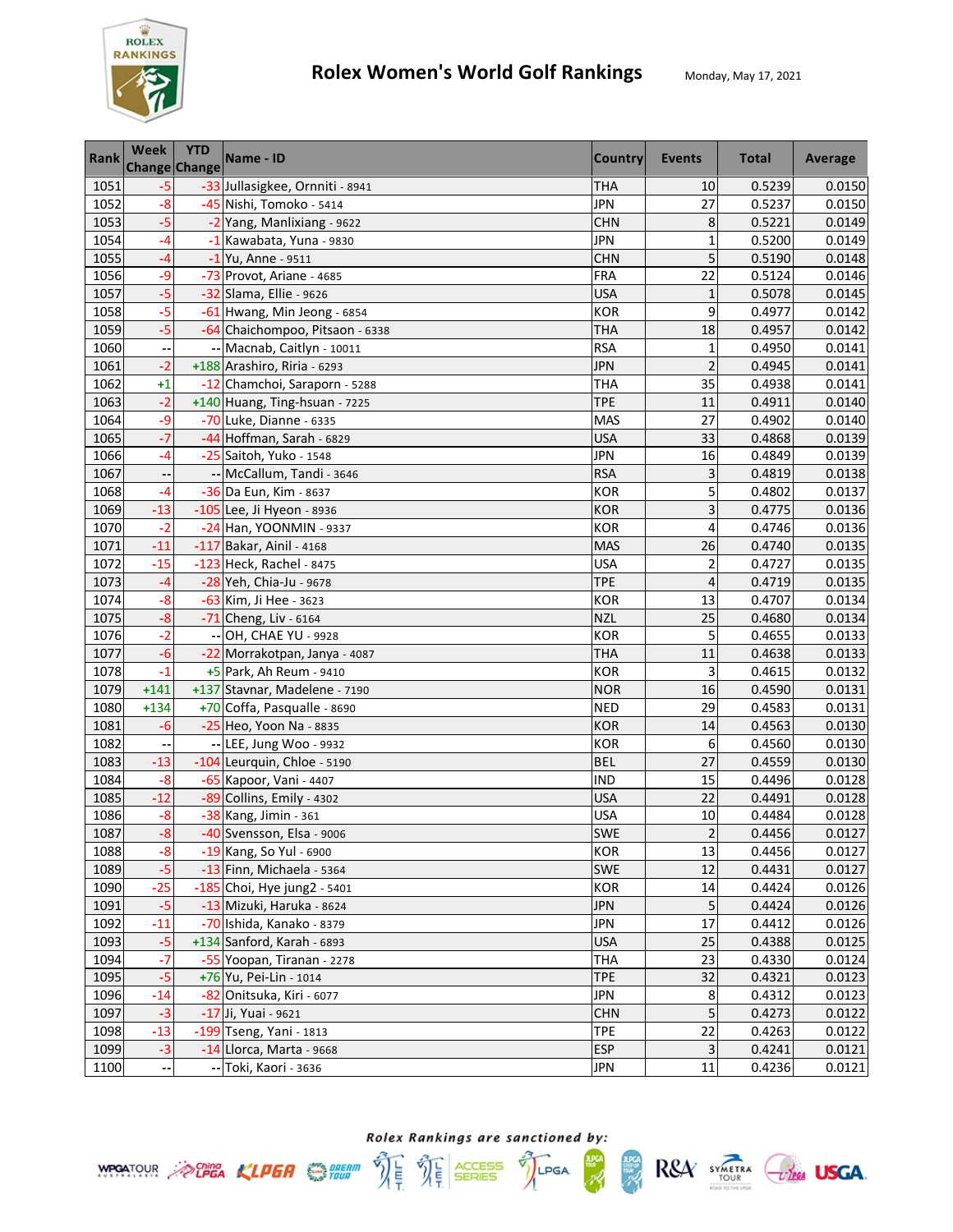

| <b>Rank</b> | <b>Week</b> | <b>YTD</b><br>Change Change | Name - ID                                | <b>Country</b> | <b>Events</b>  | <b>Total</b> | Average |
|-------------|-------------|-----------------------------|------------------------------------------|----------------|----------------|--------------|---------|
| 1101        |             |                             | -- Nagashima, Hanane - 8776              | <b>JPN</b>     | 5              | 0.4230       | 0.0121  |
| 1102        | $-4$        |                             | -10 Shi, Bingyu - 7364                   | <b>CHN</b>     | 14             | 0.4212       | 0.0120  |
| 1103        | $-10$       |                             | -67 Soopimjit, Dussavi - 6856            | <b>THA</b>     | 27             | 0.4205       | 0.0120  |
| 1104        | -9          |                             | -43 Kerdrit, Narisara - 3763             | <b>THA</b>     | 26             | 0.4204       | 0.0120  |
| 1105        | $-2$        |                             | -- Keum, Na Eun - 6924                   | <b>KOR</b>     | $\mathbf{1}$   | 0.4200       | 0.0120  |
| 1106        | $-2$        |                             | -- Han, Jiwon - 8456                     | <b>KOR</b>     | $\mathbf{1}$   | 0.4200       | 0.0120  |
| 1107        | $-15$       |                             | -90 Nishi, Mikiko - 3737                 | JPN            | 23             | 0.4192       | 0.0120  |
| 1108        | -9          |                             | -36 Brewerton, Becky - 1253              | WAL            | 22             | 0.4184       | 0.0120  |
| 1109        | -4          |                             | -- LEE, JU-EUN - 10008                   | <b>KOR</b>     | 3              | 0.4180       | 0.0119  |
| 1110        | $-27$       |                             | $-104$ Choi, Sandy - 8553                | <b>KOR</b>     | 44             | 0.5253       | 0.0119  |
| 1111        | $-14$       |                             | -52 Holpfer, Isabella - 9317             | <b>AUT</b>     | $\mathbf{1}$   | 0.4174       | 0.0119  |
| 1112        | $-3$        |                             | -44 Ishikawa, Aya - 4678                 | <b>JPN</b>     | 7              | 0.4090       | 0.0117  |
| 1113        | $-1$        |                             | -23 Sturdza, Caroline - 8945             | SUI            | $\overline{7}$ | 0.4085       | 0.0117  |
| 1114        | -4          |                             | -28 Kozeluhova, Tereza - 8491            | <b>CZE</b>     | 10             | 0.4085       | 0.0117  |
| 1115        | $-4$        |                             | -48 Noritomi, Yui - 6459                 | <b>JPN</b>     | 8              | 0.4060       | 0.0116  |
| 1116        | $-10$       |                             | -64 Ras-Anderica, Leticia - 6758         | GER            | 31             | 0.4033       | 0.0115  |
| 1117        | $-26$       |                             | -181 Kim, Hye-Youn - 3081                | <b>KOR</b>     | $\overline{7}$ | 0.4002       | 0.0114  |
| 1118        | $-29$       |                             | -188 James, Augusta - 4333               | CAN            | 8              | 0.3966       | 0.0113  |
| 1119        | $-5$        |                             | -49 Leung, Isabella - 5651               | <b>HKG</b>     | 17             | 0.3962       | 0.0113  |
| 1120        | $-5$        |                             | -49 Park, Kum-Kang - 9297                | <b>KOR</b>     | 11             | 0.3958       | 0.0113  |
| 1121        | $-5$        |                             | -32 I-Rynn, Genevieve Ling - 8666        | <b>MAS</b>     | 30             | 0.3949       | 0.0113  |
| 1122        | $-14$       |                             | -122 Polnamin, Pannapa - 6470            | <b>THA</b>     | 25             | 0.3938       | 0.0113  |
| 1123        | $-6$        |                             | -36 Kitamura, Hibiki - 4033              | JPN            | 33             | 0.3924       | 0.0112  |
| 1124        | $-11$       |                             | -112 Siegenthaler, Maria Palacios - 5033 | PER            | 30             | 0.3906       | 0.0112  |
| 1125        | $-6$        |                             | -43 Sega, Momoka - 6413                  | <b>JPN</b>     | 20             | 0.3857       | 0.0110  |
| 1126        | $-2$        |                             | $-12$ Ying, Huang - 8911                 | <b>CHN</b>     | $\overline{2}$ | 0.3800       | 0.0109  |
| 1127        | $-6$        |                             | -83 Kanai, Tomoko - 351                  | <b>JPN</b>     | 20             | 0.3784       | 0.0108  |
| 1128        | $-5$        |                             | $-49$ Lee, Ji-Young - 6521               | <b>KOR</b>     | 23             | 0.3779       | 0.0108  |
| 1129        | $-22$       |                             | -226 kim, A Hyeon - 6453                 | <b>KOR</b>     | 12             | 0.3779       | 0.0108  |
| 1130        | $-12$       |                             | -46 Dreher, Justine - 4910               | <b>FRA</b>     | 36             | 0.3843       | 0.0107  |
| 1131        | $-3$        |                             | -32 Araki, Miyu - 5644                   | <b>JPN</b>     | $\overline{7}$ | 0.3692       | 0.0105  |
| 1132        | $-5$        |                             | -72 Huang, Yomaris - 5943                | <b>TPE</b>     | 27             | 0.3638       | 0.0104  |
| 1133        | $-7$        |                             | -70 Ravnjak, Tahnia - 4446               | <b>AUS</b>     | 26             | 0.3625       | 0.0104  |
| 1134        | $-5$        |                             | -36 Matsumoto, Juri - 9191               | <b>JPN</b>     | $\overline{2}$ | 0.3618       | 0.0103  |
| 1135        | $-10$       |                             | +2 Vlckova, Karolina - 4356              | <b>CZE</b>     | 42             | 0.4341       | 0.0103  |
| 1136        | $-5$        |                             | -36 Vanova, Sideri - 5089                | <b>CZE</b>     | 28             | 0.3598       | 0.0103  |
| 1137        | $-4$        |                             | -36 Sawai, Hitomi - 3742                 | <b>JPN</b>     | 29             | 0.3518       | 0.0101  |
| 1138        | $+1$        |                             | -7 Mccook, Hannah - 6728                 | sco            | 18             | 0.3480       | 0.0099  |
| 1139        | $-5$        |                             | -66 Okada, Konoha - 6991                 | <b>JPN</b>     | 4              | 0.3462       | 0.0099  |
| 1140        | $-2$        |                             | -35 Koh, Michelle - 5512                 | <b>MAS</b>     | 24             | 0.3462       | 0.0099  |
| 1141        | $-6$        |                             | -53 Kang, Jiwon - 5277                   | <b>KOR</b>     | $\mathbf{1}$   | 0.3457       | 0.0099  |
| 1142        | $-5$        |                             | -49 Landegren, Mia - 7154                | <b>USA</b>     | 31             | 0.3455       | 0.0099  |
| 1143        | $-3$        |                             | -23 Riihijarvi, Kiira - 8888             | <b>FIN</b>     | $\mathbf 2$    | 0.3447       | 0.0098  |
| 1144        | $-8$        |                             | -63 Britt, Jordan - 6264                 | <b>USA</b>     | 28             | 0.3433       | 0.0098  |
| 1145        | $-3$        |                             | -10 Lee-Bentham, Rebecca - 3995          | CAN            | $\overline{7}$ | 0.3422       | 0.0098  |
| 1146        | $-5$        |                             | -24 Li, Dan - 3761                       | <b>CHN</b>     | 10             | 0.3421       | 0.0098  |
| 1147        | $-2$        |                             | -4 Kobayashi, Yoshie - 4335              | <b>JPN</b>     | 36             | 0.3475       | 0.0097  |
| 1148        | $-16$       |                             | -241 Kung, Candie - 535                  | <b>TPE</b>     | 8              | 0.3357       | 0.0096  |
| 1149        | $-6$        |                             | -45 Drall, Amandeep - 4718               | <b>IND</b>     | $\overline{7}$ | 0.3339       | 0.0095  |
| 1150        | $-6$        |                             | -41 Legacy, Sydney - 9036                | <b>USA</b>     | 17             | 0.3335       | 0.0095  |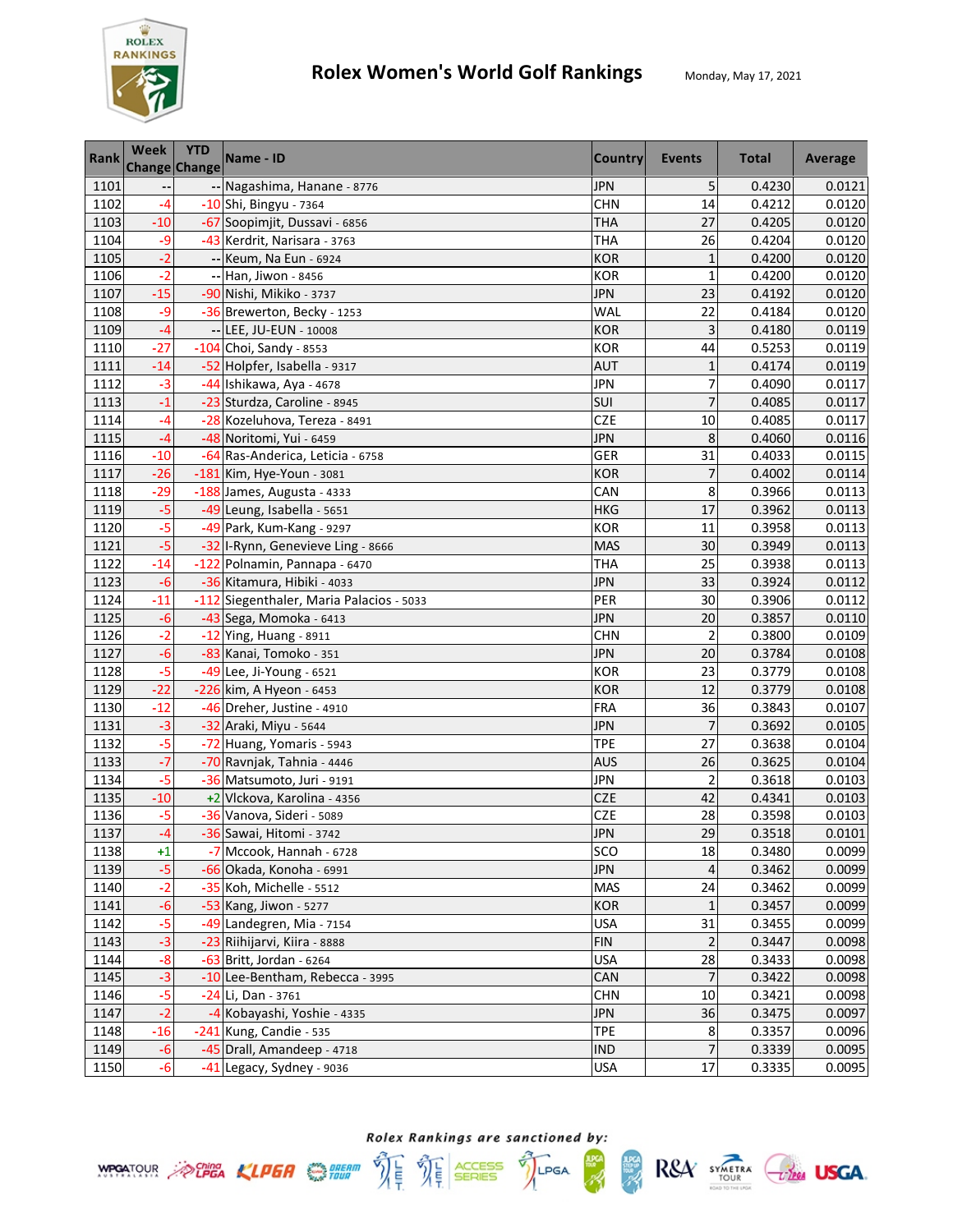

| <b>Rank</b> | Week  | <b>YTD</b><br><b>Change Change</b> | Name - ID                         | <b>Country</b> | Events                  | <b>Total</b> | Average |
|-------------|-------|------------------------------------|-----------------------------------|----------------|-------------------------|--------------|---------|
| 1151        | $-21$ |                                    | -308 Choi, Yoo Lim - 4244         | <b>KOR</b>     | 20                      | 0.3318       | 0.0095  |
| 1152        | $-2$  |                                    | +162 Sakuma, Ayame - 7215         | <b>JPN</b>     | 26                      | 0.3300       | 0.0094  |
| 1153        | $-2$  |                                    | -9 Noja, Chiara - 9875            | <b>ENG</b>     | 1                       | 0.3300       | 0.0094  |
| 1154        | $-2$  |                                    | -- Liu, Ting-yu - 7226            | <b>TPE</b>     | 5                       | 0.3300       | 0.0094  |
| 1155        | $-7$  |                                    | -14 Takushima, Mika - 1767        | <b>JPN</b>     | 18                      | 0.3294       | 0.0094  |
| 1156        | $-3$  |                                    | -10 Furukawa, Rirua - 9833        | JPN            | $\mathbf{1}$            | 0.3280       | 0.0094  |
| 1157        | $-8$  |                                    | -49 Izumida, Kotona - 9202        | <b>JPN</b>     | 4                       | 0.3267       | 0.0093  |
| 1158        | $-12$ |                                    | -81 Pan, Yen-Ling - 5958          | <b>TPE</b>     | 28                      | 0.3245       | 0.0093  |
| 1159        | $-5$  |                                    | -46 Matharu, Kiran - 2287         | <b>ENG</b>     | 11                      | 0.3221       | 0.0092  |
| 1160        | $-3$  |                                    | -39 Mendes Ribeiro, Susana - 5544 | POR            | 17                      | 0.3217       | 0.0092  |
| 1161        | $-6$  |                                    | +140 Huang, Pei-Wen - 5925        | <b>TPE</b>     | 26                      | 0.3206       | 0.0092  |
| 1162        | $-4$  |                                    | -52 Zeeb, Sophia - 9071           | GER            | $\overline{c}$          | 0.3197       | 0.0091  |
| 1163        | $-7$  |                                    | -57 Raastad, Rachel - 3043        | <b>NOR</b>     | 17                      | 0.3189       | 0.0091  |
| 1164        | $-4$  |                                    | -31 Cabrera-Bello, Emma - 1279    | <b>ESP</b>     | 4                       | 0.3185       | 0.0091  |
| 1165        | $-6$  |                                    | -42 Maggetti, Anais - 2954        | SUI            | 16                      | 0.3170       | 0.0091  |
| 1166        | $-4$  |                                    | -11 Jackson, Olivia - 9894        | <b>ENG</b>     | $\mathbf{1}$            | 0.3140       | 0.0090  |
| 1167        | $-4$  |                                    | $-11$ Clark, Annika - 5761        | <b>USA</b>     | $\overline{2}$          | 0.3129       | 0.0089  |
| 1168        | $-7$  |                                    | -32 Bradley, Elise - 7116         | <b>USA</b>     | 36                      | 0.3124       | 0.0087  |
| 1169        | $-1$  |                                    | -4 An, JUNG HYEON - 9313          | <b>KOR</b>     | 6                       | 0.3025       | 0.0086  |
| 1170        | $-5$  |                                    | +227 Kang, Ga Yul - 8928          | <b>KOR</b>     | $\overline{a}$          | 0.3021       | 0.0086  |
| 1171        | $-5$  |                                    | -14 Ruiz Laphond, Ana - 9478      | <b>MEX</b>     | 9                       | 0.2992       | 0.0085  |
| 1172        | $-5$  |                                    | -14 Hoffman, Emilee - 9379        | <b>USA</b>     | 11                      | 0.2992       | 0.0085  |
| 1173        | $-9$  |                                    | -58 Giles, Samantha - 5522        | <b>ENG</b>     | 13                      | 0.2989       | 0.0085  |
| 1174        |       |                                    | -- CHOE, Hye Jin2 - 9975          | <b>KOR</b>     | $\overline{\mathbf{c}}$ | 0.2970       | 0.0085  |
| 1175        |       |                                    | -- Shin, Bo Min - 9933            | <b>KOR</b>     | 5                       | 0.2970       | 0.0085  |
| 1176        | $-6$  |                                    | -8 Prior, Lizzie - 9504           | ENG            | 5                       | 0.2967       | 0.0085  |
| 1177        | $-5$  |                                    | -- Moon, CHAERIM - 9996           | <b>KOR</b>     | $\mathbf{1}$            | 0.2963       | 0.0085  |
| 1178        | $-5$  |                                    | -- Kim, Go Un - 9404              | <b>KOR</b>     | $\overline{c}$          | 0.2963       | 0.0085  |
| 1179        | $-3$  |                                    | -9 Tai, Chia-Wen - 6148           | <b>TPE</b>     | 35                      | 0.2944       | 0.0084  |
| 1180        | $-9$  |                                    | -11 Srinivasan, Natalie - 8499    | <b>USA</b>     | 6                       | 0.2935       | 0.0084  |
| 1181        | $-12$ |                                    | -62 Juntanaket, Nemittra - 5926   | <b>THA</b>     | 9                       | 0.2933       | 0.0084  |
| 1182        | $-35$ |                                    | -296 Matsumori, Kyoka - 4662      | <b>JPN</b>     | 21                      | 0.2928       | 0.0084  |
| 1183        | $-8$  |                                    | -10 Yan, Panpan - 3375            | <b>CHN</b>     | 10                      | 0.2925       | 0.0084  |
| 1184        | $-7$  |                                    | -9 Malchirand, Lucie - 7363       | <b>FRA</b>     | 3                       | 0.2892       | 0.0083  |
| 1185        | $-11$ |                                    | -90 Sverdloff, Dulcie - 8612      | <b>ENG</b>     | 29                      | 0.2852       | 0.0081  |
| 1186        | -7    |                                    | -- Kim, Hani - 8867               | <b>KOR</b>     | 3                       | 0.2850       | 0.0081  |
| 1187        | $-9$  |                                    | -13 Lai, Sijia - 6685             | <b>CHN</b>     | 10                      | 0.2837       | 0.0081  |
| 1188        | $-7$  |                                    | -64 Kagasono, Mami - 4624         | <b>JPN</b>     | 33                      | 0.2776       | 0.0079  |
| 1189        | $-4$  |                                    | $-6$ Guan, Ruqing - 5589          | <b>CHN</b>     | $\mathbf 1$             | 0.2775       | 0.0079  |
| 1190        | $-10$ |                                    | -56 Wu, Hsiao-Ling - 6141         | <b>TPE</b>     | 25                      | 0.2764       | 0.0079  |
| 1191        | $-8$  |                                    | -59 Chou, Yi-Tsen - 5941          | <b>TPE</b>     | 12                      | 0.2762       | 0.0079  |
| 1192        | -4    |                                    | -- Hong, Seo Yeon - 8952          | KOR            | 4                       | 0.2710       | 0.0077  |
| 1193        | $-6$  |                                    | -- Baek, Gyeong rim - 9930        | <b>KOR</b>     | 5                       | 0.2710       | 0.0077  |
| 1194        | $-4$  |                                    | -8 PAK, Ji Been - 9742            | <b>KOR</b>     | $\overline{\mathbf{c}}$ | 0.2690       | 0.0077  |
| 1195        | -9    |                                    | -44 Perez, Marta - 5173           | <b>ESP</b>     | $\overline{c}$          | 0.2678       | 0.0077  |
| 1196        | $-12$ |                                    | -93 Honda, Miyari - 210           | <b>JPN</b>     | 26                      | 0.2646       | 0.0076  |
| 1197        | $-6$  |                                    | -35 Lesher, Anna - 7050           | <b>USA</b>     | 11                      | 0.2597       | 0.0074  |
| 1198        | $-4$  |                                    | -31 Mahe, Candice - 5864          | <b>FRA</b>     | 3                       | 0.2587       | 0.0074  |
| 1199        | $-4$  |                                    | -17 Chinzei, Mayumi - 1314        | <b>JPN</b>     | 13                      | 0.2583       | 0.0074  |
| 1200        | $-2$  |                                    | -7 Bessa, Leonor - 9231           | POR            | 5                       | 0.2580       | 0.0074  |



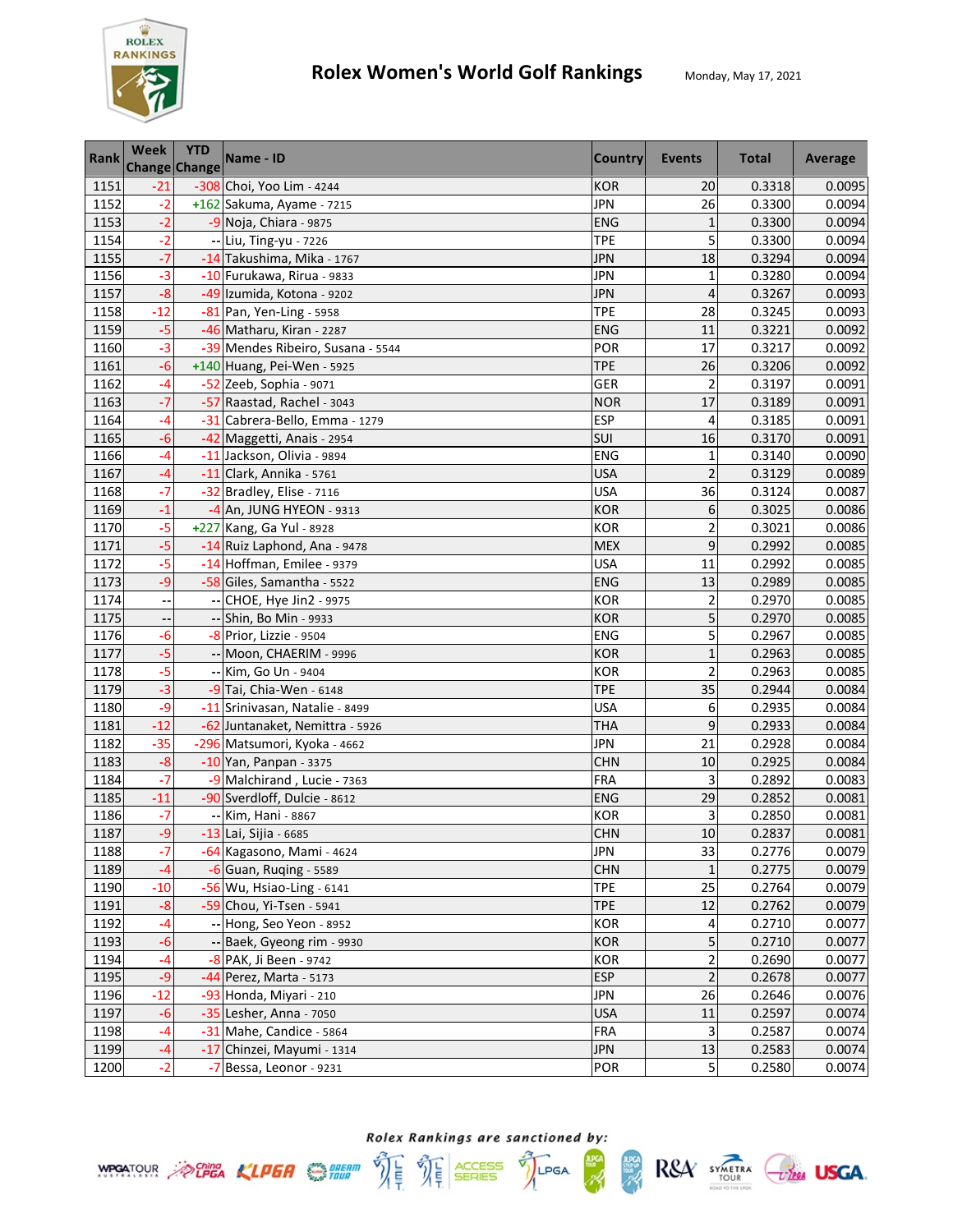

| <b>Rank</b> | Week                       | <b>YTD</b><br>Change Change | Name - ID                               | <b>Country</b> | Events                  | <b>Total</b> | Average |
|-------------|----------------------------|-----------------------------|-----------------------------------------|----------------|-------------------------|--------------|---------|
| 1201        | $-9$                       |                             | -56 Abelar, Nicole - 9259               | PHI            | $\overline{2}$          | 0.2576       | 0.0074  |
| 1202        | $-6$                       |                             | -43 Duvernay, Marion - 4916             | <b>FRA</b>     | 15                      | 0.2554       | 0.0073  |
| 1203        | $+2$                       |                             | -4 de Martini, Erika - 9450             | <b>ITA</b>     | 3                       | 0.2500       | 0.0071  |
| 1204        | $-4$                       |                             | -43 Hoshikawa, Hinano - 7340            | <b>JPN</b>     | 7                       | 0.2499       | 0.0071  |
| 1205        | $-4$                       |                             | -29 Ozeki, Amiyu - 8946                 | <b>JPN</b>     | 5                       | 0.2496       | 0.0071  |
| 1206        | $-24$                      |                             | -179 Cnops, Fanny - 5706                | <b>BEL</b>     | 28                      | 0.2493       | 0.0071  |
| 1207        | $-14$                      |                             | -105 Hedberg, Camilla - 4036            | <b>ESP</b>     | 26                      | 0.2491       | 0.0071  |
| 1208        |                            |                             | -6 Liu, Yiyuan - 8411                   | <b>CHN</b>     | 4                       | 0.2475       | 0.0071  |
| 1209        | $-3$                       |                             | -8 Li, Jieni - 9434                     | <b>CHN</b>     | 5                       | 0.2473       | 0.0071  |
| 1210        | $-3$                       |                             | +170 Miyake, Momoka - 8561              | <b>JPN</b>     | 32                      | 0.2451       | 0.0070  |
| 1211        | -7                         |                             | -51 Pattaranakrueang, Supakchaya - 4422 | <b>THA</b>     | 30                      | 0.2433       | 0.0070  |
| 1212        | $-13$                      |                             | -116 Baba, Yukari - 1161                | JPN            | 9                       | 0.2403       | 0.0069  |
| 1213        | $-11$                      |                             | -96 Henriksson, Linda - 2694            | <b>FIN</b>     | 16                      | 0.2402       | 0.0069  |
| 1214        | $-1$                       |                             | -- Park, ji eun - 9324                  | <b>KOR</b>     | 6                       | 0.2400       | 0.0069  |
| 1215        | $-12$                      |                             | -99 Lian, Huize - 8746                  | <b>CHN</b>     | 28                      | 0.2397       | 0.0068  |
| 1216        | $-6$                       |                             | -67 Yamashita, Miki - 6074              | <b>JPN</b>     | 15                      | 0.2388       | 0.0068  |
| 1217        | $-8$                       |                             | -79 Vartianen, Oona - 5090              | <b>FIN</b>     | 6                       | 0.2384       | 0.0068  |
| 1218        | $-2$                       |                             | -9 Kimura, Mizuki - 9393                | <b>JPN</b>     | $\overline{2}$          | 0.2360       | 0.0067  |
| 1219        | $-7$                       |                             | -80 Chou, Yi-Ting - 6682                | <b>TPE</b>     | 14                      | 0.2327       | 0.0066  |
| 1220        | $-9$                       |                             | -95 Tsujioka, Airi - 8384               | <b>JPN</b>     | 17                      | 0.2324       | 0.0066  |
| 1221        | ٠.                         |                             | -3 Zhang, Shaojing - 7304               | <b>CHN</b>     | 6                       | 0.2300       | 0.0066  |
| 1222        | -4                         |                             | -11 Doig, Robyn - 6627                  | CAN            | 5                       | 0.2299       | 0.0066  |
| 1223        | $-26$                      |                             | -190 Sheils, Madeleine - 5210           | <b>USA</b>     | 10                      | 0.2273       | 0.0065  |
| 1224        | $+1$                       |                             | -1 Liao, Hsin-Chun - 9200               | <b>TPE</b>     | 5                       | 0.2250       | 0.0064  |
| 1225        | $+1$                       |                             | -- TING, Zih-Yun - 9766                 | <b>TPE</b>     | $\overline{7}$          | 0.2250       | 0.0064  |
| 1226        | $-7$                       |                             | -54 Wu, Chih-Yun - 6146                 | <b>TPE</b>     | 33                      | 0.2246       | 0.0064  |
| 1227        | $-5$                       |                             | -37 Skapik, Molly - 8966                | <b>USA</b>     | 10                      | 0.2237       | 0.0064  |
| 1228        |                            |                             | -- Kogure, Chihiro - 9896               | JPN            | $\overline{\mathbf{c}}$ | 0.2236       | 0.0064  |
| 1229        | ٠.                         |                             | +132 Ezawa, Aya - 4561                  | <b>JPN</b>     | 26                      | 0.2236       | 0.0064  |
| 1230        | $-6$                       |                             | -35 Yabuta, Rika - 9677                 | <b>JPN</b>     | $\mathbf{1}$            | 0.2222       | 0.0063  |
| 1231        |                            |                             | -6 Ashmore, Maggie - 9421               | <b>USA</b>     | $\overline{c}$          | 0.2213       | 0.0063  |
| 1232        | $-5$                       |                             | -47 Han, Yucen - 6500                   | <b>CHN</b>     | 18                      | 0.2191       | 0.0063  |
| 1233        | $-18$                      |                             | -196 Jeon, Jong Sun - 4322              | <b>KOR</b>     | 15                      | 0.2153       | 0.0062  |
| 1234        | --                         |                             | -- Costabile, Selena - 7197             | CAN            | 4                       | 0.2150       | 0.0061  |
| 1235        |                            |                             | -3 Vahalova, Agata - 8919               | <b>CZE</b>     | 5                       | 0.2150       | 0.0061  |
| 1236        | -4                         |                             | -38 Rydqvist, Louise - 9610             | <b>SWE</b>     | $\mathbf{1}$            | 0.2148       | 0.0061  |
| 1237        | $-4$                       |                             | -11 Averyhardt, Shasta - 3863           | <b>USA</b>     | 12                      | 0.2140       | 0.0061  |
| 1238        | --                         |                             | -26 Felibert, Veronica - 3591           | VEN            | 35                      | 0.2121       | 0.0061  |
| 1239        | $-16$                      |                             | -121 Lescudier, Ines - 4988             | <b>FRA</b>     | 19                      | 0.2114       | 0.0060  |
| 1240        | $-10$                      |                             | -111 Soisuwan, Onkanok - 6496           | <b>THA</b>     | 15                      | 0.2100       | 0.0060  |
| 1241        |                            |                             | -- kim, gahee - 8840                    | <b>KOR</b>     | 1                       | 0.2100       | 0.0060  |
| 1242        |                            |                             | -- Kim, Dam I - 9991                    | KOR            | $\mathbf{1}$            | 0.2100       | 0.0060  |
| 1243        |                            |                             | -- Lee, Hye Jin - 9986                  | <b>KOR</b>     | $\mathbf{1}$            | 0.2100       | 0.0060  |
| 1244        |                            |                             | -- KIM, ANNIE - 9993                    | <b>KOR</b>     | $\mathbf 1$             | 0.2100       | 0.0060  |
| 1245        |                            |                             | -9 Hayakawa, Maho - 9754                | <b>JPN</b>     | 3                       | 0.2100       | 0.0060  |
| 1246        | $\overline{\phantom{a}}$ . |                             | $-$ Chang, Ting-Yu - 9679               | <b>TPE</b>     | 3                       | 0.2100       | 0.0060  |
| 1247        | $-30$                      |                             | -198 Moromizato, Shinobu - 804          | <b>JPN</b>     | 26                      | 0.2091       | 0.0060  |
| 1248        | $-8$                       |                             | -18 CHEN, Veronica - 9770               | <b>TPE</b>     | 6                       | 0.2080       | 0.0059  |
| 1249        | $-13$                      |                             | -70 Westin, Emma - 5099                 | SWE            | 23                      | 0.2063       | 0.0059  |
| 1250        | $-11$                      |                             | -59 Paiboonpong, Goonlacha - 5286       | <b>THA</b>     | 4                       | 0.2054       | 0.0059  |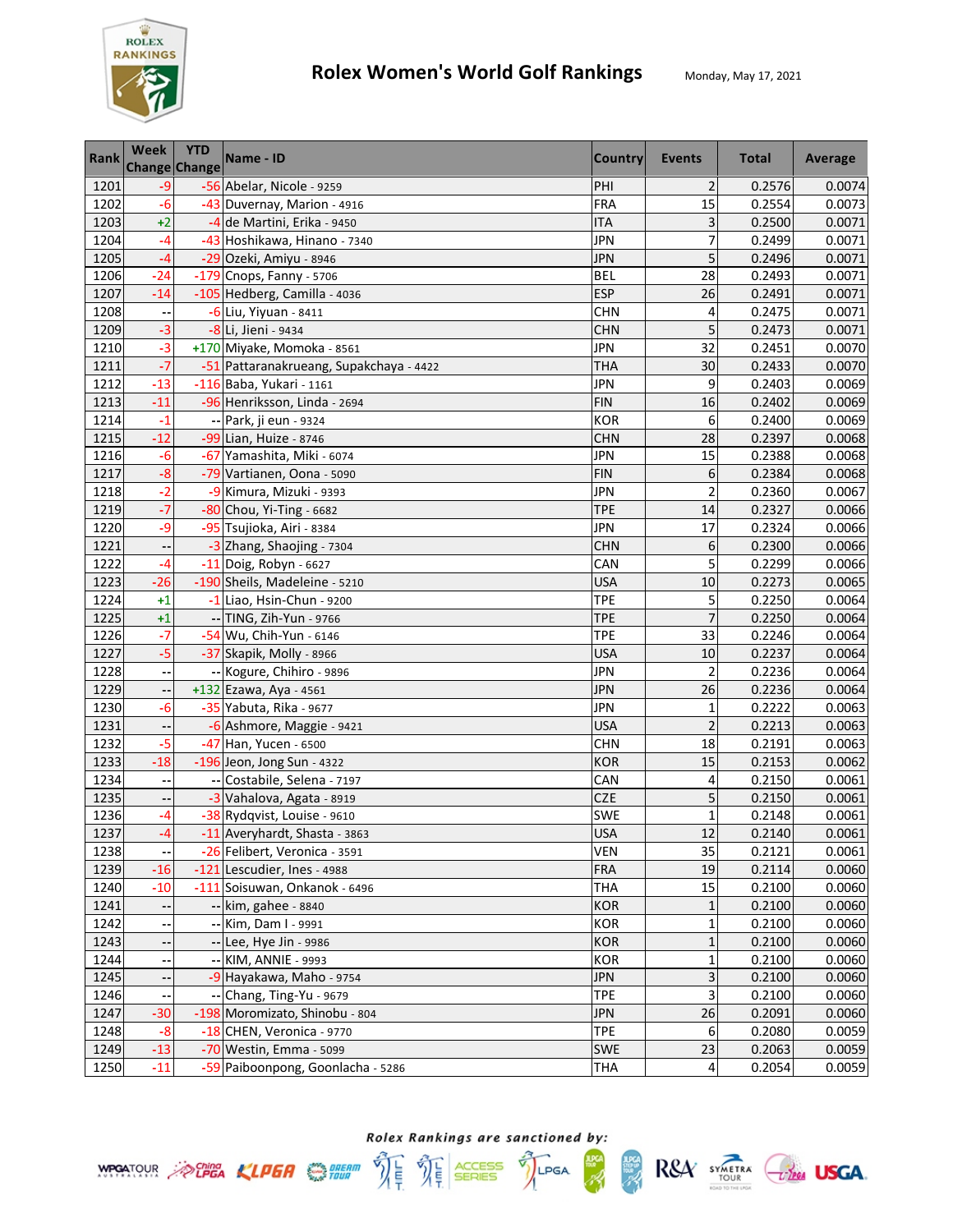

| <b>Rank</b> | Week  | <b>YTD</b><br><b>Change Change</b> | Name - ID                        | <b>Country</b> | <b>Events</b>  | <b>Total</b> | Average |
|-------------|-------|------------------------------------|----------------------------------|----------------|----------------|--------------|---------|
| 1251        | $-3$  |                                    | -47 Hama, Misaki - 5317          | <b>JPN</b>     | 13             | 0.2054       | 0.0059  |
| 1252        |       |                                    | -8 Muehlbauer, Katharina - 8417  | <b>AUT</b>     | 4              | 0.2050       | 0.0059  |
| 1253        | -4    |                                    | -65 Nagai, Natsu - 832           | JPN            | 26             | 0.2040       | 0.0058  |
| 1254        |       |                                    | -- Mao, Janet - 9532             | <b>USA</b>     | 15             | 0.2040       | 0.0058  |
| 1255        | $-18$ |                                    | -92 Ikeda, Chihiro - 3946        | PHI            | 6              | 0.2025       | 0.0058  |
| 1256        | $-3$  |                                    | -17 Rossel, Rachel - 6400        | SUI            | 18             | 0.2021       | 0.0058  |
| 1257        | $-6$  |                                    | -60 Lamb, Sophie - 6720          | <b>ENG</b>     | 16             | 0.2008       | 0.0057  |
| 1258        | $+1$  |                                    | -- Zhang, Yahui - 9950           | <b>CHN</b>     | $\mathbf{1}$   | 0.2000       | 0.0057  |
| 1259        | $-9$  |                                    | -79 Yeh, Hsin-Ning - 4131        | <b>TPE</b>     | 30             | 0.1994       | 0.0057  |
| 1260        | $-5$  |                                    | -50 Montoya, Kennedie - 9115     | <b>USA</b>     | 10             | 0.1989       | 0.0057  |
| 1261        | $-3$  |                                    | -14 Higashi, Aoi - 6703          | JPN            | 32             | 0.1986       | 0.0057  |
| 1262        | $-6$  |                                    | -55 Urizar Zapata, Alazne - 7174 | <b>ESP</b>     | 14             | 0.1985       | 0.0057  |
| 1263        | $-6$  |                                    | -49 Teruyama, Asumi - 7254       | <b>JPN</b>     | 26             | 0.1983       | 0.0057  |
| 1264        | $-4$  |                                    | -47 Hutchinson-Kay, Ellen - 9554 | <b>SWE</b>     | $\mathbf{1}$   | 0.1954       | 0.0056  |
| 1265        | $-18$ |                                    | -153 Kim, Hui Mang - 4260        | <b>KOR</b>     | 10             | 0.1925       | 0.0055  |
| 1266        | $-5$  |                                    | -38 Morita, Shuko - 9698         | <b>JPN</b>     | $\mathbf{1}$   | 0.1916       | 0.0055  |
| 1267        | $-5$  |                                    | -52 Kim, Hannah - 6994           | <b>USA</b>     | 17             | 0.1902       | 0.0054  |
| 1268        | $-5$  |                                    | -49 Ryskova, Hana - 5871         | <b>CZE</b>     | 6              | 0.1901       | 0.0054  |
| 1269        | $-5$  |                                    | -45 Sakashita, Rieko - 3650      | <b>JPN</b>     | 20             | 0.1887       | 0.0054  |
| 1270        | -4    |                                    | -50 Fear, Natasha - 6935         | <b>ESP</b>     | 25             | 0.1875       | 0.0054  |
| 1271        | $-6$  |                                    | -66 Durdin, Tamie - 1467         | <b>AUS</b>     | 4              | 0.1865       | 0.0053  |
| 1272        | $-4$  |                                    | -34 O'Donnell, Catherine - 5274  | <b>USA</b>     | 29             | 0.1820       | 0.0052  |
| 1273        | $-3$  |                                    | -52 Siritrai, Nattapan - 9173    | <b>THA</b>     | 12             | 0.1794       | 0.0051  |
| 1274        | $-5$  |                                    | -85 Hong, Yoo-yeon - 5301        | <b>KOR</b>     | 3              | 0.1780       | 0.0051  |
| 1275        | $-4$  |                                    | -81 Hahn, Jennifer - 7041        | <b>USA</b>     | 12             | 0.1753       | 0.0050  |
| 1276        | $-2$  |                                    | -36 Porvasnik, Jessica - 5795    | <b>USA</b>     | 3              | 0.1726       | 0.0049  |
| 1277        | -4    |                                    | -46 Claisse, Mathilde - 6489     | FRA            | $\overline{2}$ | 0.1722       | 0.0049  |
| 1278        | $-3$  |                                    | -43 Yin, Xue - 6484              | <b>CHN</b>     | 11             | 0.1700       | 0.0049  |
| 1279        | $-7$  |                                    | -95 Atcharerk, Waralee - 8992    | <b>THA</b>     | 12             | 0.1698       | 0.0049  |
| 1280        | $-3$  |                                    | -38 Dumez, Gala - 8783           | FRA            | $\overline{2}$ | 0.1696       | 0.0048  |
| 1281        | $-14$ |                                    | -187 Yadloczky, Carlie - 5703    | <b>USA</b>     | 13             | 0.1685       | 0.0048  |
| 1282        | $-4$  |                                    | -37 Maguire, Lisa - 2970         | IRL            | 12             | 0.1677       | 0.0048  |
| 1283        | $-4$  |                                    | -32 Luiza, Altmann - 7100        | <b>BRA</b>     | 22             | 0.1667       | 0.0048  |
| 1284        | -4    |                                    | -51 Tong, Elizabeth - 5814       | CAN            | 27             | 0.1620       | 0.0046  |
| 1285        | $-3$  |                                    | -33 Chauvel, Alice - 5310        | <b>FRA</b>     | $\mathbf{1}$   | 0.1611       | 0.0046  |
| 1286        | $-3$  |                                    | -32 Chang, Hsin Chiao - 6502     | <b>TPE</b>     | 3              | 0.1611       | 0.0046  |
| 1287        | $-1$  |                                    | -32 Kay, Rebecca - 5150          | <b>AUS</b>     | $\overline{7}$ | 0.1586       | 0.0045  |
| 1288        | $-3$  |                                    | -40 Tang, Jessy - 3551           | <b>USA</b>     | 27             | 0.1578       | 0.0045  |
| 1289        | $-5$  |                                    | -112 Chen, Connie - 4223         | <b>RSA</b>     | 11             | 0.1558       | 0.0045  |
| 1290        | $-1$  |                                    | -34 Whaley, Kelly - 6927         | <b>USA</b>     | 8              | 0.1540       | 0.0044  |
| 1291        | $-15$ |                                    | -184 Popson, Erica - 5435        | <b>USA</b>     | 23             | 0.1529       | 0.0044  |
| 1292        | $-1$  |                                    | -25 Poomklay, Preenaphan - 8527  | <b>THA</b>     | 12             | 0.1489       | 0.0043  |
| 1293        | $-3$  |                                    | -32 Meesom-us, Phannarai - 9412  | <b>THA</b>     | 3              | 0.1489       | 0.0043  |
| 1294        | $-2$  |                                    | -29 Yokoyama, Shioriko - 9529    | <b>JPN</b>     | $\mathbf 1$    | 0.1478       | 0.0042  |
| 1295        | $-2$  |                                    | -32 Liu, Siyun - 4772            | <b>CHN</b>     | $\mathbf{1}$   | 0.1469       | 0.0042  |
| 1296        |       |                                    | -27 Schmid, Priscilla - 9528     | SUI            | $\mathbf{1}$   | 0.1459       | 0.0042  |
| 1297        | $-2$  |                                    | -39 Tanguay, Valerie - 9059      | CAN            | 13             | 0.1449       | 0.0041  |
| 1298        | $-4$  |                                    | -55 Chiu, Hui-Wen - 6159         | <b>TPE</b>     | 10             | 0.1436       | 0.0041  |
| 1299        | --    |                                    | -31 Jang, Bo Ram - 5296          | <b>KOR</b>     | $\mathbf{3}$   | 0.1430       | 0.0041  |
| 1300        |       |                                    | -28 Sato, Chihiro - 5967         | JPN            | 10             | 0.1429       | 0.0041  |





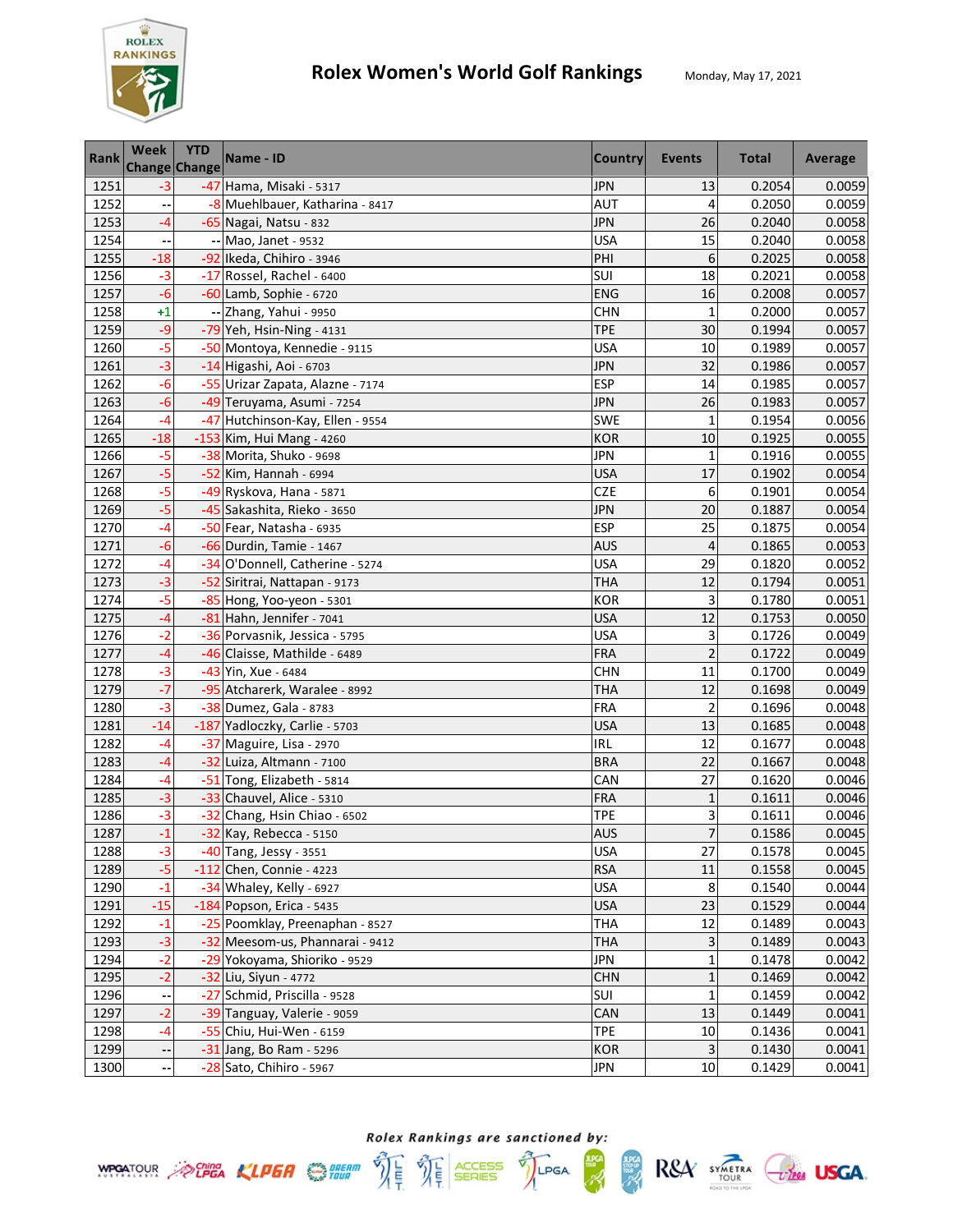

| <b>Rank</b> | <b>Week</b> | <b>YTD</b><br><b>Change Change</b> | Name - ID                      | <b>Country</b> | <b>Events</b>           | <b>Total</b> | Average |
|-------------|-------------|------------------------------------|--------------------------------|----------------|-------------------------|--------------|---------|
| 1301        |             |                                    | -28 Nordfors, Anna - 9553      | <b>SWE</b>     | $\mathbf{1}$            | 0.1429       | 0.0041  |
| 1302        |             |                                    | -28 Lundqvist, Linda - 6958    | <b>SWE</b>     | $\overline{c}$          | 0.1429       | 0.0041  |
| 1303        | $-6$        |                                    | -50 Yada, Britney - 6206       | <b>USA</b>     | 27                      | 0.1428       | 0.0041  |
| 1304        | $-16$       |                                    | -138 Sim, Hyun Hwa - 2228      | <b>KOR</b>     | 11                      | 0.1426       | 0.0041  |
| 1305        | $-7$        |                                    | -45 Akizaki, Suzuna - 9279     | <b>JPN</b>     | $\mathbf 1$             | 0.1426       | 0.0041  |
| 1306        | $-19$       |                                    | -164 Ricordeau, Marion - 3394  | FRA            | 8                       | 0.1408       | 0.0040  |
| 1307        | $-4$        |                                    | -41 Do hee, Kim - 9298         | <b>KOR</b>     | 18                      | 0.1403       | 0.0040  |
| 1308        | $-4$        |                                    | -38 Park, Bo Young - 9299      | <b>KOR</b>     | 20                      | 0.1389       | 0.0040  |
| 1309        | $-2$        |                                    | -38 Lee, YU MIN - 8593         | <b>KOR</b>     | $\overline{7}$          | 0.1377       | 0.0039  |
| 1310        | $-2$        |                                    | -30 Hinnerova, Lucie - 5466    | <b>CZE</b>     | 11                      | 0.1370       | 0.0039  |
| 1311        | $-2$        |                                    | -34 Ericsson, Sara - 9414      | <b>SWE</b>     | $\mathbf{1}$            | 0.1365       | 0.0039  |
| 1312        | $-2$        |                                    | -34 Ji, Joo hyun - 6572        | <b>KOR</b>     | $\mathbf{1}$            | 0.1360       | 0.0039  |
| 1313        | $-2$        |                                    | -32 Knight, Allie - 6648       | <b>USA</b>     | 13                      | 0.1345       | 0.0038  |
| 1314        | $-9$        |                                    | -114 Kaki, Yuna - 8583         | JPN            | 5                       | 0.1304       | 0.0037  |
| 1315        | $-9$        |                                    | -128 Yamazato, Ai - 3844       | <b>JPN</b>     | 9                       | 0.1304       | 0.0037  |
| 1316        | $-4$        |                                    | -32 Nakayama, Ayaka - 7073     | <b>JPN</b>     | 8                       | 0.1289       | 0.0037  |
| 1317        | $-4$        |                                    | -35 Yagami, Hikaru - 4284      | <b>JPN</b>     | 25                      | 0.1284       | 0.0037  |
| 1318        | $-3$        |                                    | -43 Stubbs, Paige - 5594       | <b>AUS</b>     | 24                      | 0.1251       | 0.0036  |
| 1319        | $-3$        |                                    | -30 Bontan, Zhen - 6506        | <b>NED</b>     | 5                       | 0.1243       | 0.0036  |
| 1320        | $-3$        |                                    | -41 Adachi, Yumika - 2818      | <b>JPN</b>     | 26                      | 0.1238       | 0.0035  |
| 1321        | $-2$        |                                    | -9 Richdale, Samantha - 2587   | CAN            | 39                      | 0.1377       | 0.0035  |
| 1322        | $-2$        |                                    | -31 Acosta, Delfina - 8757     | ARG            | 27                      | 0.1233       | 0.0035  |
| 1323        | $-5$        |                                    | -33 Koda, Yoshimi - 503        | JPN            | 9                       | 0.1232       | 0.0035  |
| 1324        | $-1$        |                                    | -39 Morimitsu, Ayaka - 8678    | JPN            | $\mathbf{1}$            | 0.1207       | 0.0034  |
| 1325        | $-44$       |                                    | -363 Shon, Kelly - 4309        | <b>USA</b>     | 9                       | 0.1206       | 0.0034  |
| 1326        | $-1$        |                                    | -33 Wang, Mengzhu - 5228       | <b>CHN</b>     | 12                      | 0.1206       | 0.0034  |
| 1327        | $-1$        |                                    | -32 Jang, Si An - 9309         | <b>KOR</b>     | 13                      | 0.1206       | 0.0034  |
| 1328        | $-1$        |                                    | -31 Garner, Lea - 7137         | <b>USA</b>     | 15                      | 0.1199       | 0.0034  |
| 1329        | $-15$       |                                    | -148 Kikuchi, Asami - 3518     | JPN            | 19                      | 0.1198       | 0.0034  |
| 1330        | $-8$        |                                    | -73 Bishnoi, Gaurika - 7272    | <b>IND</b>     | 5                       | 0.1183       | 0.0034  |
| 1331        | $-3$        |                                    | -37 Nakazono, Mika - 2160      | <b>JPN</b>     | 21                      | 0.1172       | 0.0033  |
| 1332        | $-3$        |                                    | -27 Price, Georgia - 7228      | <b>ENG</b>     | 17                      | 0.1164       | 0.0033  |
| 1333        | $-9$        |                                    | -87 Wang, Tianyu - 4805        | <b>CHN</b>     | 12                      | 0.1150       | 0.0033  |
| 1334        | $-3$        |                                    | -27 Cammisa, Lili - 6612       | ARG            | 14                      | 0.1141       | 0.0033  |
| 1335        | $-5$        |                                    | -37 Mistry, Kajal - 9271       | <b>RSA</b>     | $\mathbf{1}$            | 0.1137       | 0.0032  |
| 1336        | $-15$       |                                    | -128 Nagano, Minori - 5853     | <b>JPN</b>     | 3                       | 0.1132       | 0.0032  |
| 1337        | $-5$        |                                    | -26 Tamburlini, Chiara - 6919  | SUI            | $\overline{\mathbf{4}}$ | 0.1118       | 0.0032  |
| 1338        | -4          |                                    | -30 Khangkhun, Samaporn - 8940 | <b>THA</b>     | 12                      | 0.1096       | 0.0031  |
| 1339        | $-4$        |                                    | -29 Baraquiel, Sunshine - 8979 | PHI            | $\overline{\mathbf{c}}$ | 0.1076       | 0.0031  |
| 1340        | $-4$        |                                    | -27 Taylor, Isabelle - 9263    | <b>AUS</b>     | $\mathbf{1}$            | 0.1057       | 0.0030  |
| 1341        | $-8$        |                                    | -135 Mills, Haley - 5337       | <b>USA</b>     | 12                      | 0.1015       | 0.0029  |
| 1342        | $-5$        |                                    | -23 Lee, Eyrnne - 3281         | <b>USA</b>     | 31                      | 0.0994       | 0.0028  |
| 1343        | $-4$        |                                    | -27 Walsh, Amy - 5147          | <b>AUS</b>     | 31                      | 0.0939       | 0.0027  |
| 1344        | $-1$        |                                    | -24 Deng, Jingfan - 8447       | <b>CHN</b>     | 10                      | 0.0933       | 0.0027  |
| 1345        | $-1$        |                                    | -24 Bredenhann, Bonita - 4601  | <b>RSA</b>     | $\overline{2}$          | 0.0919       | 0.0026  |
| 1346        |             |                                    | -23 Williams, Kim - 1928       | <b>USA</b>     | 6                       | 0.0919       | 0.0026  |
| 1347        | $-7$        |                                    | -43 Nishiyama, Miki - 4042     | <b>JPN</b>     | 18                      | 0.0919       | 0.0026  |
| 1348        | $-6$        |                                    | -46 Dilawari, Ridhima - 5581   | <b>IND</b>     | 5                       | 0.0913       | 0.0026  |
| 1349        | ٠.          |                                    | -25 Cassidy, Chantelle - 3473  | <b>NZL</b>     | $\mathsf 3$             | 0.0887       | 0.0025  |
| 1350        | $-3$        |                                    | -64 Newell, AJ - 6670          | <b>USA</b>     | 21                      | 0.0880       | 0.0025  |





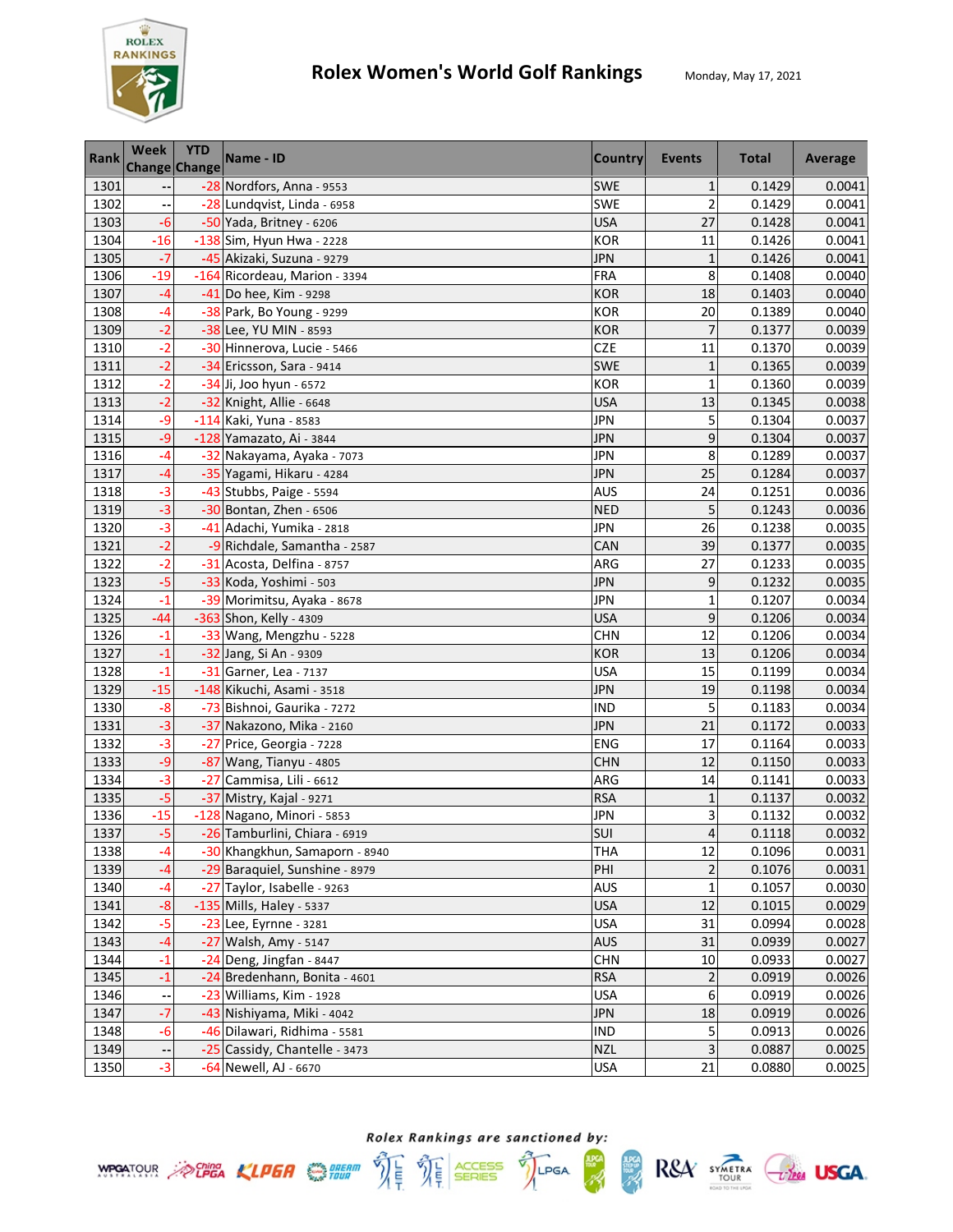

| <b>Rank</b> | <b>Week</b>              | <b>YTD</b><br>Change Change | Name - ID                          | <b>Country</b> | Events                  | <b>Total</b> | Average |
|-------------|--------------------------|-----------------------------|------------------------------------|----------------|-------------------------|--------------|---------|
| 1351        | $-3$                     |                             | -59 George, Avery - 7040           | <b>USA</b>     | 10                      | 0.0870       | 0.0025  |
| 1352        | $-1$                     |                             | -52 Hudson, Rebecca - 229          | ENG            | 3                       | 0.0849       | 0.0024  |
| 1353        | $-12$                    |                             | -189 Song, Ji Won - 5848           | <b>KOR</b>     | 6                       | 0.0833       | 0.0024  |
| 1354        | $-4$                     |                             | -125 Dohi, Kurumi - 1448           | <b>JPN</b>     | 24                      | 0.0822       | 0.0023  |
| 1355        | $-3$                     |                             | -56 Yong, Amelia - 3142            | SIN            | 15                      | 0.0811       | 0.0023  |
| 1356        | $-18$                    |                             | -226 Park, Jae Hui - 6373          | <b>KOR</b>     | 15                      | 0.0801       | 0.0023  |
| 1357        | $-4$                     |                             | -54 Ramsay, Isabella - 4325        | SWE            | 4                       | 0.0791       | 0.0023  |
| 1358        | $-3$                     |                             | -31 Sakurai, Yuki - 2168           | <b>JPN</b>     | 14                      | 0.0775       | 0.0022  |
| 1359        | $-5$                     |                             | -41 Tao, Juanjuan - 4797           | <b>CHN</b>     | 9                       | 0.0763       | 0.0022  |
| 1360        | -4                       |                             | -84 Maetzler, Melanie - 4253       | SUI            | 28                      | 0.0710       | 0.0020  |
| 1361        | $-3$                     |                             | -330 Burnett, Katie M. - 4622      | <b>USA</b>     | 10                      | 0.0636       | 0.0018  |
| 1362        | $-1$                     |                             | -20 Shin, Da Bin - 6120            | <b>KOR</b>     | 23                      | 0.0625       | 0.0018  |
| 1363        | $-3$                     |                             | -113 Cavalleri, Silvia - 1296      | <b>ITA</b>     | 16                      | 0.0601       | 0.0017  |
| 1364        | $-7$                     |                             | $-130$ Menendez, Ana - 6261        | <b>MEX</b>     | 24                      | 0.0587       | 0.0017  |
| 1365        | $-2$                     |                             | -27 Pattamakijsakul, Thanya - 8686 | <b>THA</b>     | 16                      | 0.0572       | 0.0016  |
| 1366        | $-4$                     |                             | -70 Edberg, Martina - 4917         | SWE            | 4                       | 0.0559       | 0.0016  |
| 1367        | $-8$                     |                             | -219 Jeong, Hae Won - 3601         | <b>KOR</b>     | 15                      | 0.0558       | 0.0016  |
| 1368        | $-1$                     |                             | -42 Lu, Ya-Huei - 669              | <b>TPE</b>     | 9                       | 0.0556       | 0.0016  |
| 1369        | $-3$                     |                             | -128 Gahm, Lindsay - 6163          | <b>USA</b>     | 11                      | 0.0542       | 0.0015  |
| 1370        | $-1$                     |                             | -22 Sagoo, Sifat - 7278            | <b>IND</b>     | $\overline{2}$          | 0.0528       | 0.0015  |
| 1371        | $-1$                     |                             | -26 Monsalve, Marvi - 7312         | PHI            | 8                       | 0.0499       | 0.0014  |
| 1372        | -4                       |                             | -113 Fujisaki, Riho - 4039         | <b>JPN</b>     | 24                      | 0.0494       | 0.0014  |
| 1373        | $-1$                     |                             | -22 Tezuka, Miyabi - 8605          | JPN            | $\overline{c}$          | 0.0472       | 0.0013  |
| 1374        |                          |                             | -21 Urs, Pranavi - 8659            | <b>IND</b>     | $\overline{c}$          | 0.0462       | 0.0013  |
| 1375        | $-4$                     |                             | -43 Newell, Anneliese - 8872       | <b>USA</b>     | 10                      | 0.0462       | 0.0013  |
| 1376        | $-3$                     |                             | -29 Lemek, Danielle - 7132         | <b>USA</b>     | 13                      | 0.0462       | 0.0013  |
| 1377        | $-13$                    |                             | -181 Lee, Ju Eun - 8821            | <b>KOR</b>     | $\overline{c}$          | 0.0449       | 0.0013  |
| 1378        | $-13$                    |                             | $-141$ shin, da in - 6899          | <b>KOR</b>     | 3                       | 0.0449       | 0.0013  |
| 1379        | $-4$                     |                             | -22 Xiao, Qifeng - 4702            | <b>CHN</b>     | $\overline{7}$          | 0.0441       | 0.0013  |
| 1380        | $-4$                     |                             | -25 Jordan-Higgins, Olivia - 4214  | JEY            | 17                      | 0.0430       | 0.0012  |
| 1381        | $-4$                     |                             | -29 Tsukiyama, Kuriko - 7286       | JPN            | $\mathbf{1}$            | 0.0425       | 0.0012  |
| 1382        |                          |                             | -23 Aoki, Motomi - 6296            | <b>JPN</b>     | 8                       | 0.0402       | 0.0011  |
| 1383        | $-5$                     |                             | -43 Sanchez Zuluaga, Laura - 5997  | <b>ESP</b>     | 8                       | 0.0398       | 0.0011  |
| 1384        | $-3$                     |                             | -47 Piccio, Mia - 5614             | PHI            | 14                      | 0.0383       | 0.0011  |
| 1385        | $-2$                     |                             | -27 park, yoo joon - 8775          | <b>KOR</b>     | 8                       | 0.0363       | 0.0010  |
| 1386        | --                       |                             | -19 Ikeuchi, Erimo - 3745          | <b>JPN</b>     | 13                      | 0.0348       | 0.0010  |
| 1387        | $\overline{\phantom{a}}$ |                             | -19 Zhu, Kailin - 5652             | <b>CHN</b>     | $\overline{2}$          | 0.0337       | 0.0010  |
| 1388        |                          |                             | -38 Zhou, Jiayi - 4838             | <b>CHN</b>     | 9                       | 0.0337       | 0.0010  |
| 1389        |                          |                             | -20 Chen, Min-Hsun - 7227          | <b>TPE</b>     | 10                      | 0.0337       | 0.0010  |
| 1390        |                          |                             | -20 Gulyanamitta, Numa - 2279      | <b>THA</b>     | 16                      | 0.0337       | 0.0010  |
| 1391        | $-12$                    |                             | -127 Dubreuil, Desiree - 5732      | <b>USA</b>     | 13                      | 0.0331       | 0.0009  |
| 1392        | $-8$                     |                             | -86 Sonoda, Eriko - 3397           | <b>JPN</b>     | 13                      | 0.0330       | 0.0009  |
| 1393        | $-2$                     |                             | -31 Shinsakaue, Yuko - 1620        | <b>JPN</b>     | 16                      | 0.0330       | 0.0009  |
| 1394        | $-9$                     |                             | -51 Dodd, Marissa - 6545           | <b>USA</b>     | 12                      | 0.0326       | 0.0009  |
| 1395        | $-15$                    |                             | -108 Nerpin, Therese - 5015        | SWE            | 13                      | 0.0326       | 0.0009  |
| 1396        | $-3$                     |                             | $-24$ Hung, Jo-Hua - 5514          | <b>TPE</b>     | 5                       | 0.0314       | 0.0009  |
| 1397        | $-5$                     |                             | -62 Huang, Wan-Ping - 6145         | <b>TPE</b>     | 28                      | 0.0310       | 0.0009  |
| 1398        | $-3$                     |                             | -68 Damian, Nur Durriyah - 6701    | MAS            | $\overline{\mathbf{c}}$ | 0.0305       | 0.0009  |
| 1399        | $-3$                     |                             | -25 Chow, Marissa - 5806           | <b>USA</b>     | 9                       | 0.0300       | 0.0009  |
| 1400        | $-2$                     |                             | -91 Jang, you mi - 8398            | KOR            | 4                       | 0.0286       | 0.0008  |